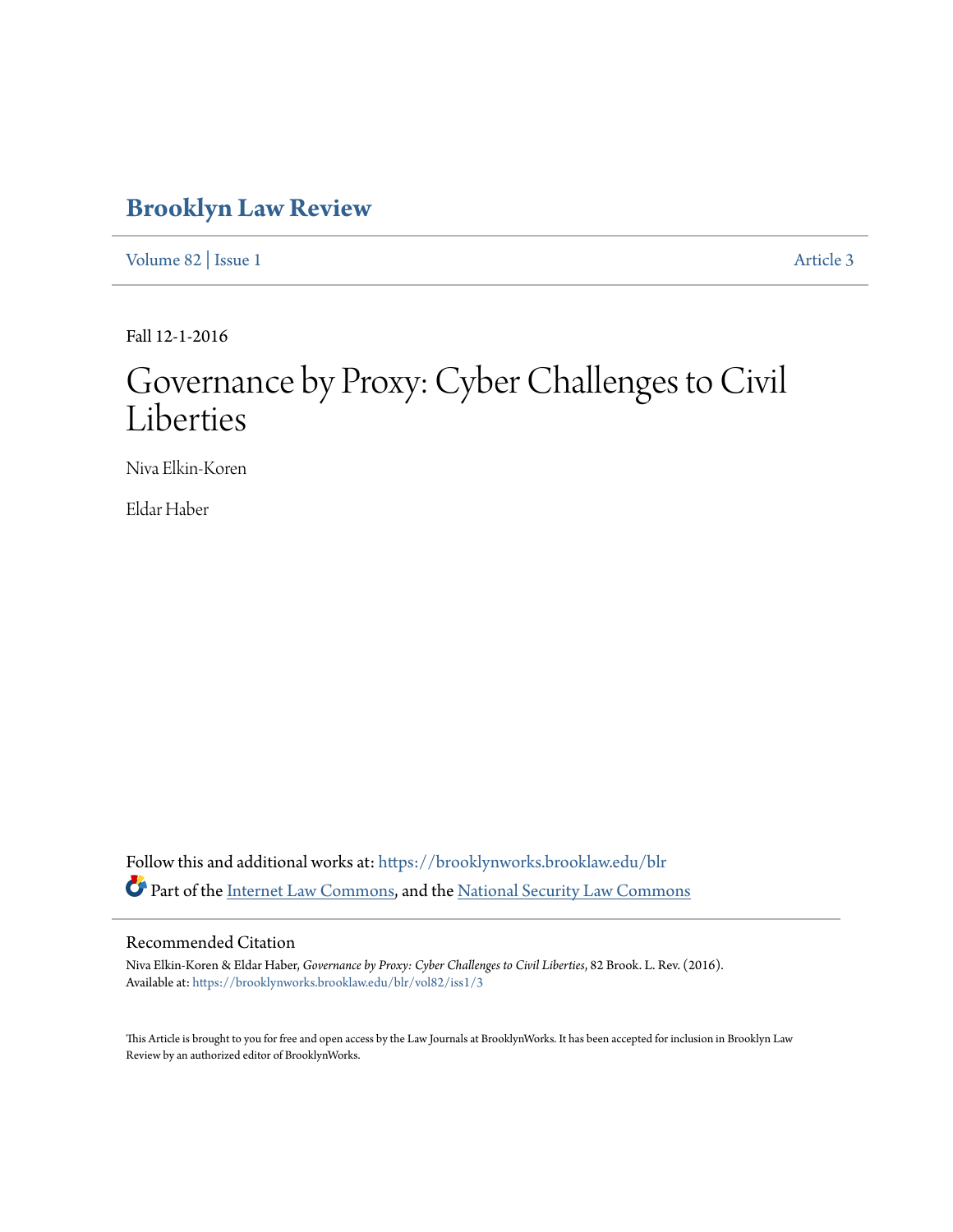## Governance by Proxy

## CYBER CHALLENGES TO CIVIL LIBERTIES

### *Niva Elkin-Koren*† *& Eldar Haber*††

#### **INTRODUCTION**

The greatest challenges we are likely to face in the information environment over the next decade are challenges to civil liberties. For a long time, members of society in liberal democracies have taken civil liberties for granted, as they have been reasonably secured by well-established constitutional principles, the separation of powers, and a bill of rights. Recent developments suggest, however, that those checks and balances may no longer be sufficient to secure civil liberties in the years to come.

One reason for the risk to civil liberties is a governance crisis, which gives rise to new types of collaboration between governments and online intermediaries in managing online behavior. The distributed nature of Internet architecture shifted power from traditional governing institutions to individual users.<sup>1</sup> End users can mass communicate content,<sup>2</sup> raise significant funds, create and share economic value, and engage in political action, thereby bypassing mass media, firms, and political parties.<sup>3</sup> The distributed nature of the Internet, at the initial stages of its development, shifted power from traditional institutions to end users, acting alone or in collaboration with

<sup>†</sup> Professor of Law, University of Haifa, Faculty of Law; Director, Haifa Center for Law & Technology, University of Haifa, Faculty of Law.

<sup>††</sup> Assistant Professor, University of Haifa, Faculty of Law; Faculty Associate, Berkman-Klein Center for Internet & Society, Harvard University. This research was funded by the Israeli Ministry of Science, Technology and Space (MOST).

<sup>1</sup> Yochai Benkler, *Degrees of Freedom, Dimensions of Power*, 145 DAEDELUS 18, 19–20 (2016).

<sup>2</sup> *See* MANUEL CASTELLS, COMMUNICATION POWER xix (2013).

<sup>3</sup> *See generally* CLAY SHIRKY, HERE COMES EVERYBODY: THE POWER OF ORGANIZING WITHOUT ORGANIZATIONS (2008) (arguing that the advent of online social tools has reduced the transaction cost of collaboration, and enabled individual users to act together without needing to rely on traditional institutions).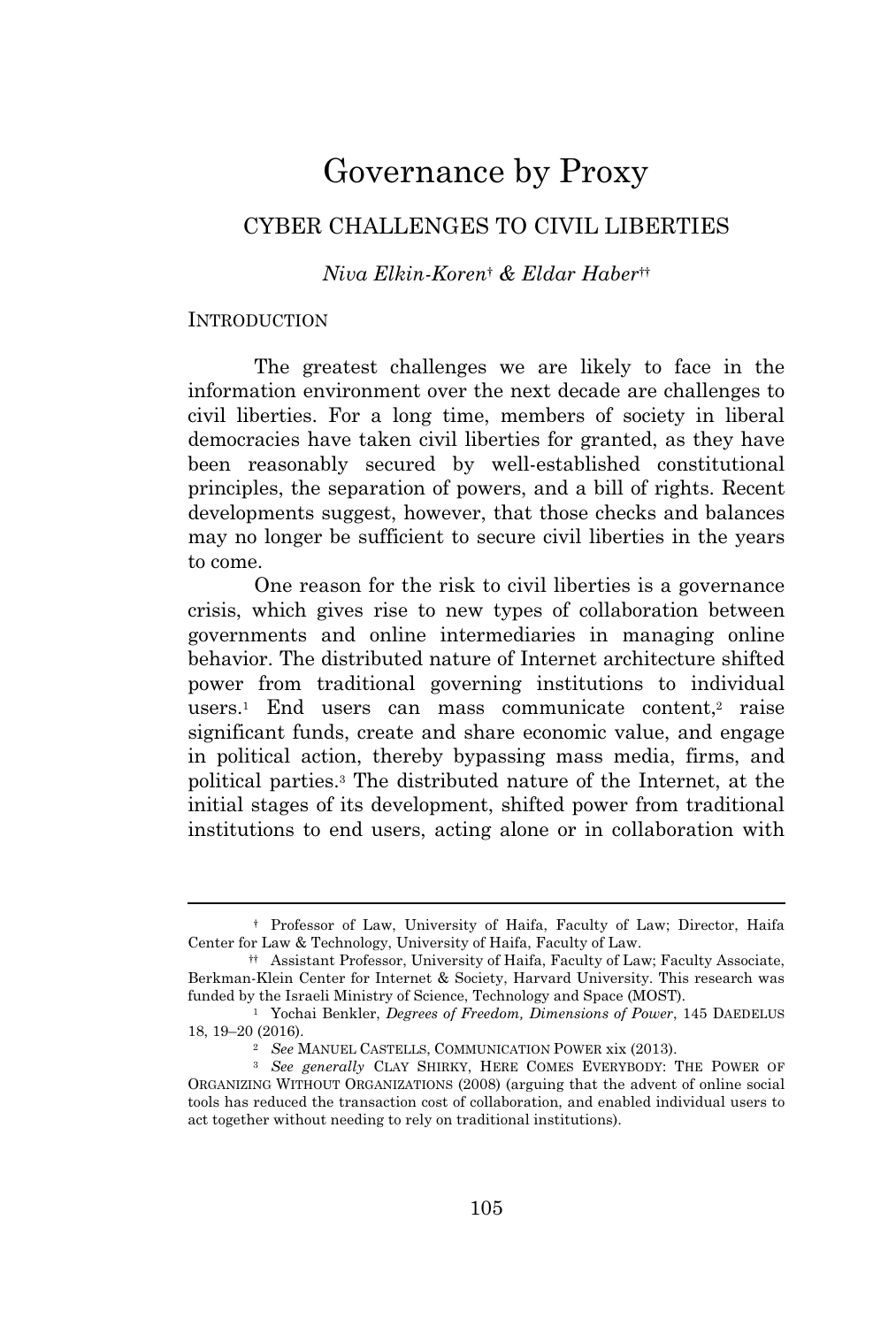others.<sup>4</sup> From the perspective of governments, this shift has created a governance challenge; how does the government ensure public safety, secure critical infrastructure, and safeguard national security in an era of open communication networks?

In order to address these issues, governments increasingly rely on informal collaboration with the private sector in cybersecurity, surveillance, censorship, and general law enforcement tasks. PRISM—a surveillance program of the National Security Agency (NSA)—is a classic example of surveillance and data sharing between online intermediaries and government agencies.<sup>5</sup> Under PRISM, the NSA targeted the contents of communications from nine major U.S. Internet companies through, inter alia, a partnership.<sup>6</sup> In other cases, intermediaries complied with informal calls to remove content or block access to websites or users.<sup>7</sup>

The revelations of Edward Snowden in 2013 regarding numerous surveillance programs like PRISM,<sup>8</sup> which were conducted by governmental agencies, should have been a wakeup call to the general public on how informal collaboration between online intermediaries and the government could turn the Internet into a robust system of surveillance and control. Overall, the Snowden revelations demonstrated the deep crisis of safeguarding civil liberties in liberal democracies. The NSA surveillance programs<sup>9</sup> provoked some litigation and legislative initiatives challenging the legality of these surveillance practices and the extent to which they comply with constitutional safeguards.<sup>10</sup> The recently enacted Cybersecurity Act of 2015 (Cybersecurity Act) sought to remedy some of these concerns following a series of subsequent governmental reports.<sup>11</sup>

So far, however, the legal initiatives of policymakers in the post-Snowden era have overlooked the innovative

<sup>4</sup> *See generally* YOCHAI BENKLER, THE WEALTH OF NETWORKS (2006); William H. Dutton, *The Fifth Estate Emerging Through the Network of Networks*, 27 PROMETHEUS 1, 2 (2009). <sup>5</sup> *See infra* Part I.

<sup>6</sup> *See infra* Part II.

<sup>7</sup> Angela Daly, *Private Power and New Media: The Case of the Corporate Suppression of WikiLeaks and Its Implications for the Exercise of Fundamental Rights on the Internet*, *in* HUMAN RIGHTS AND RISKS IN THE DIGITAL ERA: GLOBALIZATION AND THE EFFECTS OF INFORMATION TECHNOLOGIES 81 (Christina M. Akrivopoulou & Nicolaos Garipidis eds., 2012); *see, e.g.*, *infra* note 44.

<sup>8</sup> *See* Glenn Greenwald & Ewen MacAskill, *NSA Prism Program Taps in to User Data of Apple, Google, and Others*, GUARDIAN (June 7, 2013), http://www.guardian. co.uk/world/2013/jun/06/us-tech-giants-nsa-data [https://perma.cc/5XF4-PUXZ]*.*

<sup>9</sup> *See infra* Section II.A.

<sup>10</sup> *See infra* Section IV.B.

<sup>11</sup> *See* Consolidated Appropriations Act of 2016, Pub. L. No. 114-113, 129 Stat. 2242 (2015) (codified at 6 U.S.C. §§ 1501–1510 (2012)).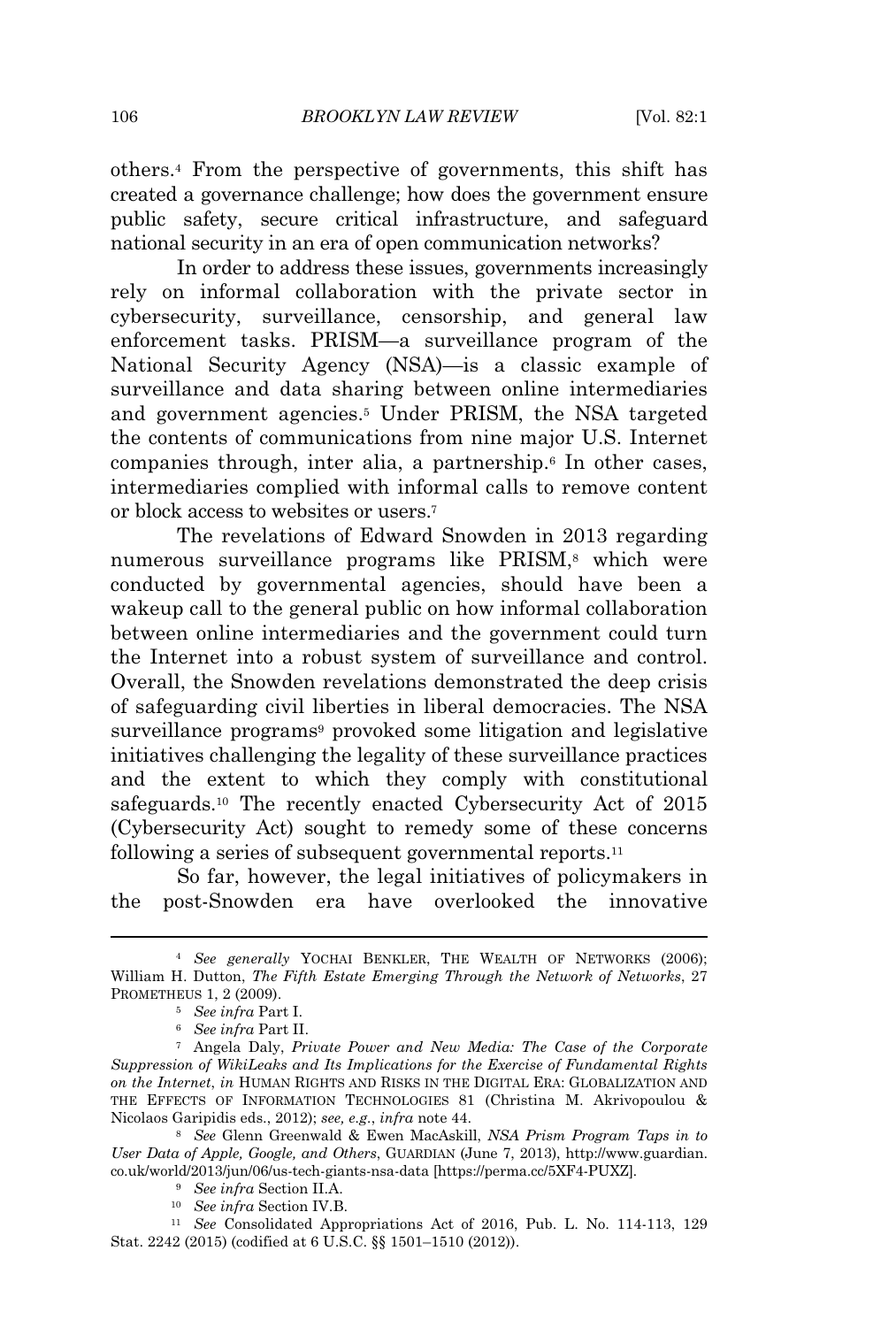governance structure typical of online government practices. The Snowden revelations placed a spotlight on an intriguing public-private partnership (PPP). In a typical PPP, a public government entity, who is otherwise constitutionally restricted in its ability to search through electronic data of users, requests that the private entity do the actual searching and pass on certain types of information. Informal PPPs enable governments to bypass constitutional constraints because private bodies are not subject to constitutional limits on search or censorship and are under no duty to respect free speech or other fundamental rights.<sup>12</sup> Intermediaries are often offered immunity from civil lawsuits by users whose interests were compromised by an intermediary's action or inaction.<sup>13</sup> Consequently, citizens could be left without any remedy as a result of the nature of these PPPs. In the absence of any mechanisms to hold governments and intermediaries accountable, informal PPPs pose a new type of threat to civil liberties.

This emerging form of governance partnership between the state and the private sector raises new challenges. A decade ago, one of the authors warned that the regulatory framework in the post-9/11 era may facilitate this type of informal collaboration, termed the *invisible handshake,* between the state and the private sector*.* <sup>14</sup> The Snowden revelations showed that this new type of PPP is even broader than predicted. They further stressed challenges involved in bringing this type of practice under the rule of law. While the post-Snowden era has presumably brought the PPP between the government and online intermediaries to light, the PPP essentially remains as invisible as before because the details of its operation remain unknown. More importantly, the new type of collaboration between government and online intermediaries in governance evades the rule of law. It is executed in a *regulatory twilight zone*, which keeps this type of collaboration beyond the reach of constitutional law and outside the reach of the market powers that could push back against it.

What is the future of such alliances? It is not clear, as secrecy played a crucial role in the success of the PPP. What is most intriguing in the post-Snowden era is that the exposure of

<sup>12</sup> *See* Michael D. Birnhack & Niva Elkin-Koren, *The Invisible Handshake: The Reemergence of the State in the Digital Environment*, 8 VA. J.L. & TECH. 1, 55 (2003).

<sup>13</sup> *See infra* Section II.B.

<sup>14</sup> Michael Birnhack and Niva Elkin-Koren coined this form of public-private partnership as the "invisible handshake," warning that such handshake could persist under the current regulatory framework without proper checks and balances. *See* Birnhack & Elkin-Koren, *supra* note 12, at 6.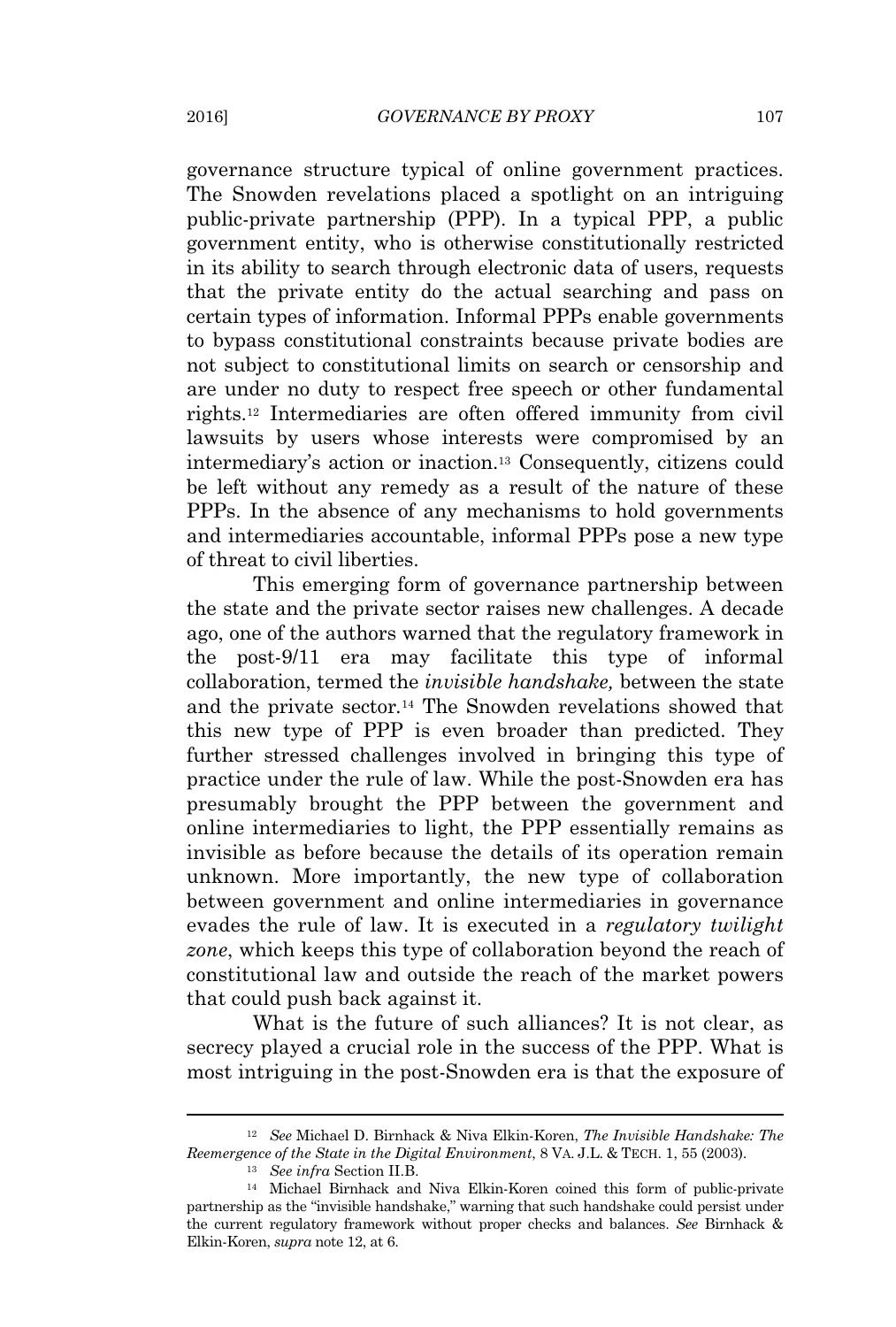PPPs did not prompt social or market powers to cease them, but instead led to their formal incorporation into law.<sup>15</sup> Consequently, PPPs are now encouraged by the law through incentives, but remain invisible to the public as before. In other words, not only did Snowden's revelations fail to increase protection of freedom and liberties, they led to an even more robust, and now legalized, system of surveillance.

This article scrutinizes the *governance by proxy* that occurs under the new type of PPP and the legal twilight zone that facilitates it. It identifies the gaps in the law and offers some insights on how to address them. Part I introduces the governance crisis and describes the role of online intermediaries in the new governance models, focusing on the case of PRISM. Part II describes the legal twilight zone in which informal governance by intermediaries takes place. It compares the legal framework for PPPs prior to the information era with the legal regime that facilitated the rise of PRISM. Part III reviews the constitutional and statutory frameworks that facilitate the invisible handshake and examines it from the perspective of both the government and online intermediaries as state actors. Part IV evaluates potential social and legal interventions that might be necessary to protect liberty and freedom and suggests turning to organizational design to significantly improve such protection. Ultimately, this article calls for a restructuring of the legal regime that governs PPPs.

### I. THE PUBLIC PRIVATE HANDSHAKE: GOVERNANCE VIA ONLINE INTERMEDIARIES

## *A. The Governance Crisis*

The Internet shifted power from central institutions (e.g., governments), organizations (e.g., mass media), and design infrastructure (e.g., mainframe) to end-users. Internet architecture enabled any end user to tinker with systems, change its design, directly connect with another, create content, and share content without filtering. The distributed architecture of the Internet raised high hopes for transforming fundamental economic structures and enabling new levels of political freedom.<sup>16</sup> It made it possible for individuals to connect, collaborate, share, deliberate, and act together efficiently and effectively.<sup>17</sup> It

<sup>15</sup> *See* Cybersecurity Act of 2015, Pub. L. No. 114-113, 129 Stat. 2935, 2935– 56 (2015) (codified at 6 U.S.C. §§ 1501–1510 (2012)).

<sup>16</sup> *See generally* BENKLER, *supra* note 4.

<sup>17</sup> *See generally id.*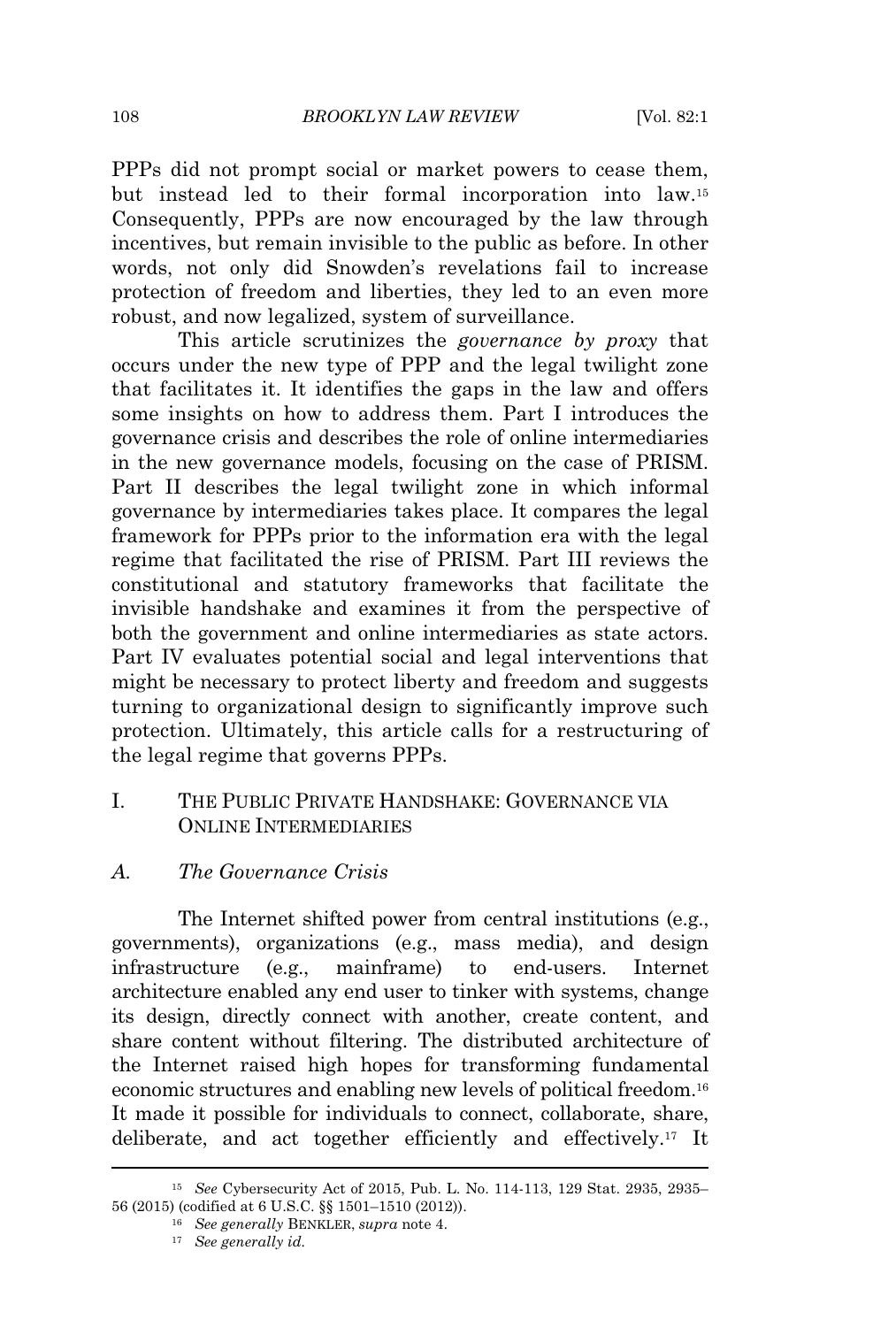facilitated mass communication by individuals on a scale that was once the sole province of mass media.<sup>18</sup> Individuals now use social media to engage in ad hoc political action: filing online petitions, recruiting supporters, and organizing street protests and boycotts. The dispersed wisdom of strangers gives crowds the advantage of political power capable of responding quickly and authentically to ongoing challenges. In this sense, online crowds could be thought of as a "*fifth estate*,"<sup>19</sup> supplementing mass media (the "*fourth estate*") and remedying its commercial and political biases. They could act as a counterforce, capable of pushing against the misuse of power and improving government accountability.

All in all, the distributed nature of the Internet has many virtues. It is responsible for the greatest benefits of the Internet: flourishing innovation, democratization of education, access to knowledge, political participation by many, and the export of democratic values from liberal democracies to nondemocratic regions. But the unmediated nature of the Internet, which gave rise to the innovation burst, economic flourishing, and political aphorism, has also created a governance crisis. It has challenged the conventional way of governance and has introduced new types of threats.

The decentralized nature of the Internet makes systems and individuals more vulnerable and leads to greater risks. As society becomes more connected to, and dependent upon, instant, online access to services, it becomes necessary to offer security not only to critical infrastructure, but also to smalland medium-sized businesses, and to individual users. Security specialists are concerned that cyberspace could make it easier for extremists and terrorists to conceal their identities and actions, to reach out to their supporters, and to communicate with one another more efficiently than before.<sup>20</sup> Governments must protect against these risks—risks to the integrity of their data and the functionality of their systems, and risks to public safety and national security.

<sup>18</sup> *See* <sup>C</sup>ASTELLS, *supra* note 2, at xix–xv.

<sup>19</sup> Dutton, *supra* note 4. The historical conception of feudal societies was traditionally divided into three "estates of the realm." *See* <sup>K</sup>AREN <sup>O</sup>RREN, BELATED FEUDALISM: LABOR, THE LAW AND LIBERAL DEVELOPMENT IN THE UNITED STATES 6 (1991). The fifth estate could take various forms. Relating to the Internet, Stephen Cooper argued that bloggers are the fifth estate, while William Dutton argued that any networked individuals—not just bloggers—are the fifth estate. *See generally* <sup>S</sup>TEPHEN D. COOPER, WATCHING THE WATCHDOG: BLOGGERS AS THE FIFTH ESTATE (2006); Dutton, *supra* note 4.

 $^{20}$  RICHARD A. CLARKE ET AL., LIBERTY AND SECURITY IN A CHANGING WORLD: REPORT AND RECOMMENDATIONS OF THE PRESIDENT'<sup>S</sup> REVIEW GROUP ON INTELLIGENCE AND COMMUNICATIONS TECHNOLOGIES 71 (2013), http://www.whitehouse.gov/sites/default/files/ docs/2013-12-12\_rg\_final\_report.pdf [https://perma.cc/9ZAB-PGUL].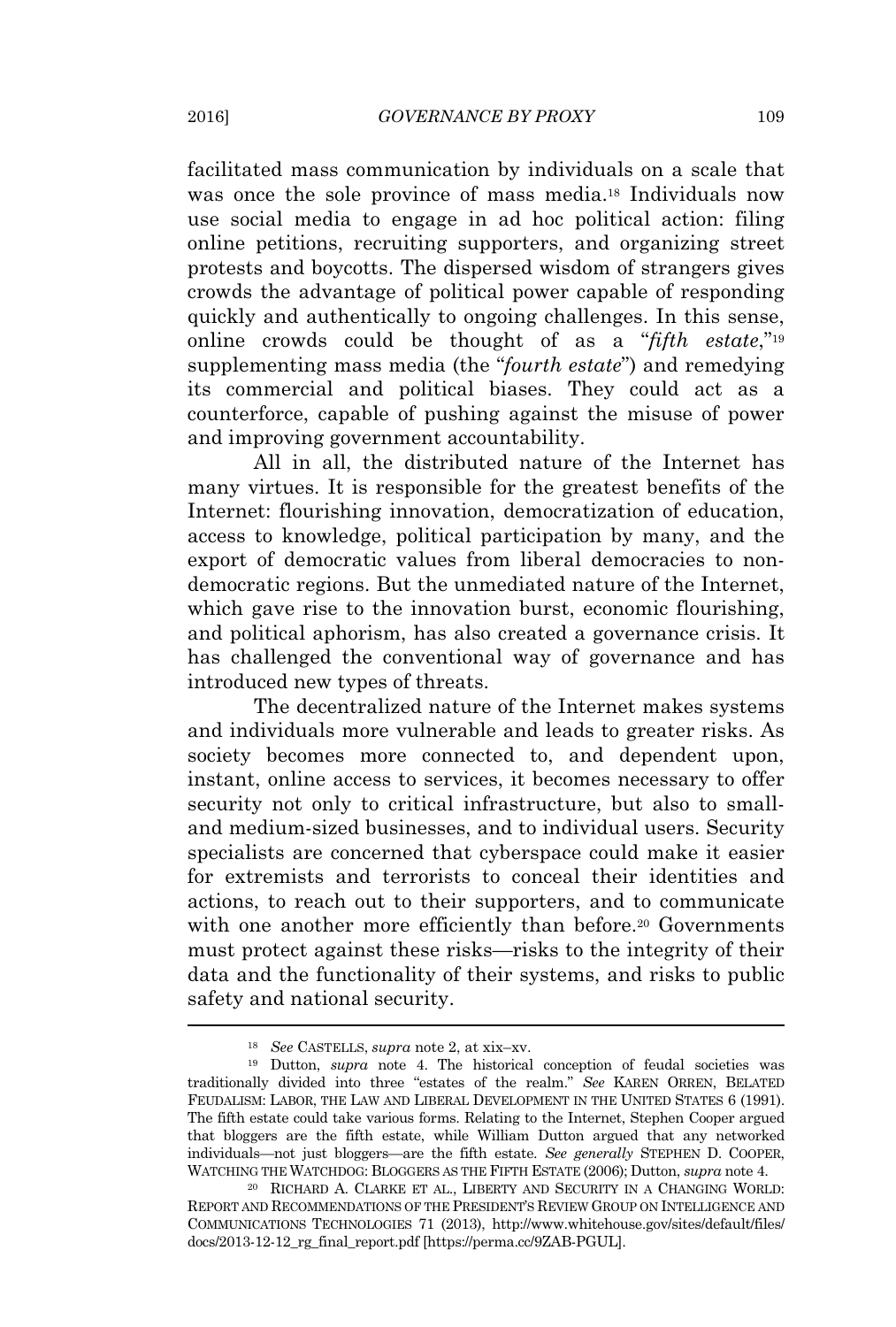Digital networks are in many ways a disruptive technology for the state. An open network, where power lies with the users at the end nodes, is inconsistent with the fundamental principles of command and control.<sup>21</sup> When individual users have the potential power to cause significant harm, law enforcement agencies seek ways to predict threats, prepare for them, and prevent them ahead of time. If every user can share information online, without any filtering, how can governments stop the sharing of data that harms individual privacy? How can governments stop the distribution of malware, detect those who incite violence, or identify calls for political unrest? The standard measures of governance are losing power.

The nature of cyber threats is dispersed. Many times, cyber attacks are difficult and expensive to detect<sup>22</sup> and to attribute to a specific attacker.<sup>23</sup> Illegal behavior might still be expensive and difficult to track when conducted by massive numbers of users.<sup>24</sup> Even if authorities are able to determine the actor of a cyber threat, the threat might originate from individuals outside their jurisdiction. This could make it difficult to track potential offenders or bring them to trial.<sup>25</sup>

<sup>23</sup> Eric Talbot Jensen, *Cyber Warfare and Precautions Against the Effects of Attacks*, 88 TEX. L. REV. 1533, <sup>1536</sup> (2010) (stating that "thousands of companies" are victims of cyberattacks but "the companies do not even know they are compromised until law enforcement authorities tell them"); Zhen Zhang, *Cybersecurity Policy for the Electricity Sector: The First Step to Protecting Our Critical Infrastructure from Cyber Threats*, 19 B.U. J. SCI. & TECH. L. 319, 330 (2013) ("Cyber events are difficult to predict, plan for, and identify.").

<sup>21</sup> *See, e.g.*, Julia Black, *Critical Reflections on Regulation*, 27 AUSTL. J. LEG. PHIL. 1, 2 (2002). Such form of regulation usually refers to state regulation using legal rules backed by sanctions.

<sup>22</sup> Detection, in many instances, will usually occur only after a successful attack, while the attacker can conduct endless attempts until successful. This is highly different from many other types of crimes or acts of terror. Usually, committing crimes and acts of terrorism necessitate risk of detection. Therefore, in cyberattacks, the attacker has a very high probability of success (because if he does not succeed, he will not be sanctioned), which highly impacts the potential deterrent effect. For a similar argument, see Jay P. Kesan & Carol M. Hayes, *Mitigative Counterstriking: Self-Defense and Deterrence in Cyberspace*, 25 HARV. J.L. & TECH. 429, 451 (2012). Moreover, in many instances, even if disruption in digital networks is discovered, it will not be clear whether the disruption was caused by an attack or a malfunction. *See* <sup>P</sup>RESIDENT'<sup>S</sup> <sup>C</sup>OMM'<sup>N</sup> ON CRITICAL INFRASTRUCTURE PROT., CRITICAL FOUNDATIONS: PROTECTING AMERICA'<sup>S</sup> INFRASTRUCTURES 18 (1997) ("Computer intrusions do not announce their presence the way a bomb does. . . . It sometimes takes months, even years, to determine the significance of individual computer attacks.").

<sup>24</sup> *See* Michael L. Rustad, *Private Enforcement of Cybercrime on the Electronic Frontier*, 11 S. CAL. INTERDISC. L.J. 63, 66 (2001) ("Law enforcement resources in cyberspace cannot keep pace with sophisticated cybercrime subcultures in anonymous offshore havens.").

<sup>25</sup> When an attack occurs from beyond the physical borders of the state, then it could have various ramifications in terms of enforcement and jurisdiction. It generally becomes difficult to decide what happened where and enforcement is more difficult. For more on the meaning of physical and digital borders in "cyberspace" (referring to the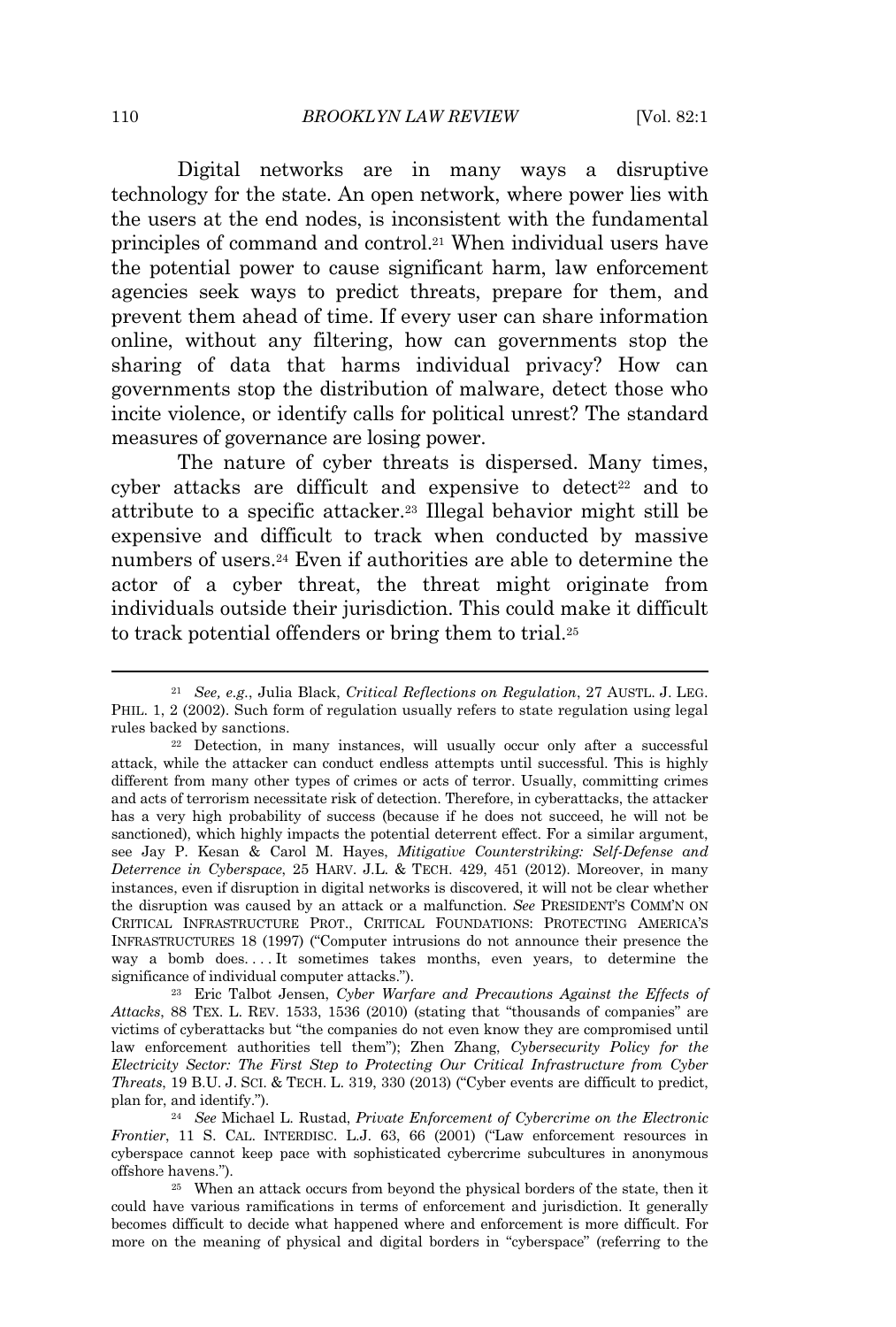Crowdfunding online, and the ability to raise and transfer funds anonymously outside the banking system, poses yet another challenge for the enforcement agencies, due to its anonymized nature.<sup>26</sup> Ad hoc groups often lack a sustainable organizational structure, which makes it difficult to monitor them and restrain their illegal activities.<sup>27</sup> In the absence of a formal organizational structure, law enforcement agencies must identify individually each and every actor in a potentially illicit behavior. Online crowds are also more difficult to deter. Unlike repeat players, such as firms, political parties, or nongovernmental organizations (NGOs), ad hoc crowds lack longterm interests and therefore risk management is less likely to play a mitigating role. Therefore, ad hoc crowds are less likely to respond to monetary sanctions.

Overall, users acting online, either alone or in collaboration, without any formal organizational structure are difficult to govern. The existence of potentially powerful tools in the hands of users may require law enforcement agencies to monitor each user. It is not a question of whether bulk surveillance will aid the government in protecting national security or merely reduce that risk at the margin.<sup>28</sup> It is mostly a question of governance; law enforcement efforts cannot rely on existing institutions or organizational structures.

Governments have reacted to this governance crisis in various ways. Some states have pushed for more centralized

<sup>27</sup> TAYLOR OWEN, DISRUPTIVE POWER: THE CRISIS OF THE STATE IN THE DIGITAL AGE 93–94 (2015).

Internet) see David R. Johnson & David Post, *Law and Borders—The Rise of Law in Cyberspace*, 48 STAN. L. REV. 1367 (1996); Mark A. Lemley, *Place and Cyberspace*, 91 <sup>C</sup>ALIF. L. REV. 521 (2003). *See also* <sup>L</sup>AWRENCE <sup>L</sup>ESSIG, CODE: VERSION 2.0 23–24 (2006) (arguing that controlling commercial online gambling is much more problematic in the online environment than in the physical world, mainly because of jurisdiction); Kesan & Hayes, *supra* note 22, at 454 (discussing the difficulties in determining whether the state acquired jurisdiction).

<sup>26</sup> *See generally* JEAN-LOUP RICHET, U.N. OFFICE ON DRUG & CRIME, LAUNDERING MONEY ONLINE: A REVIEW OF CYBERCRIMINALS' METHODS (2013), http:// arxiv. org/abs/1310.2368 [https://perma.cc/3E4L-U2XL] (describing methods that criminals use to launder money online).

<sup>28</sup> In programs conducted under section 215 of the USA PATRIOT Act, the NSA reported that they disrupted fifty-four terrorist incidents. *See* Uniting and Strengthening America by Providing Appropriate Tools Required to Intercept and Obstruct Terrorism (USA PATRIOT Act) Act of 2001, Pub. L. No. 107-56, § 215, 115 Stat. 272, 287–90 (2001) (codified at 50 U.S.C. §§ 1861–1862); Ellen Nakashima, *NSA Cites Case as Success of Phone Data-Collection Program*, WASH. POST (Aug. 8, 2013), http://www.washingtonpost. com/world/nationalsecurity/nsa-cites-case-as-success-of-phone-data-collection-program/2013/ 08/08/fc915e5a-feda-11e2-96a8-d3b921c0924a\_story.html [https://perma.cc/N4WK-Q35E]. Other reports suggest lower numbers. *See Strengthening Privacy Rights and National Security: Oversight of FISA Surveillance Programs: Hearing Before the S. Comm. on the Judiciary*, 113th Cong. 9 (2013) (statement of John C. Inglis, Deputy Dir., Nat'l. Sec. Agency, stating that the program helped in about twelve of thirteen cases).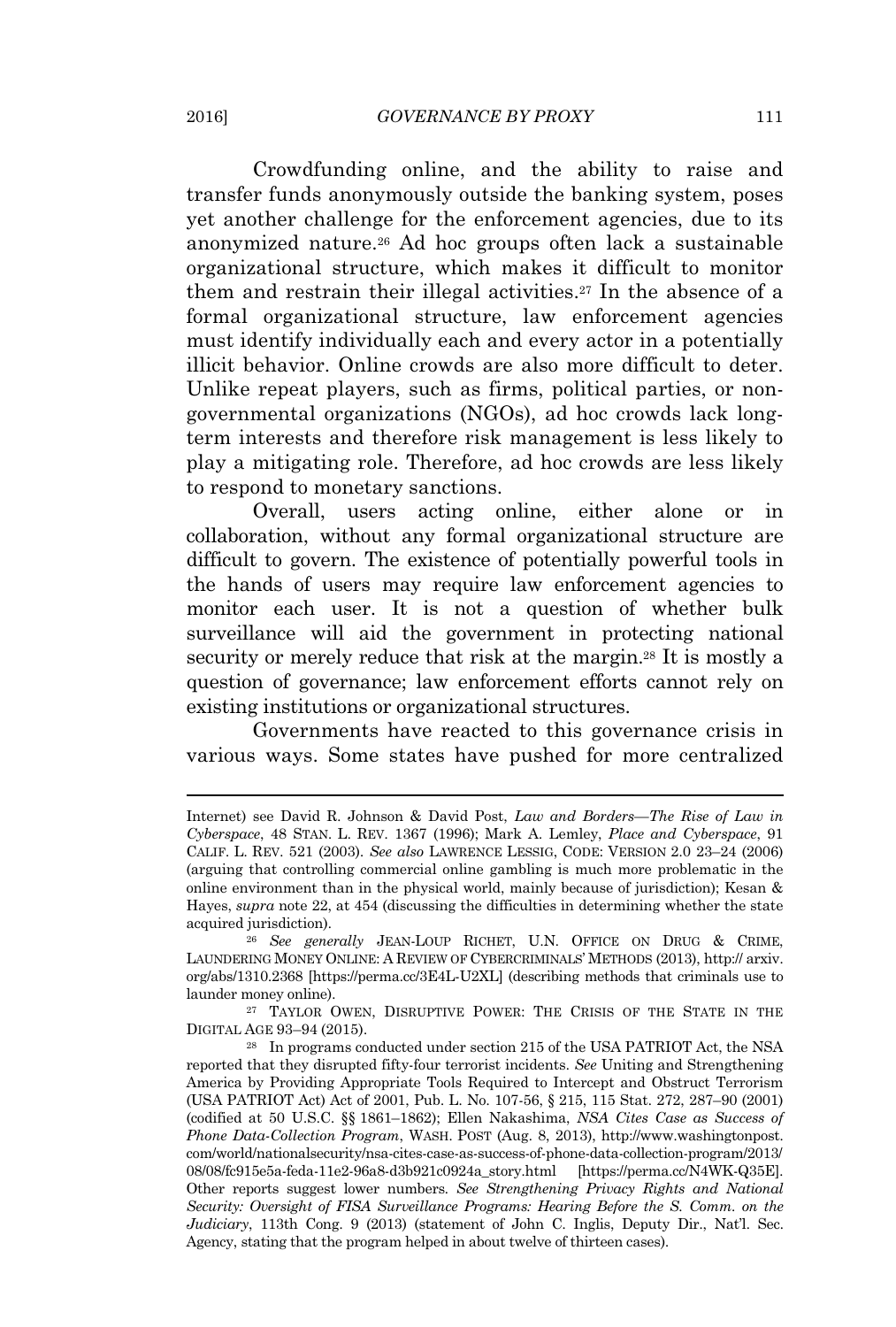#### 112 **BROOKLYN LAW REVIEW** [Vol. 82:1]

control over the Internet. For instance, as a backlash to the Snowden revelations, countries such as Russia and Brazil announced plans to nationalize Internet infrastructure.<sup>29</sup> Other countries, like the United States, reacted to these new governance challenges by implementing innovative governance strategies.<sup>30</sup> These new governance strategies may include the use of mass surveillance and big data analysis to monitor potential risks, the use of algorithms in law enforcement efforts, $31$  and the involvement of online intermediaries in governance efforts. These strategies challenge traditional thinking about safeguards for civil rights. Basically, this new approach to Internet governance takes advantage of the network—and employs network strategies—to secure public safety, cybersecurity, and law enforcement.

### *B. Governance via Online Intermediaries*

Economies of scale led to the domination of online services by a small number of multinational mega platforms.<sup>32</sup> Online access, distribution, and exchange are hosted, facilitated, and mediated by a variety of online platforms such as Internet Services Providers, search engines (e.g., Google, Yahoo!), social media platforms (e.g., Facebook, Twitter), or hosting services (e.g., Apple, Amazon, YouTube). Online platforms have experienced a high level of growth, consolidation, and market concentration. Largely, this growth can be attributed to the fact that much of the costs of producing these platforms "is unrelated to the number of users of the service, [and thus] the average cost of providing service to each additional user may fall as the number of users increases." <sup>33</sup> But economies of scale reduce the level of competition. Cost of entry is rapidly rising as the Internet continues to grow and as competition becomes more sophisticated.<sup>34</sup> A strong network effect gives advantages to large-scale intermediaries, such as Google's search engine, and

<sup>29</sup> *See* Amanda Holpuch, *Brazil's Controversial Plan to Extricate the Internet from US Control*, GUARDIAN (Sept. 20, 2013), http://www.theguardian.com/world/2013/ sep/20/brazil-dilma-rousseff-internet-us-control [https://perma.cc/2J5M-2H7N].

<sup>30</sup> *See infra* Part II.

<sup>31</sup> Algorithmic law enforcement becomes prevalent for detecting illicit behavior, for removing harmful materials, blocking access, or disabling the risk. Maayan Perel & Niva Elkin-Koren, *Accountability in Algorithmic Copyright Enforcement*, 19 STAN. TECH. L. REV. (forthcoming 2016).

<sup>32</sup> NIVA ELKIN-KOREN & ELI M. SALZBERGER, THE LAW AND ECONOMICS OF INTELLECTUAL PROPERTY IN THE DIGITAL AGE: THE LIMITS OF ANALYSIS 170 (2013).

 $33$  *Id.* 

<sup>34</sup> *See* Directorate Gen. for Internal Policies, Policy Dep't, Econ. & Sci. Policy, *Presentation: Challenges for Competition Policy in a Digitalised Economy*, at 25, IP/A/Econ/2014-12 (July 2015).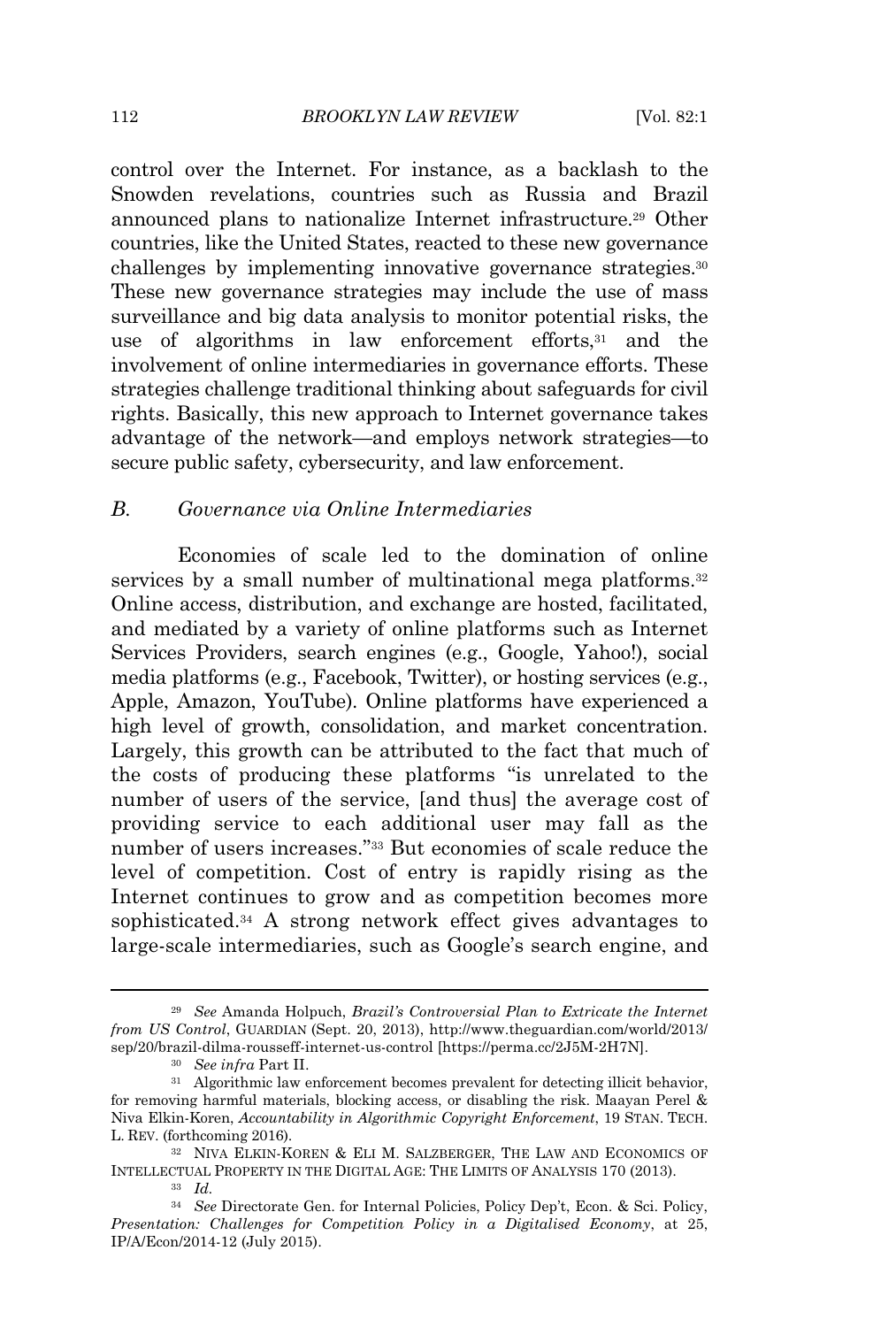to global social networks, such as Facebook, which currently attract the most traffic by users on a global scale.<sup>35</sup> Consequently, a handful of online intermediaries dominate the access to content, people, and communication infrastructure in the digital ecosystem.

Online intermediaries exercise control over *content* (as publishers of applications and media content), *access* and *distribution channels*, and, finally, *end users' personal data* and *devices* (e.g., Kindle, iPhone). By establishing direct contact with each user through the access service (e.g., search, display, Internet access, or a playing device), mega intermediaries may monitor the use of content by individual users on an ongoing basis.<sup>36</sup> Intermediaries can then collect data on users' interests, consumption habits, opinions, and tastes.<sup>37</sup> Online intermediaries may also enable or disable access, by either removing or blocking controversial content, or by terminating the user account altogether. "Intermediaries offer a natural point of control for monitoring, filtering, blocking and disabling" access to content,<sup>38</sup> which makes them ideal partners for performing civil and criminal enforcement*.*

The informal collaboration between government and online intermediaries is becoming an important governance tool in the twenty-first century: "In a global information network that has no geographical boundaries, law enforcement agencies are increasingly facing difficulties in gathering intelligence, finding suspects, controlling activities and generally, enforcing

<sup>35</sup> *See Top 15 Most Popular Websites*, <sup>E</sup>BIZ MBA, http://www.ebizmba.com/ articles/most-popular-websites [https://perma.cc/77XM-X6DJ].

<sup>36</sup> Almost everything end users do on digital networks is known to private parties. Google, Facebook, PalTalk, AOL, Skype, YouTube, Apple, and even cloud storage and synchronization services, (e.g., Dropbox), possess knowledge of what users are doing. Mobile companies know exactly where users are at almost any given time, and where they have been since joining their services. Information is the heart of most of these systems. It is essential for their operation and business models. Many of these companies analyze these stores of data for their own purposes, (e.g., marketing and research), or divulge it to other parties. *See* Daniel J. Solove, *Digital Dossiers and the Dissipation of Fourth Amendment Privacy*, 75 S. CAL. L. REV. 1083, 1084 (2002) [hereinafter Solove, *Digital Dossiers*]. For more on data mining, see for example, Ira S. Rubinstein, Ronald D. Lee & Paul M. Schwartz, *Data Mining and Internet Profiling: Emerging Regulatory and Technological Approaches*, 75 U. CHI. L. REV. 261, 262–70 (2008); Daniel J. Solove, *Data Mining and the Security-Liberty Debate*, 75 U. CHI. L. REV. 343, 353 (2008); K. A. Taipale, *Data Mining and Domestic Security: Connecting the Dots to Make Sense of Data*, 5 COLUM. SCI. & TECH. L. REV. 1, 21– 74 (2003).

<sup>37</sup> *See, e.g.*, Emilee Rader, *Awareness of Behavioral Tracking and Information Privacy Concern in Facebook and Google*, TENTH SYMP. ON USABLE PRIVACY & SECURITY (SOUPS) 51, 51 (2014), https://www.usenix.org/system/files/conference/soups2014/soups14 paper-rader.pdf [https://perma.cc/H684-SPGF].

<sup>38</sup> *See* Niva Elkin-Koren, *After Twenty Years: Revisiting Copyright Liability of Online Intermediaries*, *in* THE EVOLUTION AND EQUILIBRIUM OF COPYRIGHT IN THE DIGITAL AGE 44 (Susy Frankel & Daniel Gervais eds., 2014).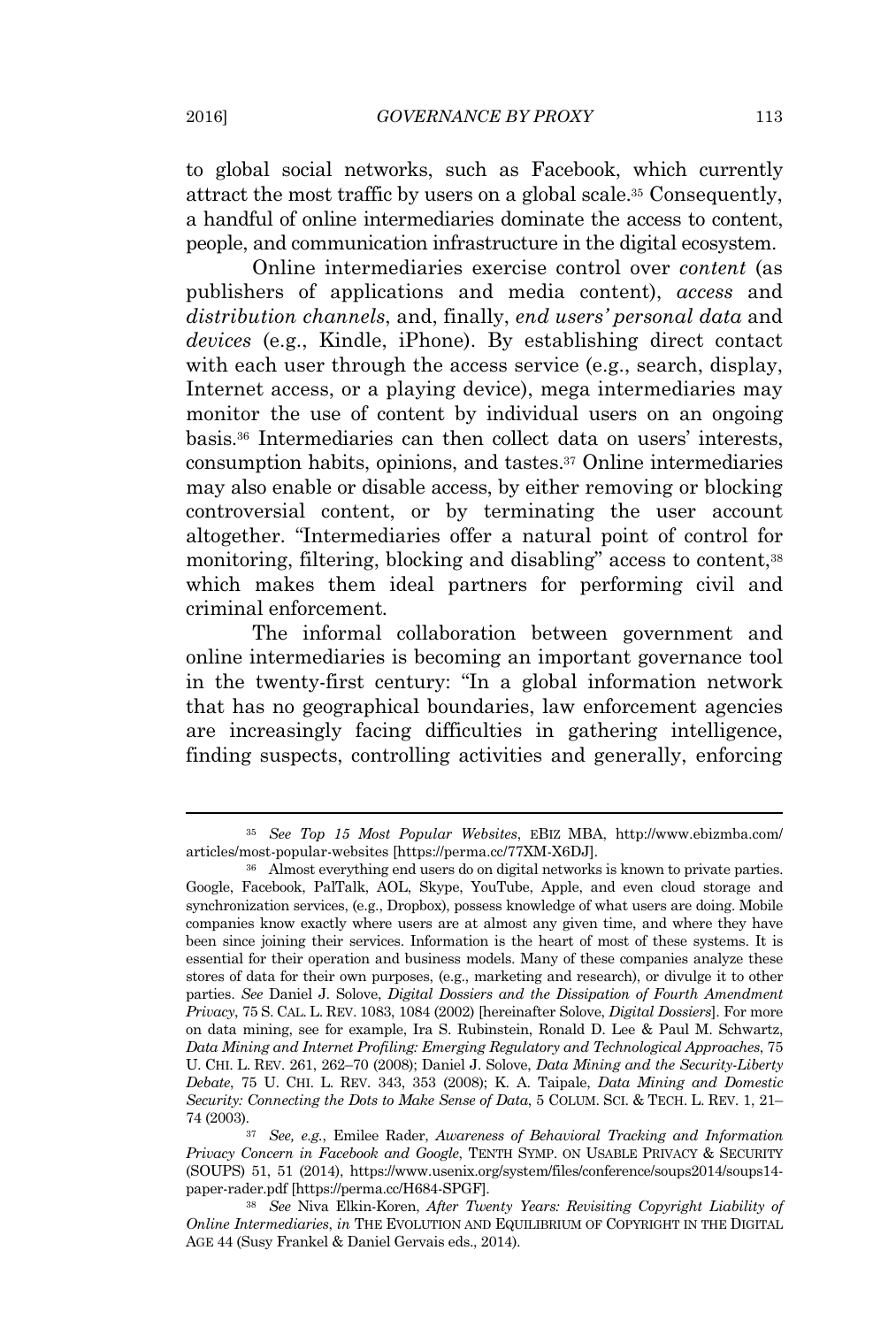the law." <sup>39</sup> As a result of this, the collaboration with online intermediaries, often global platforms, becomes essential. There are numerous examples of pressing private intermediaries into performing public functions, like enforcement, in collaboration with law enforcement agencies. Recently, in the aftermath of the 2015 Paris attacks,<sup>40</sup> American politicians called upon Twitter to remove pro-Islamic State Twitter accounts—the same way childpornography sites are being tracked and blocked.<sup>41</sup> User accounts of the group of activists and hacktivists commonly known as Anonymous, could be considered "terrorist" as they have the potential to jeopardize national security<sup>42</sup>—although Anonymous has recently called upon its hackers to fight ISIS.<sup>43</sup> Online intermediaries are therefore called upon to decide who is a terrorist, and what should be considered a threat to public safety. Over the past decade, online intermediaries have complied with informal calls from governmental actors and society to remove content or block access to websites or users.<sup>44</sup>

Governments increasingly rely on informal collaboration with online intermediaries in cybersecurity, surveillance,

<sup>42</sup> *See* Kevin Rawlinson & Paul Peachey, *Hackers Step Up War on Security Services*, INDEP. (Apr. 12, 2012), http://www.independent.co.uk/news/uk/crime/hackersstep-up-war-on-security-services-7640780.html [https://perma.cc/M985-GNDD].

<sup>39</sup> Michael Birnack & Niva Elkin-Koren, *WikiHunt and the (In)visible Handshake*, OPENDEMOCRACY (Feb. 20, 2011), https://www.opendemocracy.net/michaelbirnack-niva-elkin-koren/wikihunt-and-invisible-handshake [https://perma.cc/H9A7-YL2E].

<sup>40</sup> *See* Claire Phipps & Kevin Rawlinson, *Paris Attacks Kill More Than 120 People—As It Happened*, GUARDIAN (Nov. 14, 2015), http://www.theguardian.com/world/ live/2015/nov/13/shootings-reported-in-eastern-paris-live [https://perma.cc/6G2M-UTL6].

<sup>41</sup> Andrew Blake, *Social Media Companies, Politicians Push to Ax Pro-ISIS Accounts*, WASH. TIMES (Dec. 7, 2015), http://www.washingtontimes.com/news/2015/dec/7/ social-media-companies-politicians-push-axe-pro-is [https://perma.cc/9ZCW-MFRG]. For more on blocking child-pornography sites in the United States, see *Internet Providers Block Child Pornography*, CBS (June 23, 2008), http://www.cbsnews.com/news/internetproviders-block-child-pornography [https://perma.cc/Y9V5-C383].

<sup>43</sup> *Hacking Group Anonymous Disables Thousands of Pro-ISIS Twitter Accounts and Taking Militant Websites Offline*, DAILY MAIL (Nov. 18, 2015), http:// www.dailymail.co.uk/news/article-3323597/Activist-hackers-battle-Islamic-State-cyber space.html [https://perma.cc/8W9Y-KFZM].

<sup>44</sup> For example, in 2010, Amazon stopped hosting WikiLeaks on its servers, and the online payment service PayPal suspended the account used by WikiLeaks to collect donations. *See* Doug Gross, *WikiLeaks Cut Off from Amazon Servers*, CNN (Dec. 2, 2010), http://www.cnn.com/2010/US/12/01/wikileaks.amazon [https://perma.cc/9MLZ-2W6H]; Robert Mendick, *Paypal Cuts Off Donations to WikiLeaks*, TELEGRAPH (Dec. 4, 2010), http://www.telegraph.co.uk/news/worldnews/wikileaks/8181140/Paypal-cuts-off-donat ions-to-WikiLeaks.html [https://perma.cc/SK6G-6ZA2]. Another example can be taken from 2012, in which YouTube voluntarily blocked access in Egypt and Libya to an anti-Islamic video, which ridiculed the Prophet Muhammad, titled "The Innocence of the Muslim." *See* Claire Cain Miller, *As Violence Spreads in Arab World, Google Blocks Access to Inflammatory Video*, N.Y. TIMES (Sept. 13, 2012), http://www.nytimes.com/2012/09/14/ technology/google-blocks-inflammatory-video-in-egypt-and-libya.html [https://perma.cc/87 5T-793F].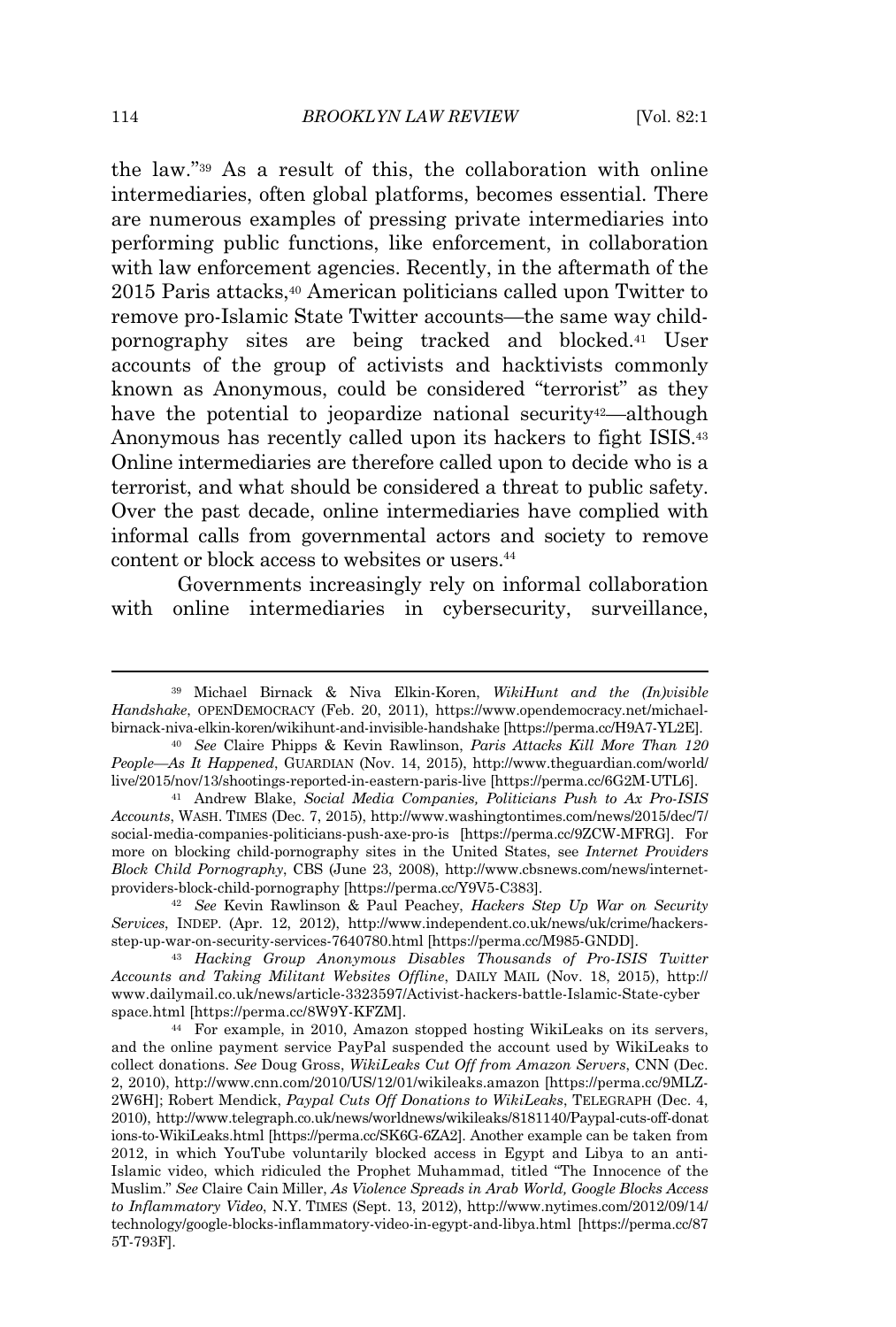censorship, and general law enforcement tasks.<sup>45</sup> Social media and search engines create gigantic archives of exchanges among identified participants, which enable surveillance at the individual and social levels.<sup>46</sup> The bulk of data generated by online intermediaries, combined with analytic capabilities, is often perceived as a tool that could aid law enforcement agencies in protecting the public from cybersecurity threats and terrorism.<sup>47</sup> Collaboration with online intermediaries could become a powerful tool in exercising law enforcement powers. Social media analytics may enable governments to find out: Who is saying what, and where is the conversation happening? What is the volume of the buzz, and what is the sentiment? Who is leading the conversation, and what is their influence? Search engines could offer governments information on search trends and individual interests. Yet, such use of governmental powers must be subject to the rule of law, or else it may severely compromise civil rights.

This form of informal collaboration was acknowledged long before Snowden's revelations. In 2003, Michal Birnhack and Niva Elkin-Koren warned against the rise of an *invisible handshake* between the government and online intermediaries. The term originates from the *invisible hand*—a metaphor coined by Adam Smith to describe the market forces that drive the economy and that often make government intervention redundant.<sup>48</sup> Market players, acting in their own self-interest, will react to demand, which reflects the preferences of members of society, and thus promotes the social good.<sup>49</sup> The *invisible handshake* is the informal coordination between the government and market players, which is executed in a legal twilight zone: while governments are authorized to operate under the rule of law within constitutional restraints, such informal PPP enables governments to bypass constitutional constraints.<sup>50</sup> Private

<sup>45</sup> *See generally* YOCHAI BENKLER, THE PENGUIN AND THE LEVIATHAN: HOW COOPERATION TRIUMPHS OVER SELF-INTEREST (2011).

<sup>46</sup> *See generally* BRUCE SCHNEIER, DATA AND GOLIATH: THE HIDDEN BATTLES TO COLLECT YOUR DATA AND CONTROL YOUR WORLD (2015).

<sup>47</sup> *Cf. id.* at 136 (arguing that while data mining is offered as a technique that could aid law enforcement agencies in protecting the public from cybersecurity threats and terrorism, it is "an inappropriate tool for finding terrorists").

<sup>48</sup> *See generally* ADAM SMITH, AN INQUIRY INTO THE NATURE AND CAUSES OF THE WEALTH OF NATIONS (Sálvio Marcelo Soares ed., 2007) (1776), http://www.ibiblio.org/ ml/libri/s/SmithA\_WealthNations\_p.pdf [https://perma.cc/P63A-SK56].

<sup>49</sup> *Id.* at 349–50 ("By preferring the support of domestic to that of foreign industry, he intends only his own security; and by directing that industry in such a manner as its produce may be of the greatest value, he intends only his own gain, and he is in this, as in many other cases, led by an invisible hand to promote an end which was no part of his intention.").

<sup>50</sup> *See* Birnhack & Elkin-Koren, *supra* note 12, at 53–59; *see infra* Part II.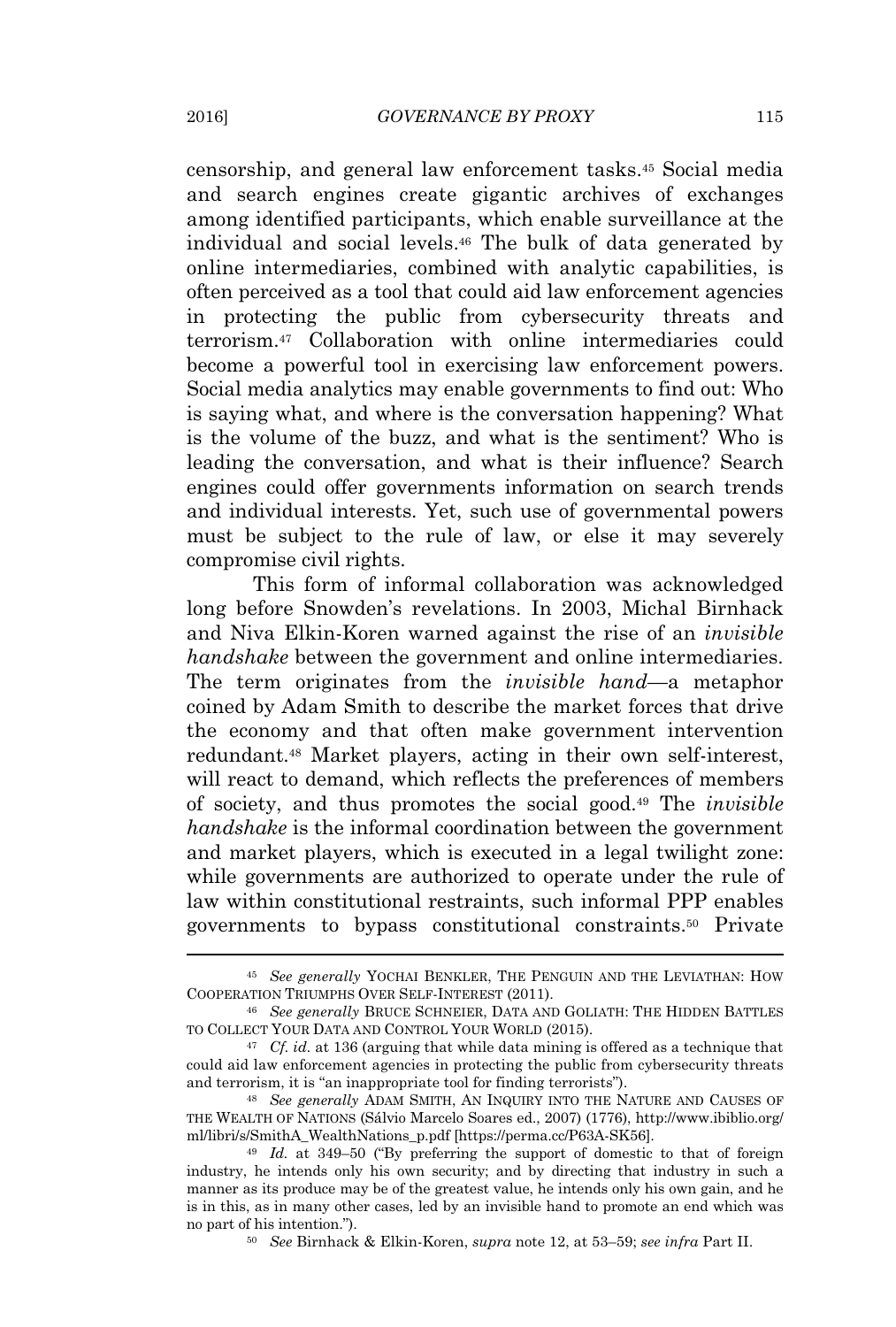bodies are not subject to constitutional limits on search or censorship and are under no duty to respect free speech or other fundamental rights.<sup>51</sup> Intermediaries are often offered immunity against civil lawsuits by users whose interests were compromised by the intermediary's action or inaction.<sup>52</sup> By collaborating through a PPP, not only will the government avoid facing a constitutional challenge in court, market players will not be held accountable to their customers. Moreover, these players may gain the benefits of collaborating with the government, which could set government rules and regulations in their favor.<sup>53</sup>

All in all, both online intermediaries and governmental agents have much to gain from such informal collaboration, and are therefore likely to have strong incentives to sustain it. Yet, the exercise of governmental powers in such a legal limbo may leave citizens without an effective remedy, neither against the government nor against the mega intermediaries. Consequently, in the absence of any mechanisms for holding governments and online intermediaries accountable, informal PPPs pose a new type of threat to civil liberties.

#### II. A LEGAL TWILIGHT ZONE

## *A. Governmental Surveillance Programs: From Targeted Collection to Mass Surveillance*

One response to the governance crisis created by dispersed networks is for governments to seek access to data. Governments require access to bulk data and metadata in order to analyze it for the purpose of identifying patterns and correlations, and to detect and predict potential threats to public safety, cybersecurity, and national security.<sup>54</sup> Governance challenges regarding access to information began prior to the emergence of the Internet. When private companies first offered telecommunications networks to the public, governments were left without legal mechanisms to control and access information. In response, governments initiated various forms of surveillance programs.

<sup>51</sup> *See* Birnhack & Elkin-Koren, *supra* note 12, at 54–55.

<sup>52</sup> *See infra* Section II.B.

<sup>53</sup> *See* Birnhack & Elkin-Koren, *supra* note 12, at 57 ("ISPs may benefit from collaborating with the government in various ways."). Jon Michaels termed these publicprivate partnerships as "handshake agreements." *See* Jon D. Michaels, *All the President's Spies: Private-Public Intelligence Partnerships in the War on Terror*, 96 CALIF. L. REV. 901, 904 (2008).

<sup>&</sup>lt;sub>54</sub> *See generally* U.S. EXEC. OFFICE OF THE PRESIDENT, BIG DATA: SEIZING OPPORTUNITIES, PRESERVING VALUES (2014,) https://www.whitehouse.gov/sites/default/files/ docs/big\_data\_privacy\_report\_may\_1\_2014.pdf [https://perma.cc/46XK-WG5B].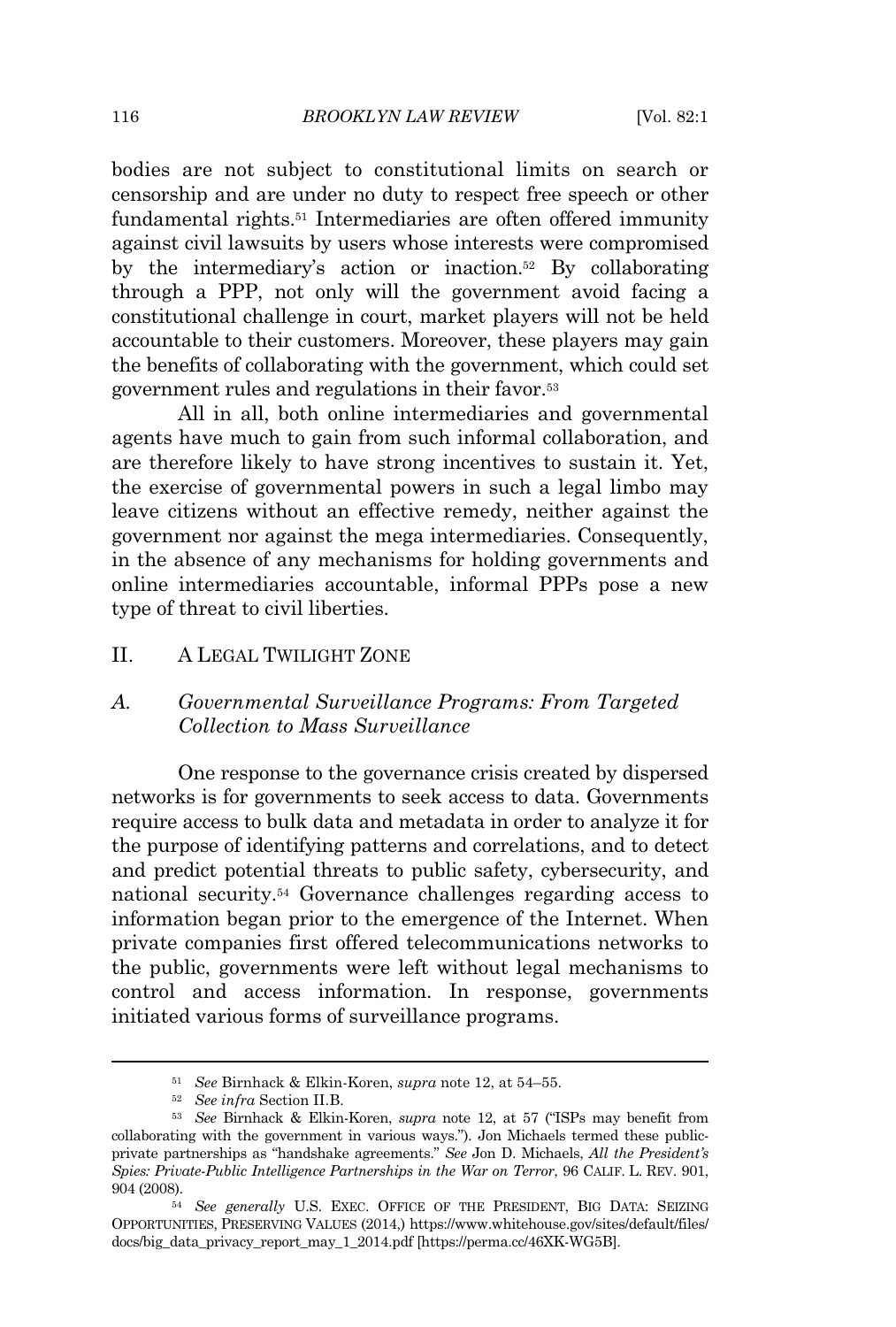U.S. government surveillance programs date back to at least the early 1930s.<sup>55</sup> Various forms of surveillance took place in the United States,<sup>56</sup> and the public was largely unaware of such programs until the Watergate scandal.<sup>57</sup> In 1968, Congress sought to regulate electronic surveillance for the first time.<sup>58</sup> The Omnibus Crime Control and Safe Streets Act conditioned the usage of electronic surveillance upon a judicial finding of *probable cause* to believe the target is committing, has committed, or is about to commit a particular enumerated offense, and that the surveillance would obtain incriminating communications about the offense.<sup>59</sup> However, surveillance for national security purposes was still broadly permitted.<sup>60</sup>

In the post-Watergate era, Congress decided to further study and regulate the proper scope of governmental operations with respect to intelligence activities.<sup>61</sup> In 1978, Congress implemented the recommendations of the Church Committee—a committee tasked by the U.S. Senate to study governmental operations with respect to intelligence activities—in the enactment of the Foreign Intelligence Surveillance Act (FISA).<sup>62</sup> FISA regulated "all electronic surveillance of American citizens or permanent residents within the United States for foreign intelligence or international counterterrorism purposes." 63 Under FISA, the Foreign Intelligence Surveillance Court (FISC) was formed, while Congress created other mechanisms for conducting surveillance outside of FISC.<sup>64</sup> FISC is a "secret"

<sup>61</sup> *See* S. REP. NO. 94-755, at 12 (1976).

<sup>55</sup> *See* S. REP. NO. 94-755, at 12 (1976) ("Since the early 1930's, intelligence agencies have frequently wiretapped and bugged American citizens without the benefit of judicial warrant."). For further information on U.S. surveillance prior to FISA, see G. Alex Sinha, *NSA Surveillance Since 9/11 and the Human Right to Privacy*, 59 LOY. L. REV. 861, 868–74 (2013) (describing the background of FISA enactment).

<sup>56</sup> For example, as part of a surveillance program named SHAMROCK, between 1947 and 1973, the U.S. government collected millions of telegrams that originated within, terminated in, or traveled through the United States. *See* S. REP. NO. 94-755, at 169.

<sup>57</sup> *See* Sinha, *supra* note 55, at 871–72. For more on U.S. governmental surveillance programs prior to FISA, see Laura K. Donohue, *Anglo-American Privacy and Surveillance*, 96 J. CRIM. L. & CRIMINOLOGY 1059, 1072–94 (2006).

<sup>58</sup> Omnibus Crime Control and Safe Streets Act of 1968, Pub. L. No. 90-351, §§ 801–803, 82 Stat. 197, 211–25 (1968) (codified at 18 U.S.C. §§ 2510–2522 (2012)).

<sup>59</sup> <sup>18</sup> U.S.C. § 2518(3) (1970); *see* Caitlin Thistle, *<sup>A</sup> First Amendment Breach: The National Security Agency's Electronic Surveillance Program*, 38 SETON <sup>H</sup>ALL L. REV. 1197, 1200–01 (2008) (summarizing the history of FISA and governmental surveillance).

<sup>60</sup> *See* 18 U.S.C. § 2511(3) (2012).

<sup>62</sup> Foreign Intelligence Surveillance Act of 1978, Pub. L. No. 95-511, 92 Stat. 1783 (1978) (codified at 50 U.S.C. § 1801 (2012)).

<sup>63</sup> *See* Sinha, *supra* note 55, at 873–74.

<sup>64</sup> In addition to FISC orders, FISA created two other forms to initiate surveillance. First, under the Attorney General's Certification to collect information related to foreign intelligence for up to one year. 50 U.S.C. § 1802 (2012). Second, when the Attorney General reasonably determines that "an emergency situation exists with respect to the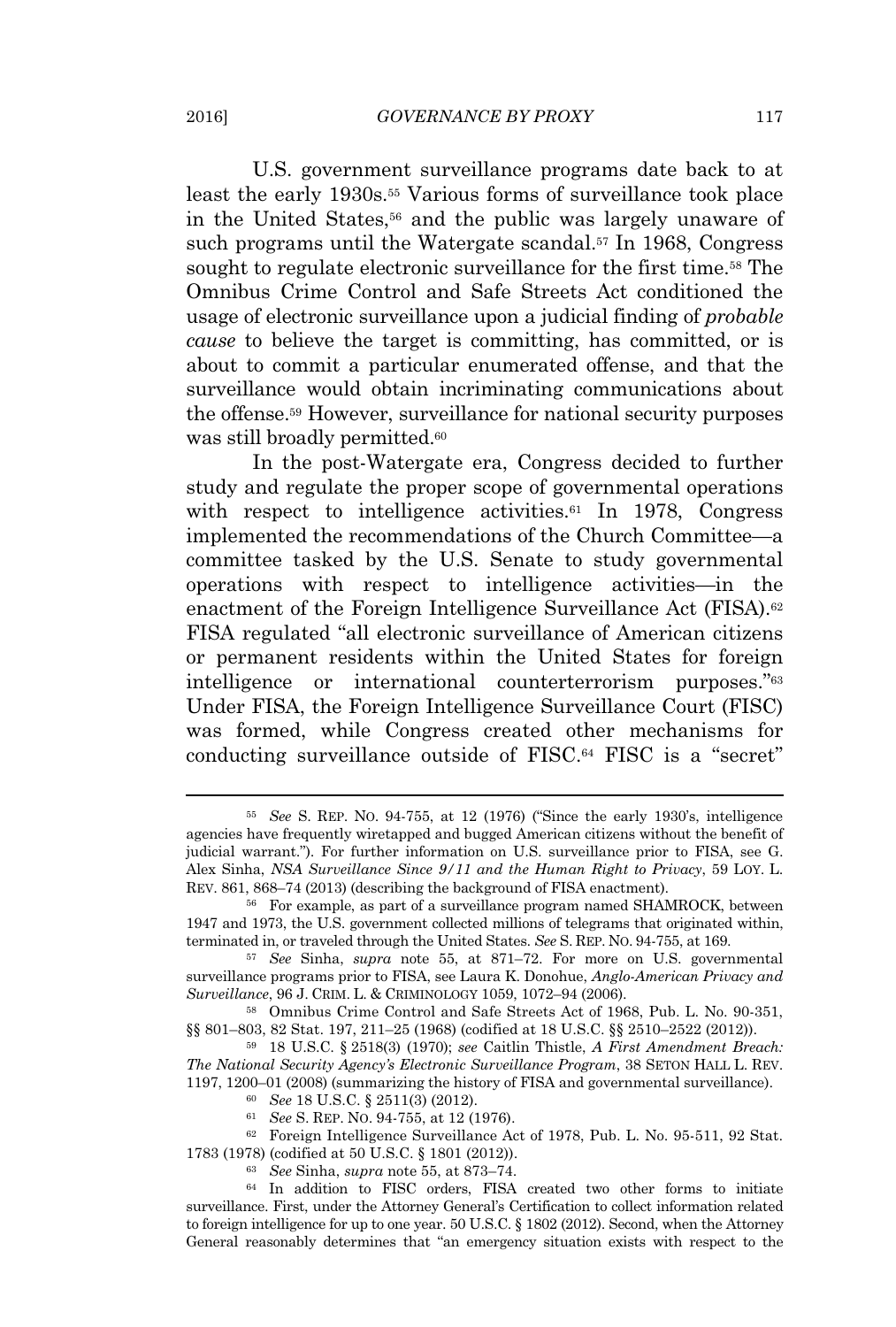court, comprised of federal district judges who examine classified information in a closed ex-parte hearing.<sup>65</sup> FISC approval is generally necessary for surveillance on Americans.<sup>66</sup> Warrants are authorized upon a finding of "probable cause to believe that the target of the electronic surveillance is a foreign power or an agent of a foreign power." <sup>67</sup> Thus, FISC was formed out of a need to balance the interests of the public and national security.

Beyond FISA, other forms of surveillance regulation started to emerge—perhaps most importantly, Executive Order 12,333.<sup>68</sup> First approved by President Ronald Reagan in 1981, "Executive Order 12333 is the principal Executive Branch authority for foreign intelligence activities *not governed by FISA*."<sup>69</sup> Section 2.5 authorizes the Attorney General to approve the use of any technique for intelligence purposes within the United States or against a U.S. citizen abroad:

[F]or which a warrant would be required if undertaken for law enforcement purposes, provided that such techniques shall not be undertaken unless the Attorney General has determined in each case that there is probable cause to believe that the technique is directed against a foreign power or an agent of a foreign power.<sup>70</sup>

Executive Order 12,333 is still effective, though it has been amended over the years, and it still plays an important role in U.S. surveillance programs as further noted.<sup>71</sup>

The biggest changes to U.S. surveillance policy, and in particular, to FISA,<sup>72</sup> came at the beginning of the twenty-first

employment of electronic surveillance to obtain foreign intelligence information." *Id.* § 1805(e). Under this second provision, the Attorney General is obliged to submit a full application in a defined timeframe from the initiation of authorization (twenty-four hours under 1978's version of FISA). *Id.* § 1805(e)(1)(D). For more on FISA, see generally Donohue, *supra* note 57.

<sup>65</sup> 50 U.S.C. § 1805; *see* Dia Kayyali, *What You Need to Know About the FISA Court—and How It Needs to Change*, ELEC. FRONTIER <sup>F</sup>OUND. (Aug. 15, 2014), https:// www.eff.org/deeplinks/2014/08/what-you-need-know-about-fisa-court-and-how-it-needschange [https://perma.cc/P6YL-5UKT].

<sup>66</sup> *See* 50 U.S.C. § 1805(a)(2)(A)–(B).

<sup>67</sup> *Id.* § 1805(a)(2)(A). FISC judges can grant an *ex parte* order for electronic surveillance when the application has been made by a federal officer and approved by the Attorney General, and that, on the basis of the facts, there is probable cause to believe the target is a foreign power or an agent of a foreign power and each of the facilities or places at which the electronic surveillance is directed is being used, or is about to be used, by a foreign power or an agent of a foreign power. *See id.* § 1805(a).

<sup>68</sup> Exec. Order No. 12,333, 3 C.F.R. pt. 1 (1981), *amended by* Exec. Order No. 13,284, 3 C.F.R. § 18 (2004), and by Exec. Order No. 13,355, 3 C.F.R. § 2 (2005), and further amended by Exec. Order No. 13,470, 3 C.F.R. §§ 1–5 (2009).

<sup>69</sup> CLARKE ET AL., *supra* note 20, at 69 & n.44.

<sup>70</sup> Exec. Order No. 12,333, 3 C.F.R. pt. 1 (1981); EDWARD C. LIU, CONG. RESEARCH SERV., R42725, REAUTHORIZATION OF THE FISA AMENDMENTS ACT 3 (2013), http://www.fas.org/sgp/crs/intel/R42725.pdf [https://perma.cc/3JJA-35RC].

<sup>71</sup> *See infra* Section II.B*.*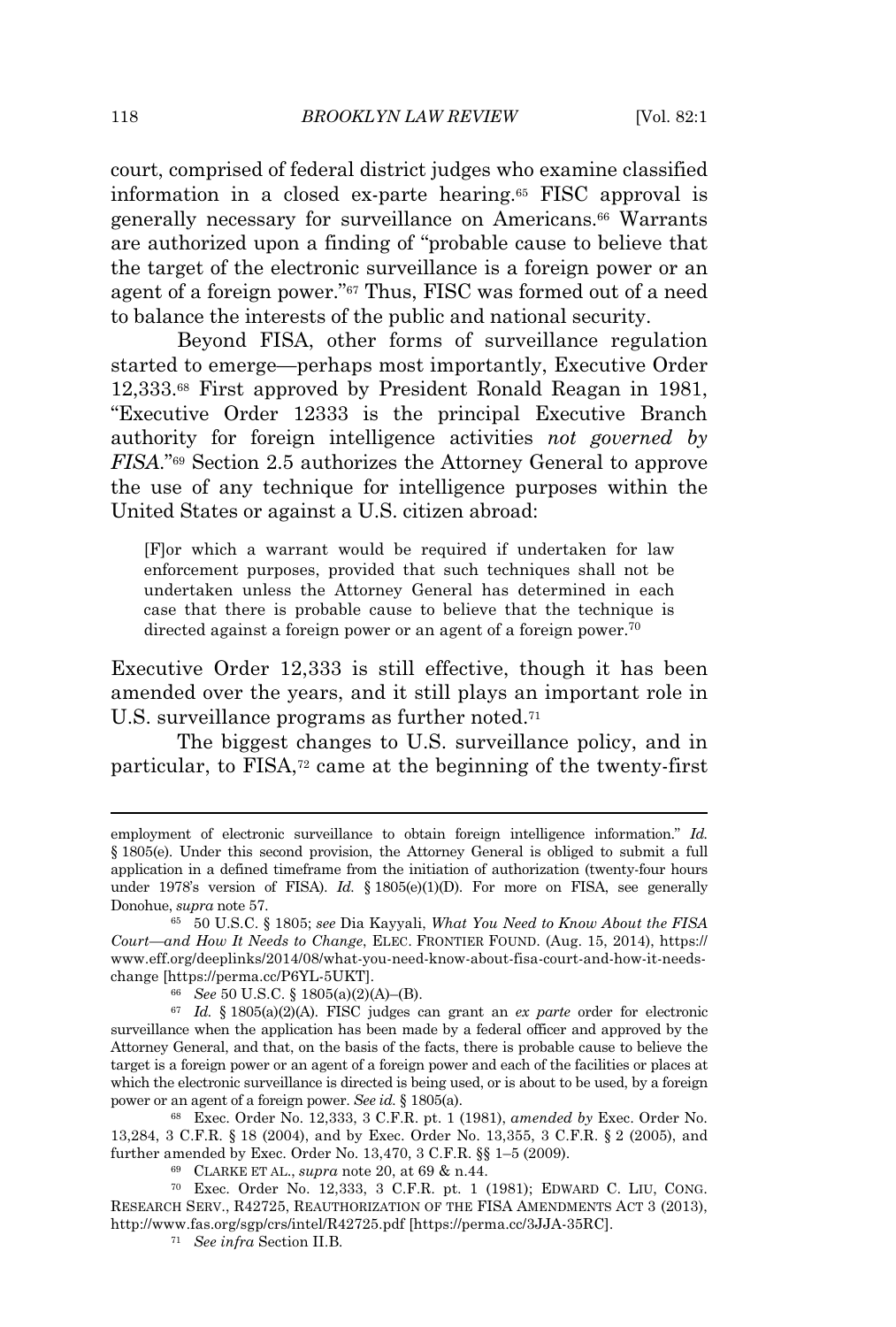century. In the aftermath of the 9/11 attacks, the U.S. government dramatically increased surveillance efforts. First, the Bush administration ordered the NSA to eavesdrop on telephone conversations by persons in the United States to combat terrorist attacks.<sup>73</sup> President George W. Bush also initiated a Terrorist Surveillance Program (TSP), which operates outside of FISA, to "intercept international communications into and out of the United States" by persons linked to terrorist organizations.<sup>74</sup> Second, Congress enacted the Uniting and Strengthening America by Providing Appropriate Tools Required to Intercept and Obstruct Terrorism Act (USA PATRIOT Act).<sup>75</sup> The USA PATRIOT Act added section 215 to FISA, which allowed governmental agencies,<sup>76</sup> under a FISC order, to compel telecommunications providers to produce metadata<sup>77</sup> and

<sup>74</sup> LEGAL AUTHORITIES SUPPORTING ACTIVITIES OF NSA, *supra* note 73, at 5, 17; LIU, *supra* note 70, at 4–5.

<sup>75</sup> Uniting and Strengthening America by Providing Appropriate Tools Required to Intercept and Obstruct Terrorism (USA PATRIOT) Act of 2001, Pub. L. No. 107-56, 115 Stat. <sup>272</sup> (2001). For more on the TSP, see for example, Zachery Keller, Note, *Big Brother's Little Helpers: Telecommunication Immunity and the FISA Amendment Act of 2008*, 70 OHIO ST. L.J. 1215, 1219–25 (2009).

<sup>76</sup> More accurately, to the director of the FBI or a designee of the director (whose rank shall be no lower than assistant special agent in charge). *See* 50 U.S.C. § 1861(a)(1) (2012).

<sup>72</sup> FISA was amended in 1995 to authorize secret physical searches. 50 U.S.C. §§ 1821–1829 (2000). In 1998, Congress granted the government "pen register" and "trap-and-trace" authority by a FISA amendment, and later that year, also authorized "FISC to issue orders compelling telephone service providers to permit the government to install these devices upon a showing that the government seeks to obtain information 'relevant' to a foreign intelligence investigation." *See* 50 U.S.C. § <sup>1842</sup> (2012); CLARKE ET AL., *supra* note 20, at 83–84.

<sup>73</sup> For an overview of the legal framework of eavesdropping in the United States, see Jack M. Balkin, Essay, *The Constitution in the National Surveillance State*, 93 MINN. L. REV. 1, 17–25 (2008). These programs were presumably authorized by the President's broad and exclusive powers as Commander-in-Chief under Article II of the Constitution, "to conduct warrantless surveillance of enemy forces for intelligence purposes to detect and disrupt armed attacks on the United States," U.S. DEP'<sup>T</sup> OF JUSTICE, LEGAL AUTHORITIES SUPPORTING THE ACTIVITIES OF THE NATIONAL SECURITY AGENCY DESCRIBED BY THE PRESIDENT OF THE UNITED STATES 6–8 (2006), https://www. justice.gov/sites/default/files/opa/legacy/2006/02/02/whitepaperonnsalegalauthorities.pdf [https://perma.cc/Y3EY-U5BZ] [hereinafter LEGAL AUTHORITIES SUPPORTING ACTIVITIES OF NSA], or alternately that Congress authorized the President "to use all necessary and appropriate force against those nations, organizations, or persons he determines planned, authorized, committed, or aided the terrorist attacks that occurred on September 11, 2001," Authorization for Use of Military Force, S.J. Res. 23, 107th Cong. § 2(a) (2001) (enacted); *see also* Adam Burton, *Fixing FISA for Long War: Regulating Warrantless Surveillance in the Age of Terrorism*, 4 PIERCE L. REV. 381 (2006) (discussing the legality of warrantless surveillance in the United States).

<sup>77</sup> Metadata by its essence does not include the content of calls. Based on government reports, expert analysts used the acquired metadata to identify terrorist activities and "determine whether known or suspected terrorists have been in contact with" individuals in the United States. U.S. DEP'T OF JUSTICE, BULK COLLECTION OF TELEPHONY METADATA UNDER SECTION 215 OF THE USA PATRIOT ACT 2–3 (2013).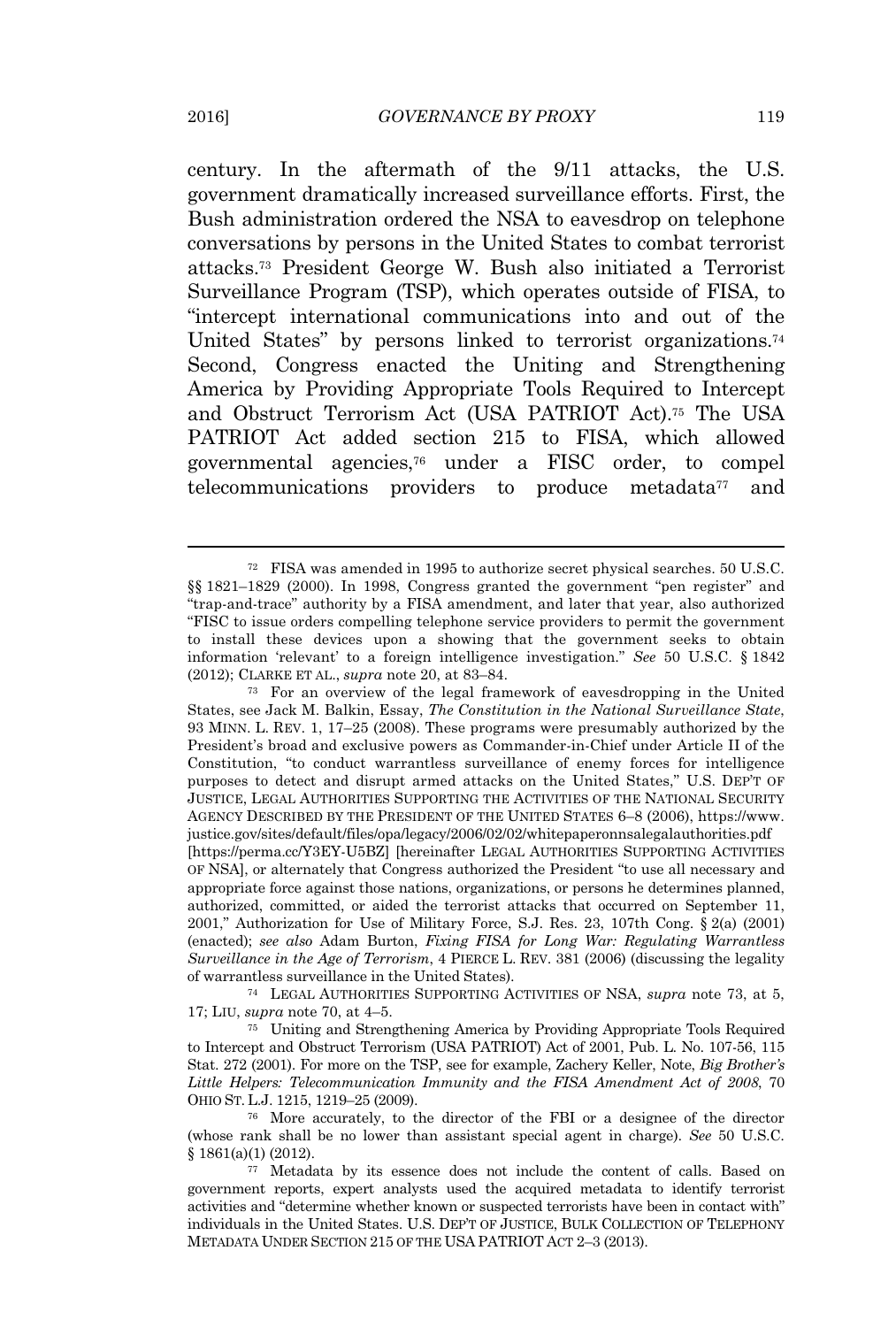"tangible objects" if there were "reasonable grounds to believe"<sup>78</sup> that the tangible things sought were "relevant to an authorized investigation" <sup>79</sup> "into foreign intelligence, international terrorism, or espionage."<sup>80</sup> Congress amended this provision in 2005,<sup>81</sup> requiring "reasonable grounds to believe that the tangible objects sought [were] relevant to an authorized investigation (other than a threat assessment)" <sup>82</sup> "into foreign intelligence, international terrorism, or espionage." <sup>83</sup> Practically, section 215 of FISA represents a shift from the targeted collection of information to mass surveillance. Under this section, the government has employed bulk collection and "analysis of metadata associated with telephone calls within, to, or from the United States."<sup>84</sup>

The Protect America Act (PAA) replaced TSP in 2007.<sup>85</sup> It amended FISA to increase governmental agencies' ability to collect foreign communications where the collection is directed at one party that is reasonably believed to be outside the United States.<sup>86</sup> The PAA also granted the Attorney General and

[I]t may be helpful to look at appellate courts' interpretations of the Stored Communications Act (SCA), as it similarly authorizes law enforcement to access telecommunications transactional records (as well as stored electronic communications) upon a showing that "there are reasonable grounds to believe" that the information sought is "relevant and material to an ongoing criminal investigation." Under the SCA, the collection of stored email has been held to meet that standard in the context of a "complex, large-scale mail and wire fraud operation" in which "interviews of current and former employees of the target company suggest that electronic mail is a vital communication tool that has been used to perpetuate the fraudulent conduct" and "various sources [have verified] that [the provider who had custody of the email] provides electronic communications services to certain individual(s) [under] investigation."

*Id.* (second, third, and fourth alterations in original).

<sup>79</sup> 50 U.S.C. § 1861(b) (2012).

<sup>80</sup> ROLLINS & LIU, *supra* note 78, at 5. The tangible items include records, books, documents, papers, and other items. 50 U.S.C. § 1861(a) (2012). Telephony metadata can also be obtained by a national security letter (NSL). *See* 18 U.S.C. § 2709 (2012). Such a letter can be issued by the Director of the FBI or his designee, only when the "records sought are relevant to an authorized investigation to protect against international terrorism or clandestine intelligence activities." *Id.* § 2709(b).

<sup>81</sup> USA PATRIOT Improvement and Reauthorization Act of 2005, Pub. L. No. 109-177, 120 Stat. 192 (2006).

- <sup>82</sup> 50 U.S.C. § 1861(b)(2)(A).
- <sup>83</sup> <sup>R</sup>OLLINS & LIU, *supra* note 78, at 4–5.

<sup>84</sup> U.S. DEP'T OF <sup>J</sup>USTICE, *supra* note 77, at 2. For more on metadata, see NISO, UNDERSTANDING METADATA (2004), http://www.niso.org/publications/press/Understanding Metadata.pdf [https://perma.cc/3QBX-MS7D].

<sup>85</sup> *See* Protect America Act of 2007, Pub. L. No. 110-55, 121 Stat. 552, 552–57 (2007) (formerly codified in scattered sections of 50 U.S.C.).

<sup>86</sup> *Id.* § 105A.

<sup>78</sup> *See* JOHN W. ROLLINS & EDWARD C. LIU, CONG. RESEARCH SERV., R43134, NSA SURVEILLANCE LEAKS: BACKGROUND AND ISSUES FOR CONGRESS 5 (2013). The meaning of "reasonable grounds to believe" is not defined by FISA. A report to Congress on this matter noted: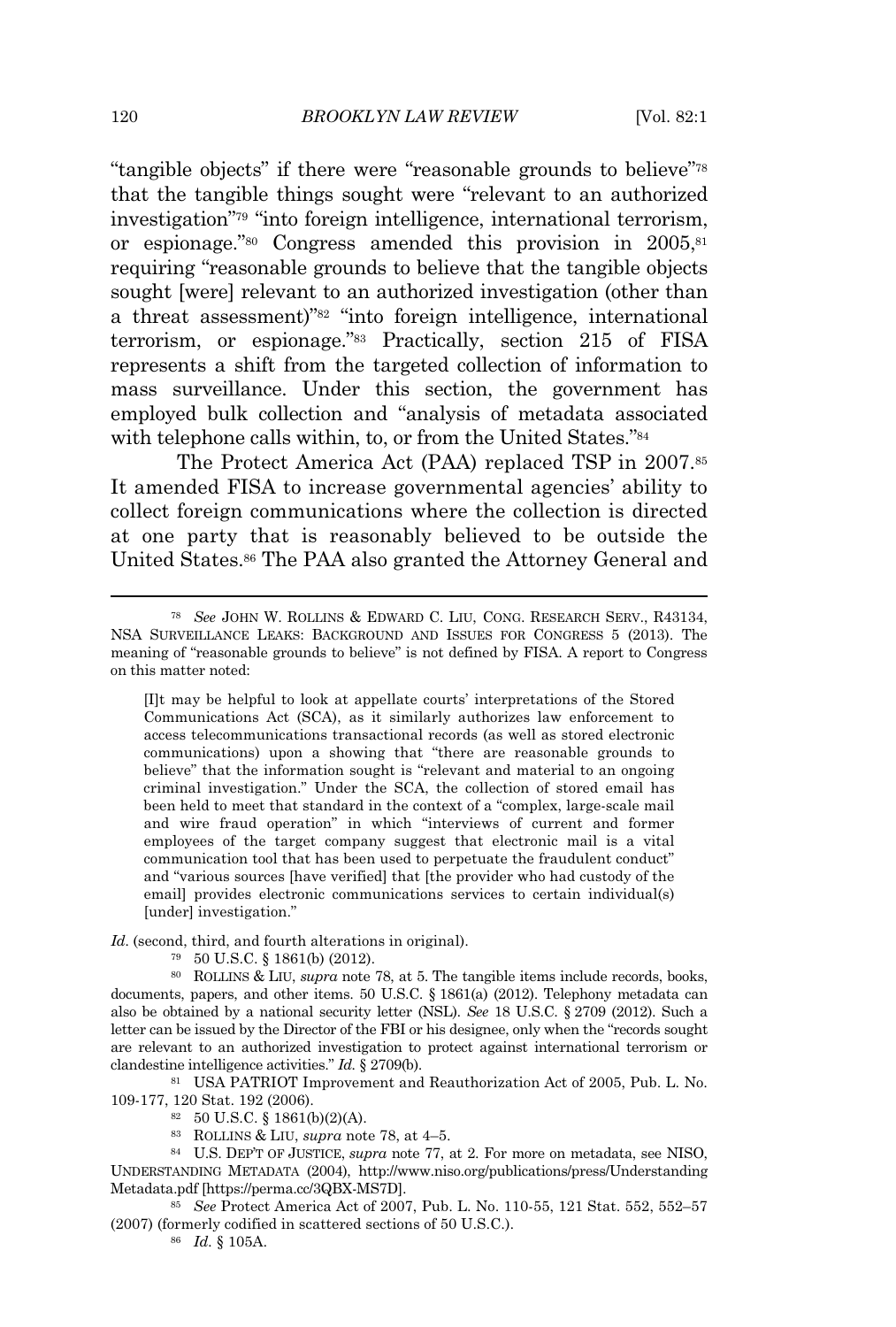the Director of National Intelligence (DNI) the ability to authorize the acquisition of "foreign intelligence information concerning persons reasonably believed to be outside the United States . . . for periods of up to one year." <sup>87</sup> In that sense, the PAA excluded some intelligence activity outside of FISA.<sup>88</sup> Of relevance to this article, the PAA also established a framework for private sector cooperation.<sup>89</sup> In 2008, after the PAA expired,<sup>90</sup> Congress enacted the FISA Amendments Act of 2008 (FAA).<sup>91</sup>

The FAA expanded the types of information that intelligence agencies could obtain and added several new requirements and procedures. Most importantly, section 702 allowed the government to intercept Internet and telephone content of non-citizens abroad without individualized court orders.<sup>92</sup> With some limitations,<sup>93</sup> the Attorney General and the DNI could jointly authorize the targeting of non-U.S. persons reasonably believed to be located outside the United States for periods of up to one year.<sup>94</sup> The FAA added a new requirement that, when targeting U.S. citizens abroad, the government must obtain an individualized court order (removing the power granted to the Attorney General and the DNI by the PAA).<sup>95</sup> Congress also expanded the pre-warrant surveillance window for "emergencies" from seventy-two hours to one week.<sup>96</sup>

The metadata program took a turn in 2015. On May 7, the U.S. Court of Appeals for the Second Circuit ruled that the

<sup>90</sup> The Protect America Act had a time limit of six months for new Directives to be issued. *See* Protect America Act of 2007 § 6.

<sup>91</sup> FISA Amendments Act of 2008, Pub. L. No. 110-261, 122 Stat. 2436 (2008). For more on the FAA, *see* Keller, *supra* note 75, at 1226–35.

<sup>92</sup> *See* 50 U.S.C. § 1881a(a).

<sup>93</sup> The government may not: (1) "intentionally target any person known at the time of acquisition to be located in the United States;" (2) "intentionally target a person reasonably believed to be located outside the United States if the purpose of such acquisition is to target a particular, known person reasonably believed to be in the United States;" (3) "intentionally target a United States person reasonably believed to be located outside the United States;" (4) "intentionally acquire any communication as to which the sender and all intended recipients are known at the time of the acquisition to be located in the United States;" and (5) must be "consistent with the fourth amendment." *Id.* § 1881a(b).

- $^{94}$  *Id.* § 1881a(a).
- $\frac{1}{2}$  *Id.* § 1881c(a)(2).
- $^{96}$  *Id.* § 1805(e).

<sup>87</sup> *Id.* § 105B. For more on the PAA, see Juan P. Valdivieso, Recent Developments, *Protect America Act of 2007*, 45 HARV. J. ON LEGIS. 581 (2008).

<sup>88</sup> Valdivieso, *supra* note 87, at 582 (analyzing the PAA provisions).

<sup>&</sup>lt;sup>89</sup> *Id.* at 584 (analyzing PAA's Private Sector provisions). Under authorized acquisition, the Attorney General and the DNI can issue a directive to an individual to "provide the government with all information, facilities, and assistance necessary to accomplish the acquisition[,] . . . [and] compensate [them for their participation] at the prevailing rate." Protect America Act of 2007 § 105B(e), (f). ELIZABETH B. BAZAN, CONG. RESEARCH SERV., RL34143, P.L. 110-55, THE PROTECT AMERICA ACT OF 2007: MODIFICATIONS TO THE FOREIGN INTELLIGENCE SURVEILLANCE ACT 8–9 (2008), http://www.fas.org/sgp/crs/intel/RL34143.pdf [https://perma.cc/8BTE-YFNQ].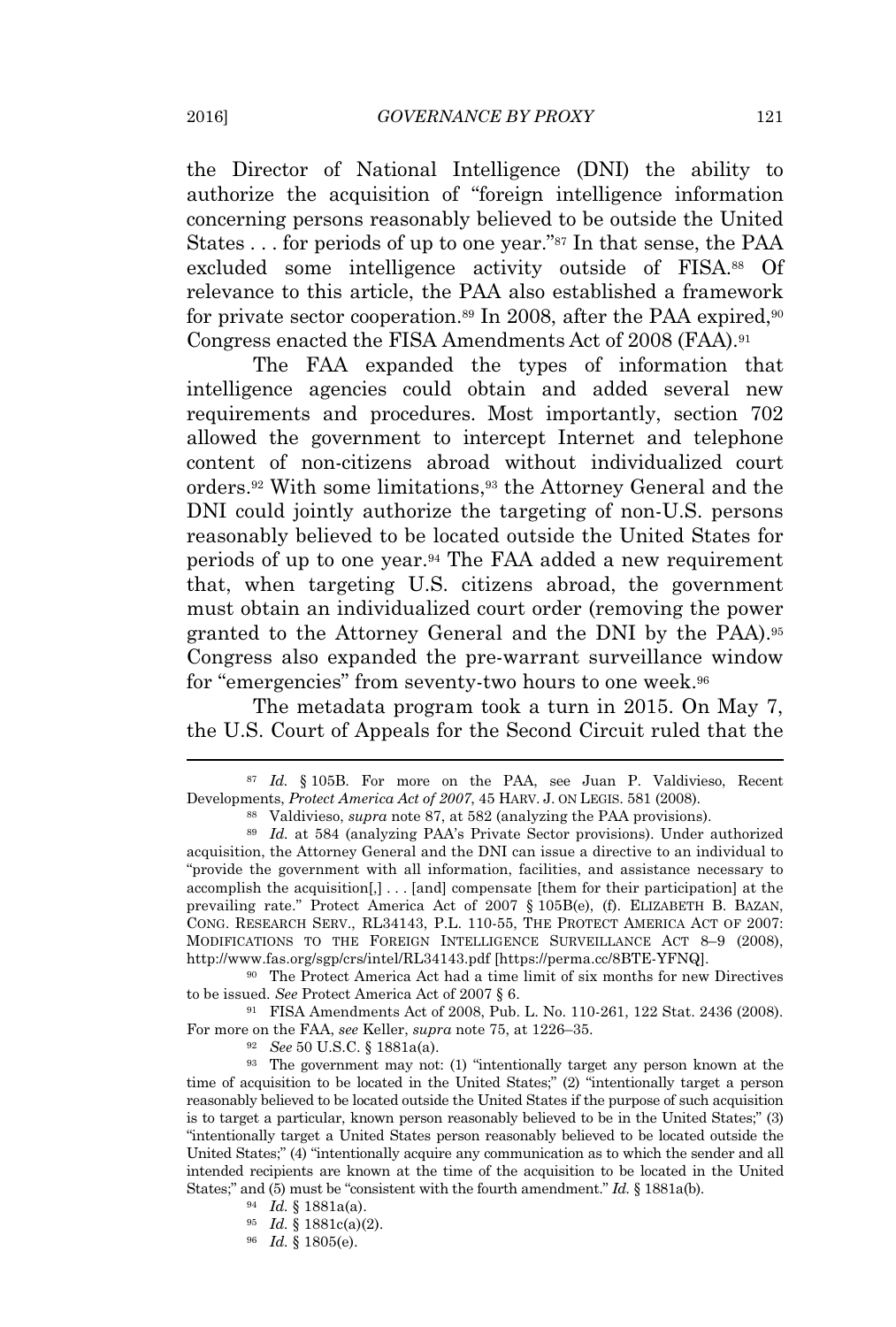bulk metadata program exceeded the authorization granted by section 215 of the PATRIOT Act, as requests must be tailored to fit a particular investigation.<sup>97</sup> Shortly after, on June 1, section 215 expired. One day later, Congress enacted the USA Freedom Act,<sup>98</sup> which prohibited any bulk collection of Americans' calling records by the NSA.<sup>99</sup> The Act initiated a new telephone metadata program in which companies would store metadata and NSA analysts could query the information under prescribed legal conditions.<sup>100</sup> This new program added more transparency to the secret FISA court. The National Security Agency Civil Liberties and Privacy Office was obliged to submit a transparency report on the implementation of the Act, which they released for the first time on January 15, 2016.<sup>101</sup>

Ultimately, the need to secure government access to information that resides on private facilities invoked a legal response. Both the executive branch and the legislature responded by implementing various forms of regulation under the rule of law. Yet, the growing need to ensure ongoing access to bulk data held by online intermediaries required some level of participation by the online intermediaries that control this data. To address this challenge, governance by proxy emerged.

## *B. The New Form of Governance Through Public Private Partnerships*

In 2013, Edward Snowden verified the existence of an informal collaboration between the government and online intermediaries—the *invisible handshake*. <sup>102</sup> The Snowden revelations made the new type of PPP visible, at least to some extent. The public learned that the private sector transferred various forms of information to governmental agents.<sup>103</sup> Based on information that was made available, the public learned that the NSA collected cyber intelligence<sup>104</sup> (metadata and electronic

<sup>97</sup> *See* ACLU v. Clapper, 785 F.3d 787, 812 (2d Cir. 2015).

<sup>98</sup> *See* USA FREEDOM Act of 2015, Pub. L. No. 114-23, 129 Stat. 268 (2015).

<sup>99</sup> *Id.* § 201. For an analysis of the USA FREEDOM Act, see Bart Forsyth, *Banning Bulk: Passage of the USA FREEDOM Act and Ending Bulk Collection*, 72 WASH. & LEE L. REV. 1307, 1321–40 (2015); Erin Kelly, *Senate Approves USA FREEDOM Act*, USA TODAY (June 2, 2015), http://www.usatoday.com/story/news/politics/2015/06/02/ patriot-act-usa-freedom-act-senate-vote/28345747 [https://perma.cc/689P-LYV8].

<sup>100</sup> *See* USA FREEDOM Act of 2015 §§ 101, 103.

<sup>101</sup> *See* Aisha Chowdhry, *What's Missing in the New NSA Report?*, FCW (Jan. 15, 2016), https://fcw.com/articles/2016/01/15/nsa-privacy-chowdhry.aspx [https://perma.cc/2X 3G-WVGE].

<sup>102</sup> *See infra* note 105.

<sup>103</sup> *See* Solove, *Digital Dossiers*, *supra* note 36, at 1084 (arguing that information flows from private companies to the government).

<sup>104</sup> *See generally* ROLLINS & LIU, *supra* note 78.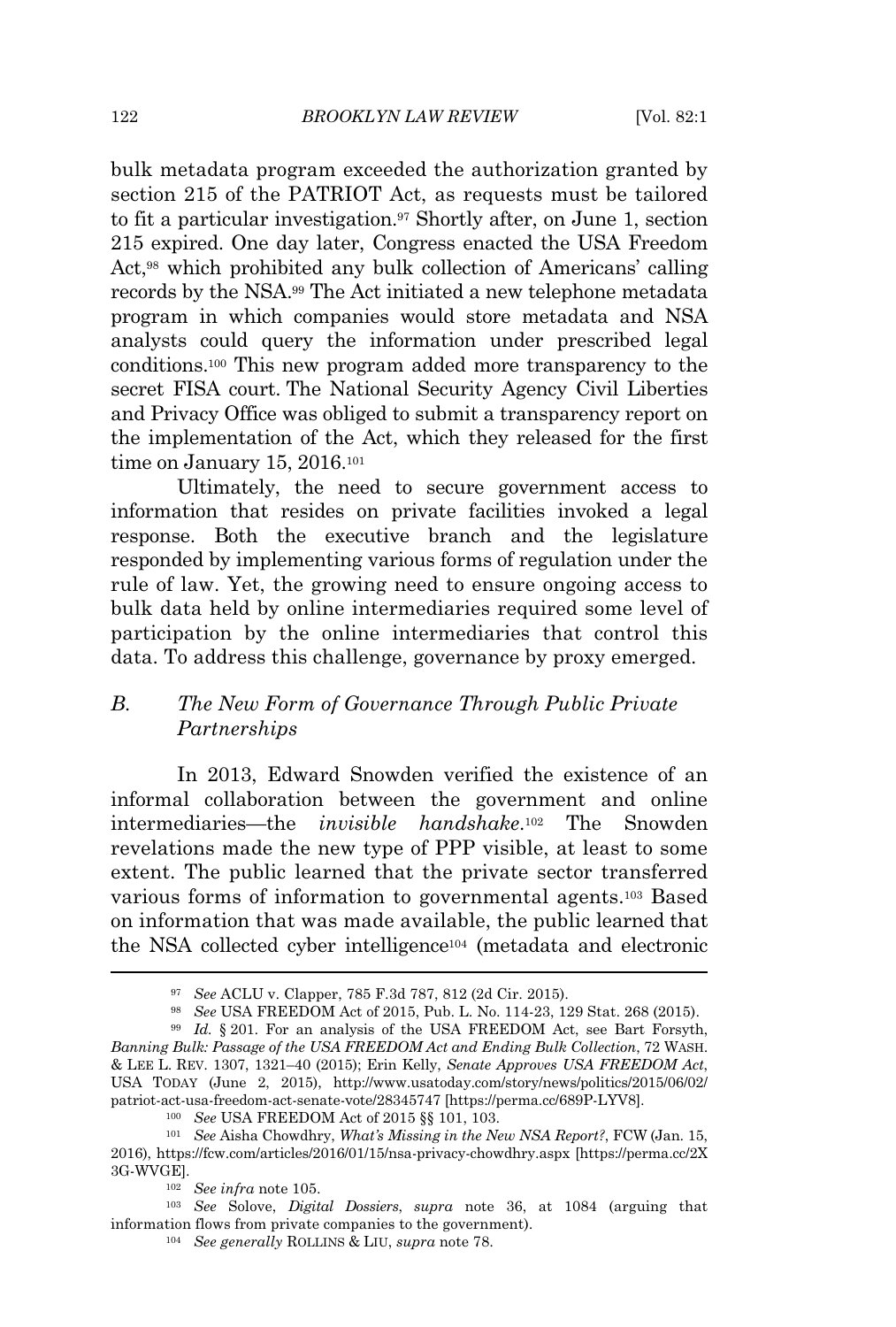communications*)* via online intermediaries through two subprograms: PRISM and upstream collection.<sup>105</sup> The NSA also conducted other external programs that usually depended on global partnerships with other intelligence agencies and perhaps with other forms of surveillance.<sup>106</sup> In some instances, law enforcement officials installed devices at online intermediaries' hosting facilities to locate information (e.g., e-mail traffic).<sup>107</sup> Additionally, several private sector entities had contracts with the government, allowing the government to acquire databases of personal information.<sup>108</sup> Snowden's leaked documents suggested that nine Internet companies were specifically involved in a

<sup>105</sup> Data received from all of NSA programs is stored and remains searchable by NSA agents using various software, e.g., XKeyscore. *See* Glenn Greenwald, *XKeyscore: NSA Tool Collects 'Nearly Everything a User Does on the Internet*,' GUARDIAN (July 31, 2013), http://www.theguardian.com/world/2013/jul/31/nsa-topsecret-program-online-data [https://perma.cc/363C-KE6G]. According to Snowden, XKeyscore grants NSA analysts the ability to search through an entire database of information, even "real-time" interception of an individual's Internet activity, which was obtained through various methods. *Id.* As Snowden claimed in his first video interview after his revelations: "'I, sitting at my desk' . . . could 'wiretap anyone, from you or your accountant, to a federal judge or even the president, if I had a personal email.'" *See* Laura Poitras & Glenn Greenwald, *NSA Whistleblower Edward Snowden: 'I Don't Want to Live in a Society that Does These Sort of Things'—Video*, GUARDIAN (June 9, 2013), http://www.theguardian.com/world/video/2013/jun/09/nsa-whistleblower-edwardsnowden-interview-video [https://perma.cc/WHT4-79MQ]. Thus, under this revelation, the NSA obtained information without court orders, outside of FISA, although the NSA is required to obtain an individualized warrant for the targeting of U.S. persons. Greenwald, *supra.* Snowden's revelations show that the NSA intercepts the communications of U.S. persons without a warrant or court order. *See id.*

<sup>106</sup> Intelligence agencies may have gathered information obtained by Smartphone applications. As reported by the Guardian, the NSA and its UK counterpart GCHQ took advantage of "leaky" smartphone applications such as the Angry Birds game made by Rovio Entertainment Ltd. James Ball, *Angry Birds and 'Leaky' Phone Apps Targeted by NSA and GCHQ for User Data*, GUARDIAN (Jan. 28, 2014), http://www.theguardian.com/world/2014/jan/27/nsa-gchq-smartphone-app-angry-bird s-personal-data [https://perma.cc/Q6JR-RNTR]. However, the leaked documents did not disclose the method with which the intelligence agencies are obtaining this information, nor how many users may be affected. *Id.* Saara Bergström, Rovio's VP of marketing and communications, denied knowledge of such programs: "Rovio doesn't have any previous knowledge of this matter, and h[as] not been aware of such activity in 3rd party advertising networks . . . . Nor do we have any involvement with the organizations you mentioned." *Id.* Hence, it is difficult to assess the public-private partnership in this matter.

<sup>107</sup> *See generally* E. Judson Jennings, *Carnivore: U.S. Government Surveillance of Internet Transmissions*, 6 VA. J.L. & TECH. <sup>10</sup> (2001) (summarizing the FBI's Carnivore project which enables agents to utilize technology to intercept, filter, seize, and decipher digital communications on the Internet); Solove, *Digital Dossiers*, *supra* note 36, at 1098– 99 (summarizing the various methods in which the government uses information obtained by online intermediaries).

<sup>108</sup> *See* Solove, *Digital Dossiers*, *supra* note 36, at 1095–96 (giving ChoicePoint as an example of a private sector company that has contracts with federal agencies) (citing Glenn R. Simpson, *Big Brother-in-Law: If the FBI Hopes to Get the Goods on You, It May Ask ChoicePoint*, WALL ST. J., Apr. 13, 2001, at A1).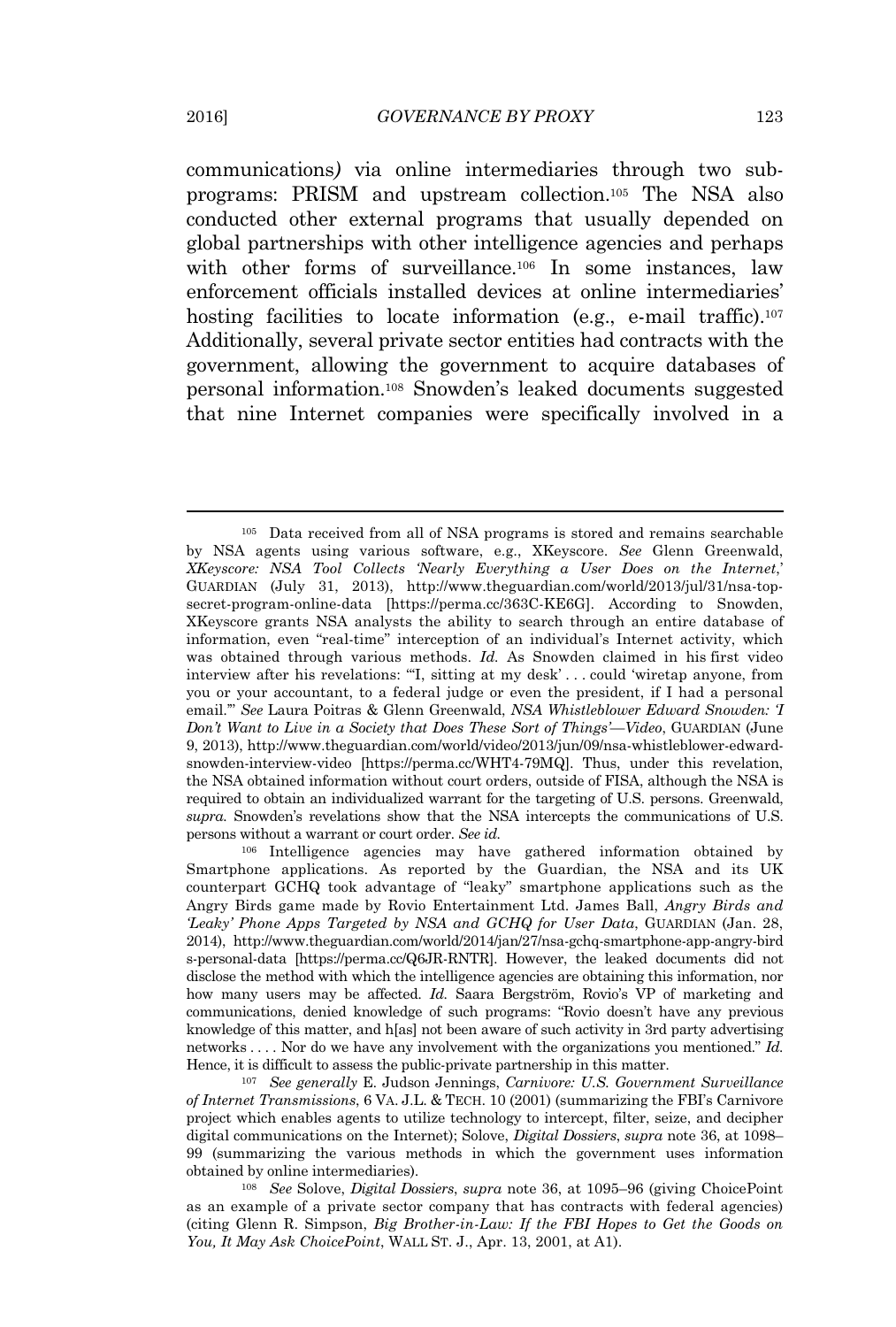surveillance program termed PRISM: Microsoft, Yahoo!, Google, Facebook, Paltalk, AOL, Skype, YouTube, and Apple.<sup>109</sup>

The revealed NSA practices demonstrate how PPPs, despite their benefits, could endanger the rule of law and civil liberties, mainly due to the legal twilight zone in which they operate. The fact that the existence of PPPs is no longer secret might affect the nature of the PPP relationship. It could generate consumer pressure on online intermediaries to abandon such practices.<sup>110</sup> Yet the invisible handshake was not only simply "invisible" in the sense that it was kept secret; it was also "invisible" to the law. Online intermediaries, as profit-maximizing market players, are generally free to run their privately owned facilitates and voluntarily share information at their discretion, subject to regulatory restrictions and contractual obligations to their users.<sup>111</sup> Similarly, PPPs may also escape constitutional restraints so long as no governmental powers are exercised.

PPPs in the United States—in terms of voluntary disclosure of information—are not entirely new. They existed at least as early as the 1970s with the formation of the NSA's Special Source Operations (SSO) division.<sup>112</sup> At that time, over one hundred trusted U.S. companies cooperated with the SSO.<sup>113</sup> Long before the 9/11 attacks, and more importantly, outside the scope of FISA or a Presidential order, the NSA sought partnerships with private companies.<sup>114</sup> According to the *New York Times*, nearly seven months before the 9/11 attacks, the NSA asked Qwest Communications for customers' call records,

<sup>109</sup> *See* Greenwald & MacAskill, *supra* note 8. For skepticism on the involvement of the nine companies in PRISM, see Timothy B. Lee, *Here's Everything We Know About PRISM to Date*, WASH. POST (June 12, 2013), https://www.washingtonpost.com/news/wonk/ wp/2013/06/12/heres-everything-we-know-about-prism-to-date [https://perma.cc/UKS9-SVB A] ("It's hard to be sure, but the number of companies that have issued denials, and the vehemence of some of their statements, suggests that they may be sincere.").

<sup>110</sup> For a discussion on how market forces failed to reshape the nature of such PPP, see *infra* Section IV.A.

<sup>111</sup> *See infra* Part III.

<sup>112</sup> *See* Barton Gellman & Laura Poitras, *U.S., British Intelligence Mining Data from Nine U.S. Internet Companies in Broad Secret Program*, WASH. POST (June 7, 2013), http://www.washingtonpost.com/investigations/us-intelligence-mining-data-from-nine-usinternet-companies-in-broad-secret-program/2013/06/06/3a0c0da8-cebf-11e2-8845-d970cc b04497\_story.html [https://perma.cc/G9DS-NKSD]*.*

 $113$  *Id.* 

<sup>114</sup> Scott Shane, *Former Phone Chief Says Spy Agency Sought Surveillance Help Before 9/11*, N.Y. TIMES (Oct. 14, 2007), http://www.nytimes.com/2007/10/14/ business/14qwest.html?ref=%20todayspaper&\_r=0 [https://perma.cc/3HFJ-GD96].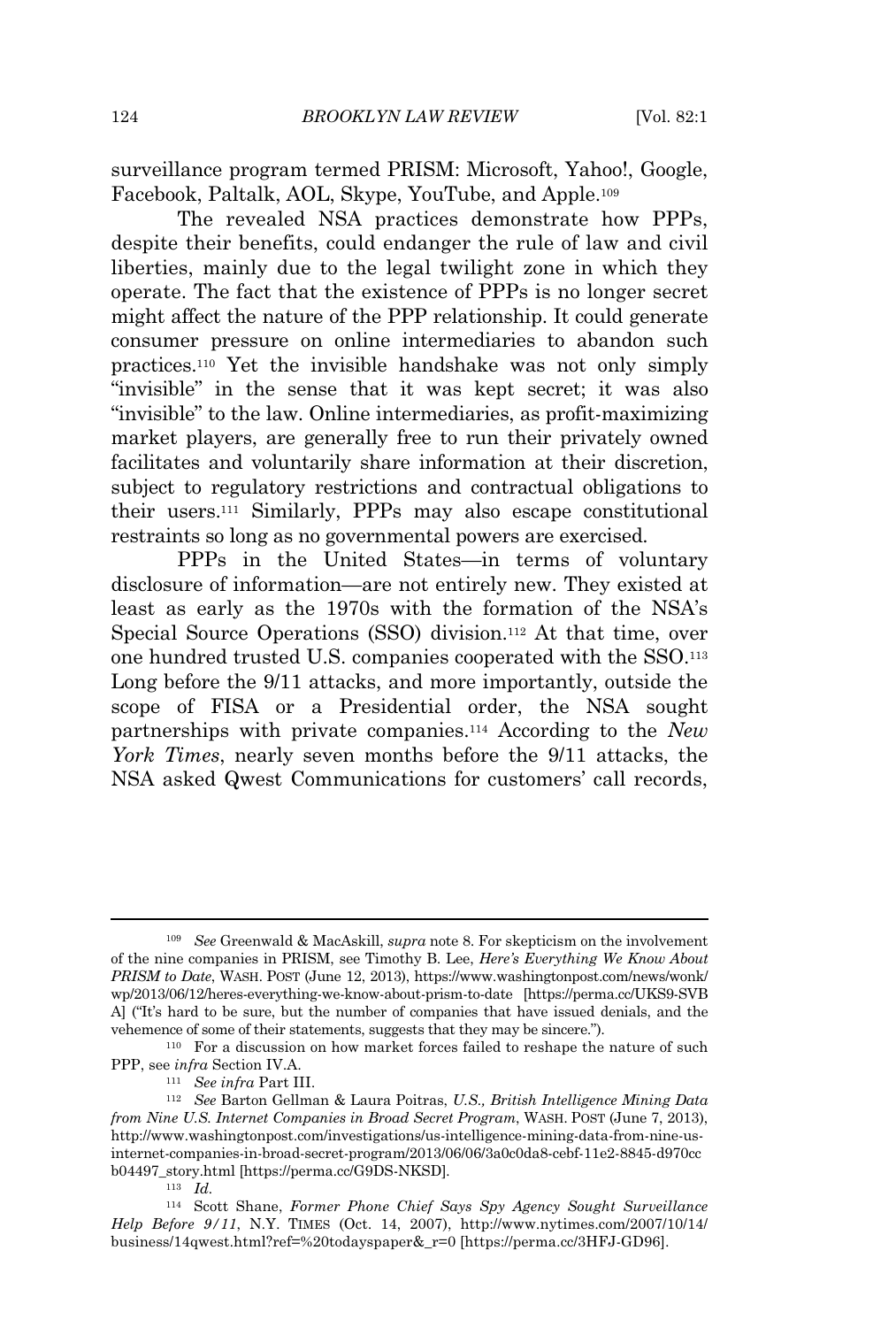without a warrant.<sup>115</sup> Similar accusations were made regarding AT&T as part of a court filing.<sup>116</sup>

Generally, the 9/11 attacks changed the nature of the invisible handshake. Although some companies collaborated with the government prior to the 9/11 attacks, other companies refused to furnish information without a warrant.<sup>117</sup> After 9/11, due both to patriotism and the new legal regime, which granted immunity for voluntary collaboration, more private companies collaborated with the government.<sup>118</sup>

The incentives for the government to form such PPPs are obvious; data held by online intermediaries could extend well beyond any intelligence information gathering. For one thing, individuals are more likely to provide personal information to a private entity.<sup>119</sup> Although the government already collects massive amounts of data directly from individuals,<sup>120</sup> such information sharing with the private sector is more frequent and broad.<sup>121</sup> Furthermore, private companies face fewer restrictions on data mining.<sup>122</sup> Thus, it is not surprising that the NSA wishes to obtain such information, indeed, the NSA can obtain similar data by seeking a warrant. Yet voluntary disclosure of information could not only make it easier for the NSA to obtain the data, but may also enable access to larger amounts of information,<sup>123</sup> even in "real time."

There are two known types of voluntary disclosure of information between the government and private companies. One type of disclosure involves the active participation of

<sup>120</sup> For more on the wide variety of methods the U.S. government uses to obtain personal information directly, see Fred H. Cate, *Government Data Mining: The Need for a Legal Framework*, 43 HARV. CIV. RTS.-CIV. LIBERTIES. L. REV. 435, 439–51 (2008).

<sup>121</sup> *See* Michaels, *supra* note 53, at 908.

<sup>115</sup> *Id.*

<sup>116</sup> Andrew Harris, *Spy Agency Sought U.S. Call Records Before 9/11, Lawyers Say*, 911TRUTH.ORG (July 12, 2006), http://www.911truth.org/spy-agency-sought-u-s-callrecords-before-911-lawyers-say/ [https://perma.cc/4HC7-RF5Z].

<sup>117</sup> For such examples, see Solove, *Digital Dossiers*, *supra* note 36, at 1097 (listing bookstore's records and Amazon.com information which were not disclosed to governmental agencies).

<sup>118</sup> *Id.* at 1096–97.

<sup>119</sup> Michaels, *supra* note 53, at 908 ("People simply do not interface with the government in the same ways or with the same frequency as they do with the private sector, and thus the intelligence agencies find themselves particularly drawn to, and in some respects dependent upon, private data resources.").

<sup>&</sup>lt;sup>122</sup> *Id.* ("[P]rivate data gathering is subject to less stringent regulation than what the government faces.").

<sup>123</sup> Voluntary programs to aid the government in detecting and preventing terrorist attacks extend far beyond the traditional PPP. For example, in the wake of 9/11, the Justice Department developed a nationwide program "giving millions of American truckers, letter carriers, train conductors, ship captains, utility employees, and others a formal way to report suspicious terrorist activity." Jon D. Michaels, *Deputizing Homeland Security*, 88 TEX. L. REV 1435, 1444–46 (2010).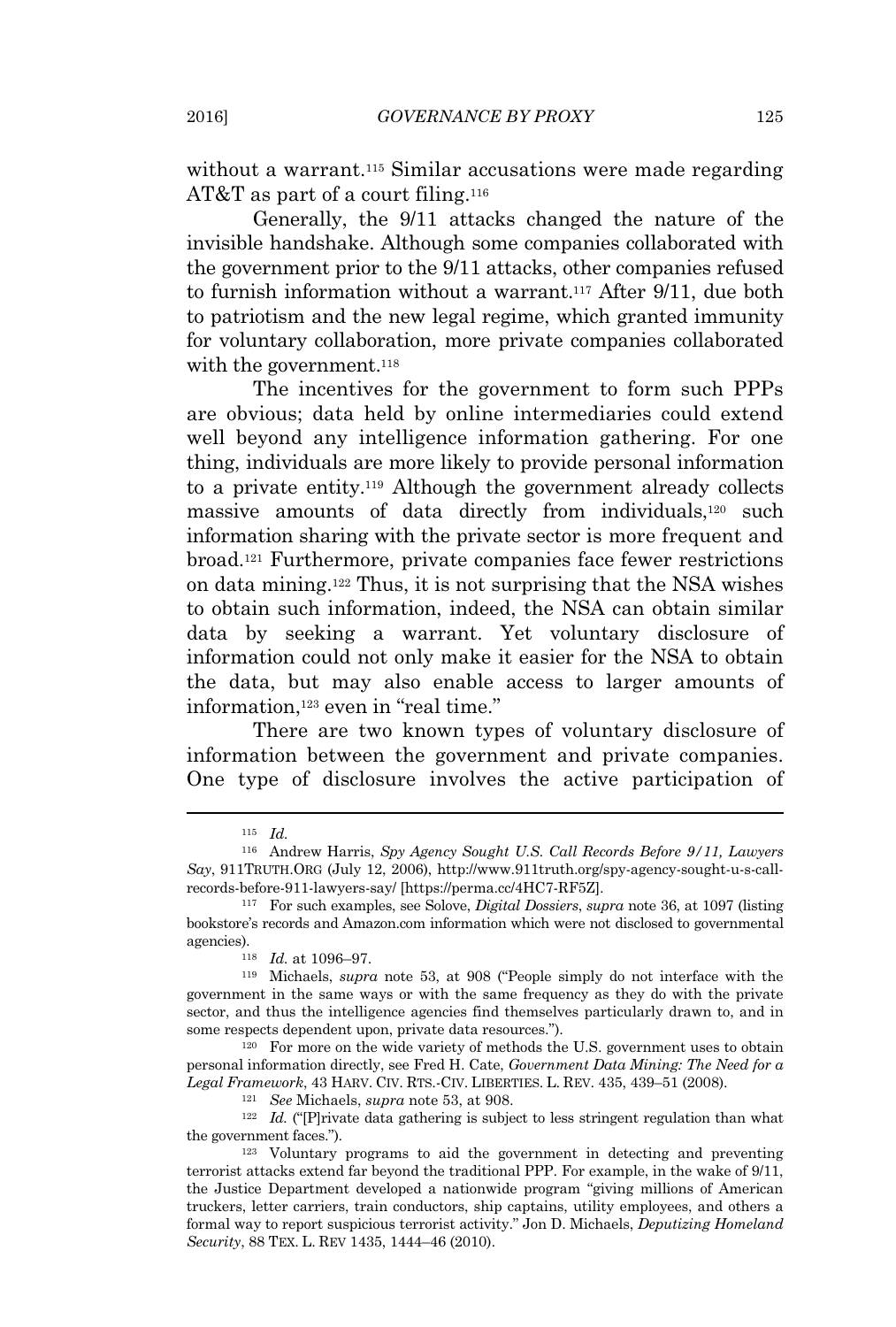private companies, which grants the government access to information and metadata beyond the legal requirements. Put simply, Internet companies hand out information without any legal obligation to do so.<sup>124</sup> The other type of voluntary disclosure occurs when online intermediaries enable interception of their systems, intentionally introduce backdoors into their systems, or allow the government to directly tap into their services.<sup>125</sup> The public became aware of the following two methods of disclosure due to Snowden's revelations.

The first method of voluntary disclosure of data was conducted under a program code-named PRISM (a computer system) through which the NSA allegedly collected data directly from the central servers of nine U.S. Internet companies. The NSA allegedly extracted audio and video chats, photographs, emails, documents, and connection logs of non-U.S. persons outside the United States.<sup>126</sup> Presumably, companies granted the NSA access to their servers, and effectively handed over information.<sup>127</sup> PRISM was arguably governed by section 702 of FISA.<sup>128</sup>

In the second method, designed to fill gaps in the information collected under PRISM,<sup>129</sup> the NSA used upstream collection,<sup>130</sup> which is the gathering of electronic communications on fiber networks and infrastructure (the Internet backbone).<sup>131</sup>

<sup>126</sup> *See* Gellman & Poitras, *supra* note 112; Greenwald & MacAskill, *supra* note 8.

<sup>128</sup> *See* 50 U.S.C. § 1881a (2012); ROLLINS & LIU, *supra* note 78, at 3.

<sup>124</sup> *See infra* notes 126–128.

 $125$  "[B]ackdoor[s] [are] ... intentional flaw[s] in a cryptographic algorithm or implementation, . . . allow[ing] . . . bypass[ing] of security mechanisms." Nick Sullivan, *How the NSA (May Have) Put a Backdoor in RSA's Cryptography: A Technical Primer*, ARSTECHNICA (Jan. 5, 2014), http://arstechnica.com/security/2014/01/how-the-nsa-mayhave-put-a-backdoor-in-rsas-cryptography-a-technical-primer [https://perma.cc/3PE4-A6 QR]. It is like a secret tunnel in an almost unbreakable wall. *Id.*

<sup>127</sup> In addition to Snowden's revelation on PRISM, USA Today reported that the major U.S. telecommunications companies (AT&T, Verizon, and BellSouth) turned over their "call-detail records" (metadata) to the NSA since 9/11, in a secret deal. *See* Leslie Cauley, *NSA Has Massive Database of Americans' Phone Calls*, USA TODAY (Nov. 5, 2006), http://usatoday30.usatoday.com/news/washington/2006-05-10-nsa\_x.htm [https://perma.cc/XE4A-8SLP]; Susan Page, *Lawmakers: NSA Database Incomplete*, USA TODAY (June 30, 2006), http://www.usatoday.com/news/washington/2006-06-30-nsa\_x.htm [https://perma.cc/A6M9-2A7U]. However, after BellSouth and Verizon denied their involvement, and demanded that newspaper to retract the report, USA Today withdrew the story as it applied to them. Stephen Manuel Wolfson, Note, *The NSA, AT&T, and the Secrets of Room 641A*, 3 I/S: J.L. & POL'<sup>Y</sup> <sup>I</sup>NFO. SOC'<sup>Y</sup> 411, 413 (2007–2008) (describing USA Today's news articles).

<sup>129</sup> As later revealed, the vast majority of communications obtained under section 702 are from online intermediaries and not upstream collection. ROLLINS & LIU, *supra* note 78, at 4; *see generally* Memorandum Opinion at \*9, 2011 WL 10945618 (FISA Ct. Oct. 3, 2011).

<sup>130</sup> Upstream collection is defined as "acquisition while Internet traffic is in transit from one unspecified location to another." <sup>R</sup>OLLINS & LIU, *supra* note 78, at 4.

<sup>131</sup> *See NSA Slides Explain the PRISM Data-Collection Program*, WASH. POST (June 6, 2013), http://www.washingtonpost.com/wp-srv/special/politics/prism-collection-docu ments [https://perma.cc/X58K-FYSX].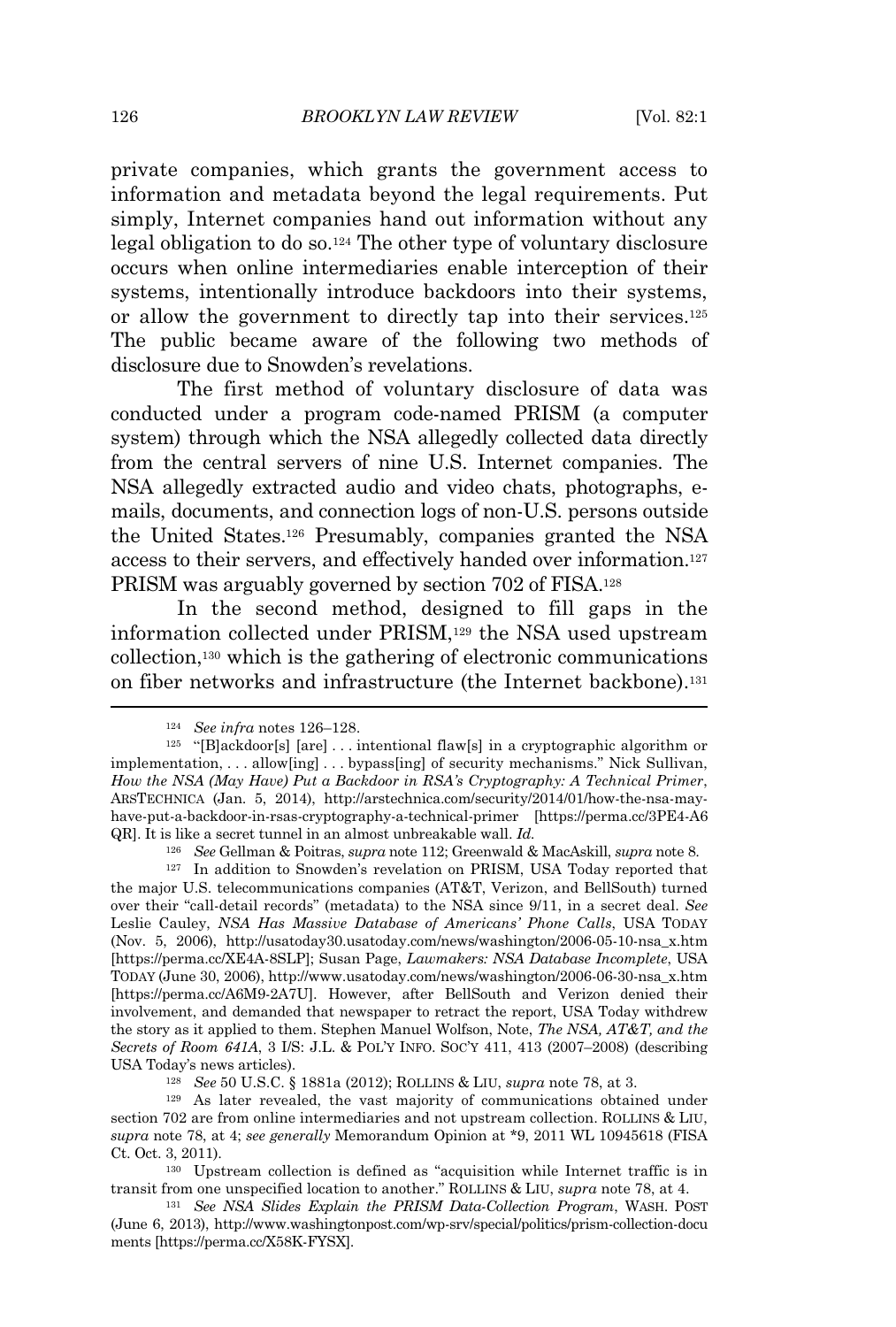The information collected under this method included the metadata and content of foreign targets overseas whose communications flowed through American networks. Upstream collection was first revealed back in 2006, during an Electronic Frontier Foundation (EFF) class action lawsuit against AT&T.<sup>132</sup> In his statement, Mark Klein, a former AT&T technician, reported that AT&T used a "splitter" device to make a complete copy of the Internet traffic that AT&T received, and then divert it onto a separate fiber-optic cable connected to a room controlled by the NSA.<sup>133</sup> At that same time, lawsuits were filed against other telecommunications companies on similar grounds.<sup>134</sup> Eventually, the telecommunications companies and the government were awarded retroactive immunity from liability under the FAA,<sup>135</sup> and the cases were dismissed.<sup>136</sup> The FAA made it clear: until 2008, there was a warrantless partnership between major U.S. telecommunications companies and the NSA. Currently, upstream collection is arguably legal under section 702 of FISA and Executive Order 12,333.<sup>137</sup>

The new challenges to governance also take the form of global partnerships. Along with the two known "internal" programs, the NSA also cooperates with other intelligence agencies overseas, and conducts various surveillance programs. One example of such program is MUSCULAR—a surveillance project operated by the NSA and the British Government Communications Headquarters (GCHQ). This project operates in Britain and exploits data gathered from links between Yahoo!'s and Google's data centers, "including both metadata

<sup>134</sup> These lawsuits "were combined into a multi-district litigation proceeding named In re NSA." *See Hepting v. AT&T*, ELEC. FRONTIER <sup>F</sup>OUND., https://www.eff.org/ cases/hepting [https://perma.cc/662U-4682].

<sup>136</sup> *See supra* note 134.

<sup>137</sup> *See* 50 U.S.C. § 1881a; Exec. Order No. 12,333, 3 C.F.R. pt. 1 (1981); Peter Margulies, *The NSA in Global Perspective: Surveillance, Human Rights, and International Counterterrorism*, 82 FORDHAM L. REV. 2137, 2140–42 (2014).

<sup>132</sup> Hepting v. AT&T Corp., 439 F. Supp. 2d 974, 978 (N.D. Cal. 2006).

<sup>133</sup> *See Wiretap Whistle-Blower's Account*, WIRED (Apr. 7, 2006), http:// archive. wired.com/science/discoveries/news/2006/04/70621 [https://perma.cc/TL78-XXD2]; *AT&T's Role in Dragnet Surveillance of Millions of Its Customers*, ELEC. FRONTIER FOUND., https://www.eff.org/files/filenode/att/presskit/ATT\_onepager.pdf [https://perma.cc/G7CK-Y42W]. The report was complemented by an expert opinion by J. Scott Marcus. *See* Declaration of J. Scott Marcus in Support of Plaintiffs' Motion for Preliminary Injunction, Hepting v. AT&T Corp., 439 F. Supp. 2d 974 (N.D. Cal. 2006) (No. C-06-0672-VRW).

<sup>135</sup> In 2008, Congress added section 702 to FISA, and thereby created immunity for telecommunications companies that aided the government during the period beginning on September 11, 2001, and ending on January 17, 2007. *See* FISA Amendments Act of 2008, Pub. L. No. 110-261, § 201, 122 Stat. 2436, 2468–70 (2008) (codified at 50 U.S.C. § 1885(a) (2012)) (adding § 802 to FISA). Under this section, the Attorney General can file a certification in a lawsuit for such immunity, and the court can dismiss the case against the telecommunications company. *See* 50 U.S.C. § 1885a (2012).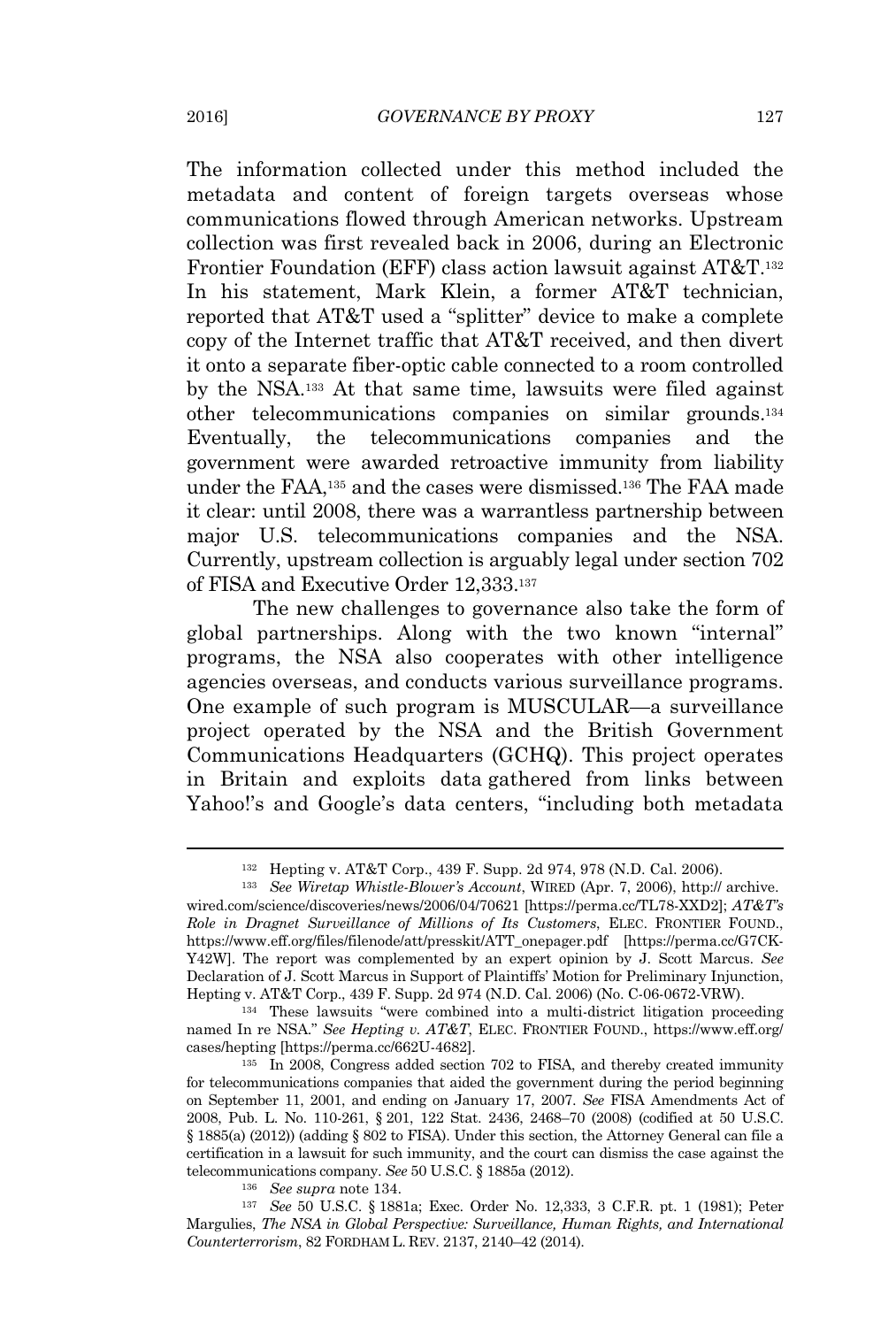and content like audio, video[,] and text." <sup>138</sup> On the American side, this program runs under Executive Order 12,333.<sup>139</sup>

Briefly after Snowden's revelations, the companies linked to PRISM, upstream collection, and global data collection partnerships denied their involvement, suggesting that they would only turn over information in the face of legitimate, specific requests to do so.<sup>140</sup> The Final Report of the Review

<sup>138</sup> *See* Mark Jaycox, *Three Leaks, Three Weeks, and What We've Learned About the US Government's Other Spying Authority: Executive Order 12333*, ELEC. FRONTIER FOUND. (Nov. 5, 2013), https://www.eff.org/deeplinks/2013/10/three-leaks-three-weeksand-what-weve-learned-about-governments-other-spying [https://perma.cc/5U7S-ZSSQ]; Barton Gellman & Ashkan Soltani, *NSA Infiltrates Links to Yahoo, Google Data Centers Worldwide, Snowden Documents Say*, WASH. POST (Oct. 30, 2013), http://www. washingtonpost.com/world/national-security/nsa-infiltrates-links-to-yahoo-google-datacenters-worldwide-snowden-documents-say/2013/10/30/e51d661e-4166-11e3-8b74-d89d 714ca4dd\_story.html [https://perma.cc/22PT-RC38].

- <sup>139</sup> *See* Jaycox, *supra* note 138.
- <sup>140</sup> Specifically, Google announced:

We disclose user data to government in accordance with the law, and we review all such requests carefully. From time to time, people allege that we have created a government 'back door' into our systems, but Google does not have a 'back door' for the government to access private user data.

Dominic Rushe & James Ball, *PRISM Scandal: Tech Giants Flatly Deny Allowing NSA Direct Access to Servers*, GUARDIAN (June 6, 2013), http://www.theguardian.com/world/2 013/jun/07/prism-tech-giants-shock-nsa-data-mining [https://perma.cc/KP6F-R8H5]. "An Apple spokesman said: 'We have never heard of PRISM. We do not provide any government agency with direct access to our servers and any agency requesting customer data must get a court order.'" *Id.* Facebook's chief security officer, Joe Sullivan "said it did not provide government organisation with direct access to Facebook servers. 'When Facebook is asked for data or information about specific individuals, we carefully scrutinise any such request for compliance with all applicable laws, and provide information only to the extent required by law.'" *Id.* Microsoft said:

We provide customer data only when we receive a legally binding order or subpoena to do so, and never on a voluntary basis. In addition we only ever comply with orders for requests about specific accounts or identifiers. If the government has a broader voluntary national security program to gather customer data we don't participate in it.

*Id.* A Yahoo! spokesman said: "Yahoo! takes users' privacy very seriously . . . . We do not provide the government with direct access to our servers, systems, or network." Gellman & Poitras, *supra* note 112. Other media reports insisted that the Guardian and Washington Post reports were "incorrect and appear to be based on a misreading of a leaked PowerPoint document." Declan McCullagh, *No Evidence of NSA's 'Direct Access' to Tech Companies*, CNET (June 7, 2013), http://www.cnet.com/news/no-evidenceof-nsas-direct-access-to-tech-companies [https://perma.cc/K8D3-DUF9]. Hence, under this argument, the NSA "has not obtained direct access to the systems of Apple, Google, Facebook, and other major Internet companies." *Id.* However, NSA's General Counsel Rajesh De admitted that the companies knew about the NSA's collection of data under both PRISM and some unnamed "upstream" collections on the communications links. *See* Spencer Ackerman, *US Tech Giants Knew of NSA Data Collection, Agency's Top Lawyer Insists*, GUARDIAN (Mar. 19, 2014), http://www.theguardian.com/world/2014/mar/19/us-techgiants-knew-nsa-data-collection-rajesh-de [https://perma.cc/2FBZ-22JF]; *see also* Greenwald & MacAskill, *supra* note 8; Rushe & Ball, *supra* note 140; Bruce Schneier, *Don't Listen to Google and Facebook: The Public-Private Surveillance Partnership Is Still Going Strong*, THE ATL. (Mar. 25, 2014), http://www.theatlantic.com/technology/archive/2014/03/don-tlisten-to-google-and-facebook-the-public-private-surveillance-partnership-is-still-going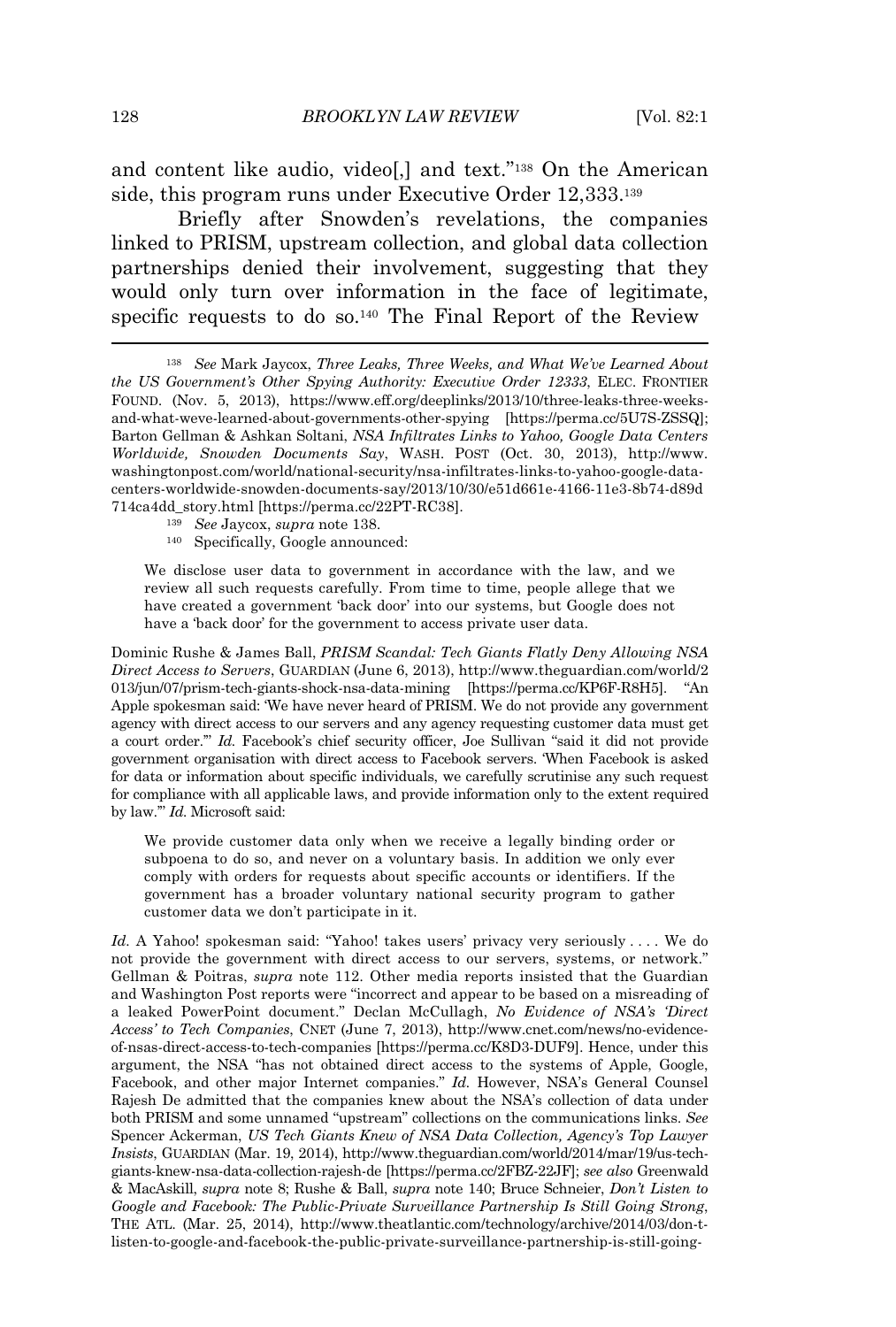Group on Intelligence and Communications Technologies—a review group formed by the DNI following Snowden's revelations—argued that, after reviewing the allegations that the government had intentionally introduced "backdoors" into commercially available software, they were "unaware of any vulnerability created by the US Government in generally available commercial software that put[s] users at risk of criminal hackers or foreign governments decrypting their data."<sup>141</sup> Moreover, they concluded that "in the vast majority of generally used, commercially available encryption software, there [was] no vulnerability, or 'backdoor,' that ma[de] it possible for the US Government or anyone else to achieve unauthorized access."<sup>142</sup>

Due to the secrecy of the alleged PPP that Snowden revealed—and because there was no admission of such PPP by any of the nine Internet companies—it could not be completely certain whether and to what extent companies voluntarily shared information with the government under PRISM. What is evident, however, is that many U.S. service providers did not encrypt parts of their services, which allowed, intentionally or not, government agencies to collect this data rather easily.<sup>143</sup> Yahoo!, for example, did not encrypt their Internet users' connections by default, which allowed the NSA to collect e-mail address books and "buddy" lists.<sup>144</sup> Only after the PRISM revelations, on the same day to be exact, Yahoo! announced that they would enable SSL encryption by default for users logging into its web-based mail service.<sup>145</sup> A few months after Snowden's

strong/284612 [https://perma.cc/U75P-HHMZ]; *Google Statement on NSA Infiltration of Links Between Data Centers*, WASH. POST (Oct. 31, 2013), http://www.washingtonpost. com/world/national-security/google-statement-on-nsa-infiltration-of-links-between-data-ce nters/2013/10/30/75f3314a-41b3-11e3-a624-41d661b0bb78\_story.html [https://perma.cc/Q Q7F-SA9C].

<sup>141</sup> *See* CLARKE ET AL., *supra* note 20, at 217.

 $142$  *Id.* 

<sup>143</sup> *See* Bruce Schneier, *A Fraying of the Public/Private Surveillance Partnership*, THE ATL. (Nov. 8 2013), http://www.theatlantic.com/technology/archive/20 13/11/a-fraying-of-the-public-private-surveillance-partnership/281289 [https://perma.cc/ D5W5-2YYU].

<sup>144</sup> The Yahoo! buddy list contains the names and contact information for all of the user's friends which were contacted using the Yahoo! service. *See* Shannon Cotton, *How to View My Yahoo! Instant Messenger Buddy List*, TECHWALLA, https://www.techwalla. com/articles/how-to-view-my-yahoo-instant-messenger-buddy-list [https://perma.cc/H87B-VBRP].

<sup>145</sup> Andrea Peterson et al., *Yahoo to Make SSL Encryption the Default for Webmail Users. Finally.*, WASH. POST (Oct. 14, 2013), http://www.washingtonpost.com/ blogs/the-switch/wp/2013/10/14/yahoo-to-make-ssl-encryption-the-default-for-webmailusers-finally [https://perma.cc/3QFR-QHNW].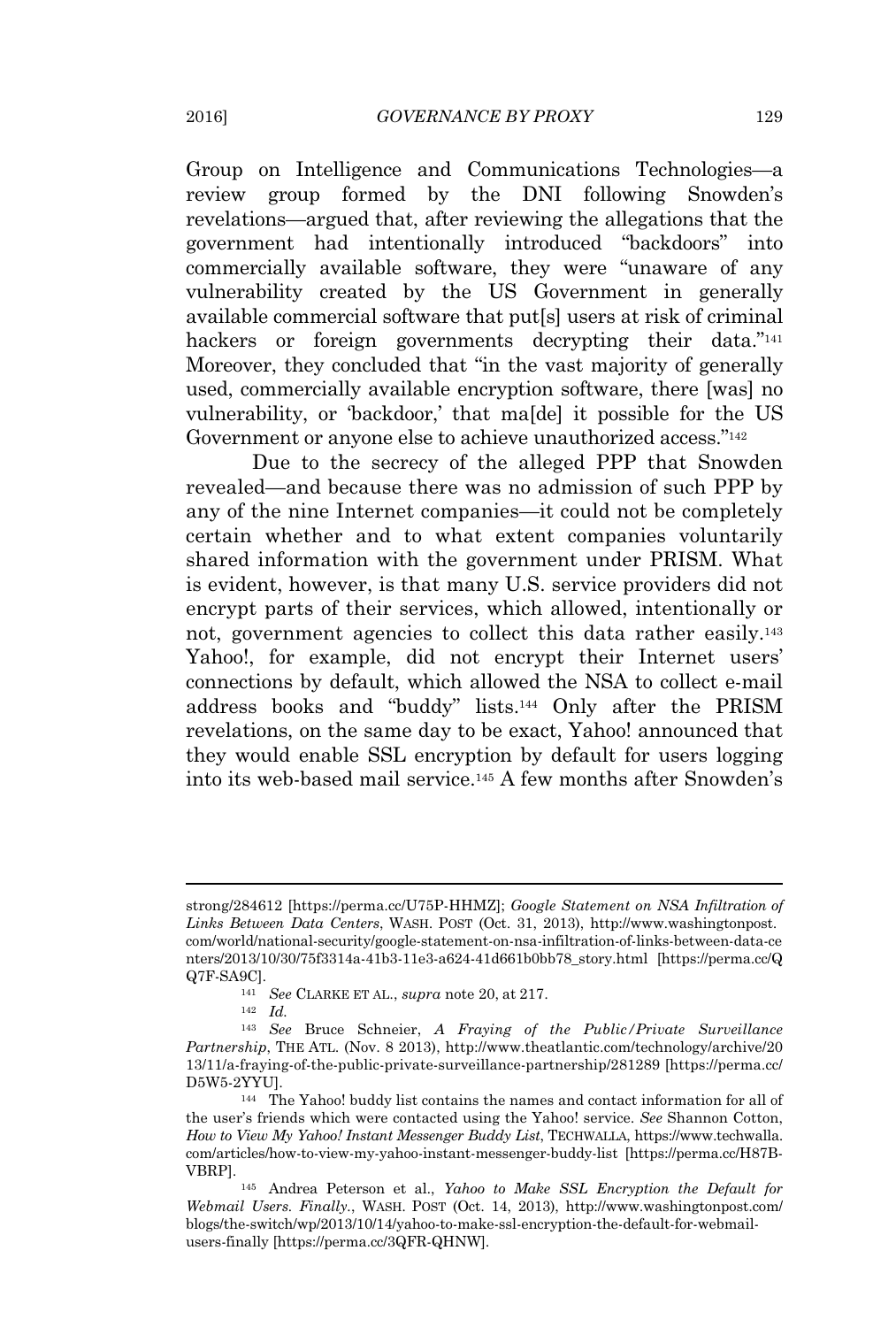revelations, Google announced that its mail service, Gmail, would (now) be more secure from government spying.<sup>146</sup>

Primarily in light of Snowden's revelations, both the executive branch and Congress sought to officially legalize and encourage PPPs. In February 2015, President Barack Obama signed an executive order that "urge[d] companies to share *cybersecurity-threat information*" with the federal government and with other companies.<sup>147</sup> The Executive Order, "advisory in nature, . . . encourage[d] the development of central clearinghouses for companies and the government to share data." <sup>148</sup> Moreover, it encouraged the creation of data sharing centers across specific geographic regions.<sup>149</sup>

In mid-December 2015, President Obama signed the Omnibus Appropriations Act, which included a provision titled the Cybersecurity Act of 2015.<sup>150</sup> The first chapter of the Cybersecurity Act is a rendition of a highly controversial bill called the Cyber Information Sharing Act (CISA).<sup>151</sup> For cybersecurity purposes, the Cybersecurity Act authorizes private entities to monitor their information systems, operate defensive measures, and share "cyber threat indicators" or "defensive measures" for a cybersecurity purpose.<sup>152</sup> Essentially, the Act regulates information sharing between private entities and the government on vague and loose terms.

The importance of the Cybersecurity Act, and the new Executive Order on PPPs, is vast. It is not surprising that these actions occurred after Snowden's revelations. When the handshake was "invisible," there was no need for such acts

 $149$   $Id.$ 

<sup>150</sup> *See* Consolidated Appropriations Act of 2016, Pub. L. No. 114-113, 129 Stat. 2242 (2016).

<sup>146</sup> *See* Chris Welch, *Google Encrypts Gmail Between Data Centers to Keep the NSA Out of Your Inbox*, THE VERGE (Mar. 20, 2014), http:// www. theverge. com/2014/3/2 0/5530072/google-encrypts-gmail-between-data-centers-to-keep-out-nsa [https:// perma. cc/K3CT-VXLE].

<sup>147</sup> Katie Zezima, *Obama Signs Executive Order on Sharing Cybersecurity Threat Information*, WASH. POST (Feb. 12, 2015), http://www.washingtonpost.com/blogs/ post-politics/wp/2015/02/12/obama-to-sign-executive-order-on-cybersecurity threats/?tid=s m\_tw [https://perma.cc/45ET-YPJQ] (emphasis added).

<sup>148</sup> *Id.*

<sup>151</sup> *See* Cybersecurity Information Sharing Act of 2015, S. 754, 114th Cong. (2015) (enacted). For criticism on previous versions of CISA, see for example, Sam Thielman, *Controversial Cybersecurity Bill on Hold as Experts Charge It Won't Stop Hackers*, GUARDIAN (Aug. 5, 2015), http://www.theguardian.com/world/2015/aug/05/cybersecuritycisa-bill-hackers-privacy-surveillance [https://perma.cc/R9AU-2LMV]; Eldar Haber, *The Cybersecurity Information Sharing Act (CISA)*, CYBER BLOG (Aug. 7, 2015, 7:27 PM), http:// weblaw.haifa.ac.il/he/Research/ResearchCenters/cyberforum/cyberblog/Lists/Posts/Post. aspx?ID=20 [https://perma.cc/MX4Y-5M2Q].

<sup>152</sup> *See* Consolidated Appropriations Act of 2016 § 104.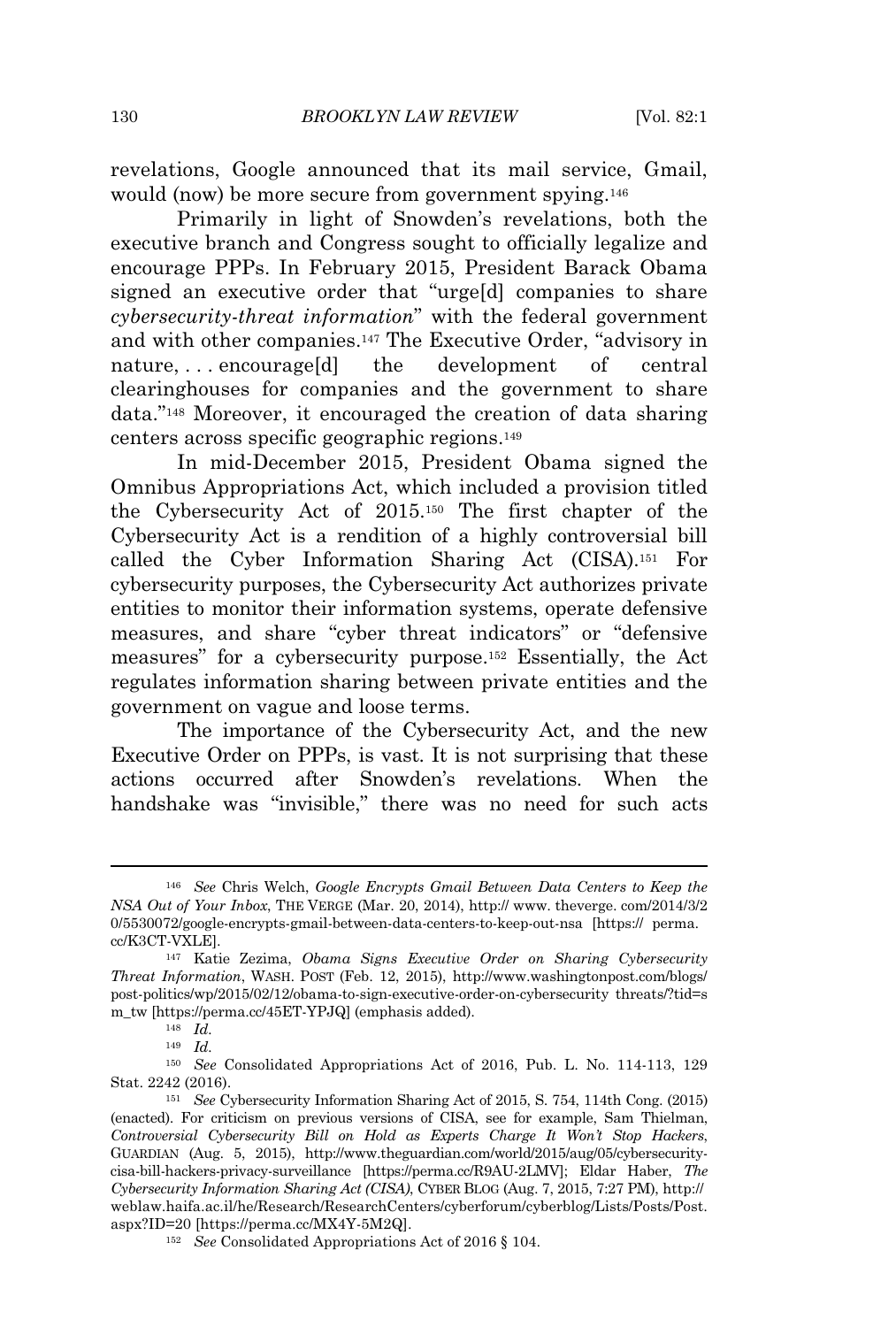because most companies cooperated with the government.<sup>153</sup> As these companies now feared alienating their costumers, they sought some form of transparency. Some companies, like Apple, began to publicly oppose aiding governmental agencies even after receiving a court order.<sup>154</sup> The state further attempted to aid those companies in reducing the probability of alienating their customers through public statements made by the President during a press conference that explained the importance of PPPs,<sup>155</sup> while emphasizing the crucial role of the industry in national security protection. The now-visible PPPs seek approval from citizens in order to eliminate any potential barriers to private sector cooperation, which were caused mainly by Snowden's revelations.

As this part shows, over the past two decades, governments have adjusted their strategies for governing the digital environment, using online intermediaries in innovative ways. Yet, the social institutions that sought to secure the rule of law and civil liberties fell short of addressing this informal PPP. Part III addresses these legal gaps.

## III. SECURING CIVIL LIBERTIES IN THE INVISIBLE **HANDSHAKE**

Whether FISA or the Executive Order are constitutional is debatable,<sup>156</sup> and beyond the scope of this article.<sup>157</sup> This part

<sup>155</sup> "There's only one way to defend America from these cyber threats, and that is through government and industry working together, sharing appropriate information as true partners." *See* Zezima, *supra* note 147 (quoting President Obama's speech at the first White House Summit on Cybersecurity and Consumer Protection held at Stanford University).

<sup>156</sup> Any Act, e.g., FISA, must be held to not violate constitutional rights for its validity. Executive Order 12,333 restricts intelligence collection not consistent with the Constitution. *See generally* Exec. Order No. 12,333, 3 C.F.R. pt. 2.1 (1981).

<sup>157</sup> Many scholars criticized FISA as unconstitutional or the NSA programs as violating the statutory language of FISA. *See, e.g.*, Laura K. Donohue, *Bulk Metadata Collection: Statutory and Constitutional Considerations*, 37 HARV. J.L. & PUB. POL'<sup>Y</sup> <sup>757</sup> (2014); Patrick Walsh, *Stepping On (or Over) the Constitution's Line: Evaluating FISA Section <sup>702</sup> in a World of Changing "Reasonableness" Under the Fourth Amendment*, 18 N.Y.U. J. LEGIS. & PUB. POL'<sup>Y</sup> 741 (2015); John Yoo, *The Legality of the National Security Agency's Bulk Data Surveillance Programs*, 37 HARV. J.L. & PUB. POL'<sup>Y</sup> <sup>901</sup> (2014). In addition, the Supreme Court ruled that wide-sweeping surveillance could also result in a violation of the Fourteenth Amendment's Equal Protection Clause, as it could involve monitoring individuals on the basis of their race or ethnicity. For this argument, see

<sup>153</sup> *See infra* note 233.

<sup>154</sup> *See infra* note 248. However, it should be noted that Apple, while allegedly involved in PRISM, does not necessarily represent every online intermediary as their business model relies less on information, and therefore their concern in this matter relies on protecting their products and keeping their customers. For more information on Apple's current business model, see Jitender Miglani, *How Apple Makes Money? Understanding Apple Business Strategy*, R&P (Jan. 1, 2016), http://revenuesandprofits. com/how-apple-makes-money [https://perma.cc/Z6RW-WUC7].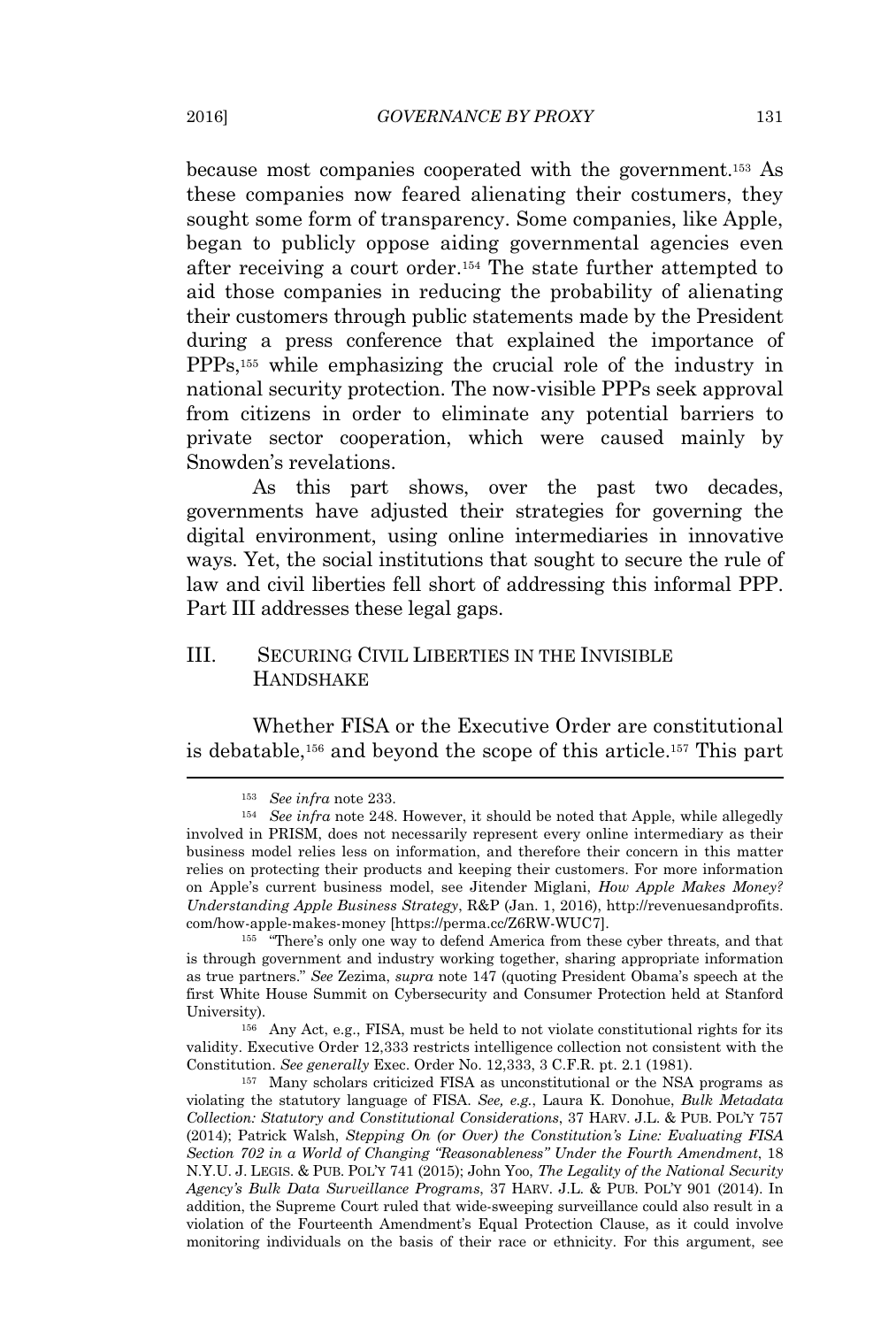focuses on how the informal partnership between government and online intermediaries affects civil liberties. Civil liberties are generally secured by constitutional safeguards, yet private companies are not subject to constitutional barriers.<sup>158</sup> If governments can easily bypass constitutional restraints by coopting the private sector, are civil liberties sufficiently secured? This legal inquiry is further divided into the constitutional aspects of the invisible handshake and the statutory framework within which it operates.

## *A. Constitutional Aspects*

The Constitution generally protects individuals from the state.<sup>159</sup> This "state-citizen" dimension can be characterized as the governmental paradigm.<sup>160</sup> The invisible handshake, however, presents a more complex relationship: state-online intermediaries, and, online intermediaries-citizen.<sup>161</sup> The Constitution may apply to the state-online intermediaries' relationship,<sup>162</sup> however, the Constitution does not generally play a role in the online intermediaries-citizen relationship, unless online intermediaries are deemed state actors. Otherwise, citizens' relationships with online intermediaries are governed by private law.<sup>163</sup> Does the voluntary nature of the invisible handshake mandate treating online intermediaries as state actors that are governed by the Constitution? And if so, which constitutional concerns would be triggered?

The invisible handshake clearly raises a series of constitutional concerns.<sup>164</sup> When the government acquires

- <sup>160</sup> *Id.* at 49–50 (coining the term "Governmental Paradigm").
- $161 \frac{1}{d}$ .
- $162 \text{ }\frac{1}{d}$ .
- <sup>163</sup> *See id.* at 51–53.

Cindy C. Unegbu, Comment, *National Security Surveillance on the Basis of Race, Ethnicity, and Religion: A Constitutional Misstep*, 57 HOW. L.J. 433 (2013). Until now, one federal court has held that one of the NSA programs violated the Fourth Amendment. *See* Klayman v. Obama, 957 F. Supp. 2d 1 (D.D.C. 2013). Other courts held that section 702 does not violate the Fourth Amendment. *See, e.g*., Hasbajrami v. United States, Nos. 13-CV-685, 11-CR-623, 2014 WL 4954596 (E.D.N.Y. Oct. 2, 2014); United States v. Mohamud, No. 3:10-CR-00475-KI-1, 2014 WL 2866749 (D. Or. June 24, 2014); United States v. Muhtorov, No. 1:12-cr-00033-JLK, 2013 U.S. Dist. LEXIS 61756 (D. Colo. Apr. 30, 2013).

<sup>158</sup> *See* Birnhack & Elkin-Koren, *supra* note 12, at 49–50.

<sup>159</sup> *Id.* at 48–49.

<sup>164</sup> Beyond the reasons listed in this part, there is another potential claim solely against the NSA. The NSA's actions could be in violation of the Administrative Procedures Act (APA). *See* 5 U.S.C. § 701(b)(1) (2012). Under the APA, any person who suffered <sup>a</sup> "legal wrong" due to agency action, or was adversely affected or aggrieved by such action, shall be entitled to judicial review. *Id.* § 702. This provision requires an "agency action," defined as "the whole or a part of an agency rule, order, license, sanction, relief, or the equivalent or denial thereof, or failure to act." *Id.* § 551(13). As NSA actions seem more like a generalized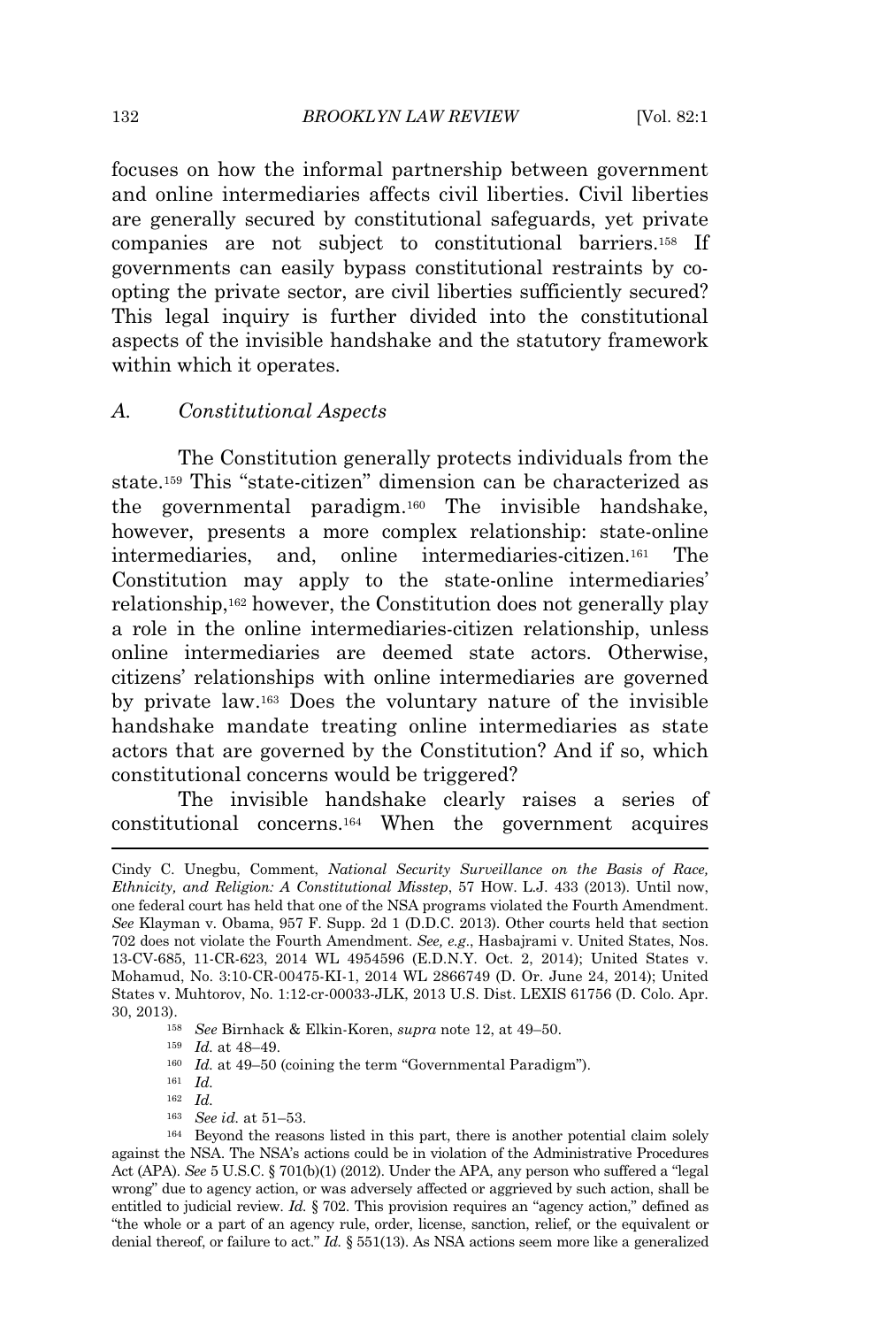personal information via informal channels, without judicial review, it may potentially violate the fundamental principles of separation of powers.<sup>165</sup> Treating online intermediaries as state actors triggers two main constitutional claims by citizens: violations of their First and Fourth Amendment rights.<sup>166</sup>

The First Amendment protects against governmental infringement of the freedom of speech and the freedom of association (the right to belong to any lawful political party or association).<sup>167</sup> A government actor's actions could violate these rights—in this context, mainly the freedom to associate.<sup>168</sup> Possible chilling effects on the freedom to associate could occur under PPPs, as individuals will fear associating and expressing political views as a member of a group. Individuals might fear that their online activities are viewed and stored by government agents, and therefore they might minimize their engagement or cease their online activities altogether. Thus far, courts have declined to apply the First Amendment to similar cases involving state actors.<sup>169</sup>

<sup>166</sup> Arguably, the invisible handshake may also implicate the Fifth Amendment as the individual's property (which information was obtained) could be deemed as deprived without due process of law. *See* U.S. CONST. amend. V. In this case, Americans are unaware of the invisible handshake, and are therefore deprived of judicial process through which they could seek redress.

<sup>167</sup> U.S. CONST. amend. I. For more on free association rights in light of NSA surveillance practices, see Katherine J. Strandburg, *Freedom of Association in a Networked World: First Amendment Regulation of Relational Surveillance*, 49 B.C. L. REV. 741 (2008) (arguing "that the First Amendment's freedom of association guarantees . . . provide a proper framework for regulating relational surveillance").

<sup>168</sup> FISA has been challenged on First Amendment grounds a few times since its enactment. *See ACLU*, 493 F.3d at 696; ACLU v. NSA, 438 F. Supp. 2d 754, 758, 767–68 (E.D. Mich. 2006); United States v. Falvey, 540 F. Supp. 1306, 1314–15 (E.D.N.Y. 1982). For a recent case on the potential violation of the freedom to associate by NSA programs, see First Amended Complaint for Constitutional and Statutory Violations Seeking Declaratory and Injunctive Relief, First Unitarian Church of L.A. v. NSA, No. 3:13-cv-03287 JSW (N.D. Cal. Sept. 9, 2013). For more on NSA programs and the First Amendment, see generally Thistle, *supra* note 59. For more on freedom to associate, see NAACP v. Alabama, 357 U.S. 449, 460 (1958) (finding a First Amendment violation for turning over membership lists).

<sup>169</sup> *See* ACLU v. Clapper, 785 F.3d 787, 821 n.12 (2d Cir. 2015) (declining to discuss the Plaintiff-Appellant's First Amendment claims); *ACLU*, 493 F.3d at 657 ("On <sup>a</sup> straightforward reading, this claim does not implicate the First Amendment."); Gordon v. Warren Consol. Bd. of Educ., 706 F.2d 778, 781 n.3 (6th Cir. 1983) (noting that

practice, voluntary disclosure of information by a third party will most likely fall out of this category. *See* ACLU v. NSA, 493 F.3d 644, 678–79 (6th Cir. 2007) (discussing the "agency action" definition when relating to NSA alleged conduct).

<sup>165</sup> Warrantless wiretapping may elicit a constitutional challenge under the Separation of Powers Doctrine. Accordingly, when a governmental agent, e.g., the NSA, conducts warrantless wiretapping, its action is contrary to the limits imposed by Congress. For further information on the Separation of Powers Doctrine, see for example, INS v. Chadha, 462 U.S. 919 (1983); Buckley v. Valeo, 424 U.S. 1 (1976); Keller, *supra* note 75, at 1239–41 (examining whether the FAA violates the Separation of Powers Doctrine). For a similar argument, see *ACLU*, 493 F.3d at 674.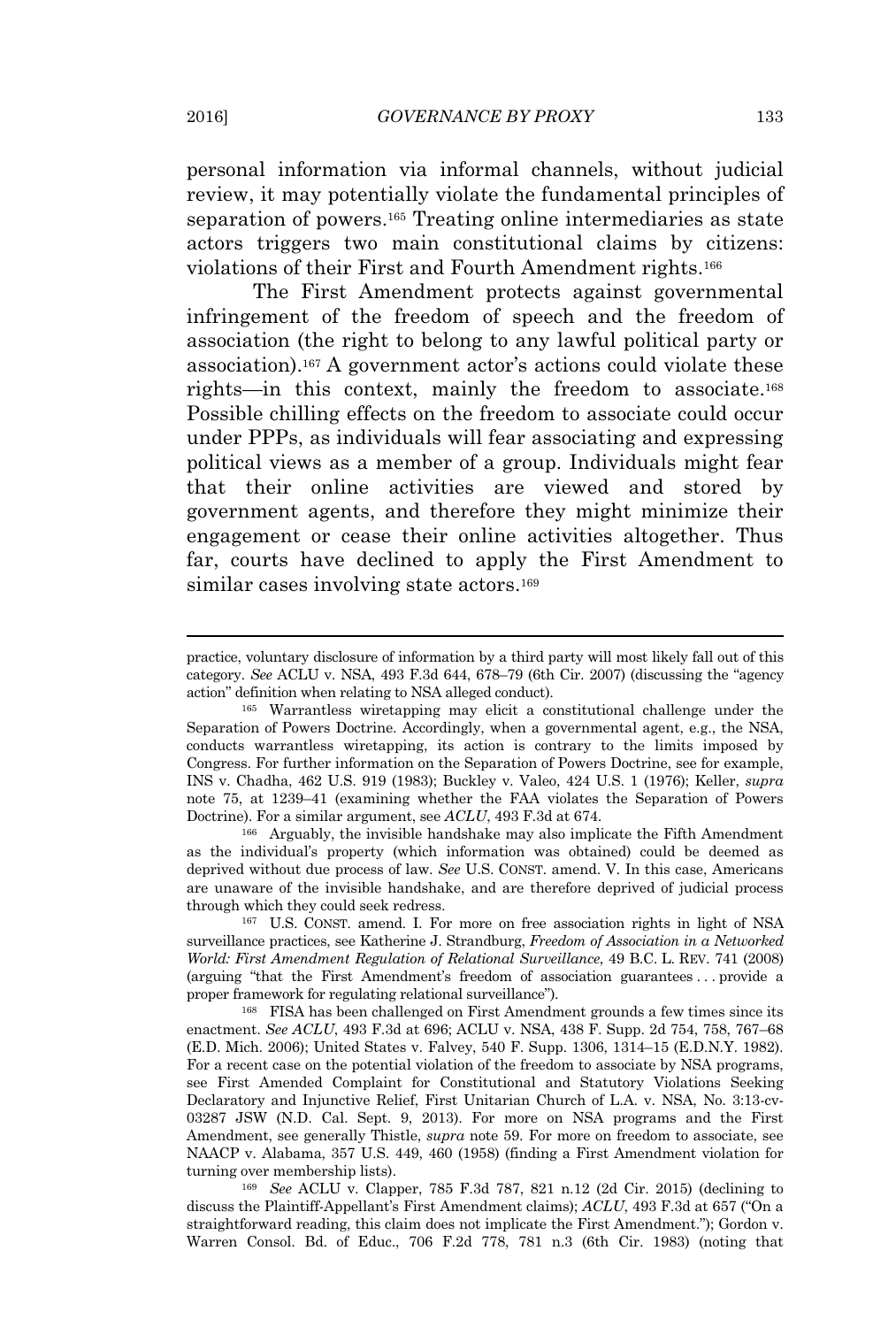The Fourth Amendment grants people the right "to be secure in their persons, houses, papers, and effects, against unreasonable searches and seizures," and ensures that "no Warrants shall issue, but upon probable cause, supported by Oath or affirmation, and particularly describing the place to be searched, and the persons or things to be seized." <sup>170</sup> The Fourth Amendment can be violated only if a "search" is conducted. Thus, the question is whether government actors' actions constitute a "search" under this provision.<sup>171</sup>

To meet the Fourth Amendment's "search" standard a person invoking its protection must be able to claim a "legitimate expectation of privacy" that has been invaded by government action.<sup>172</sup> Two questions are usually embraced under this inquiry: (1) whether the individual has exhibited an actual expectation of privacy; and (2) whether that expectation is one that society is prepared to recognize as "reasonable." <sup>173</sup> In the informal PPP context, the question is whether data collected through online intermediaries collaborating with the government constitutes an unreasonable search. The *third-party doctrine*, however, posits that there is no "legitimate expectation of privacy" under the Fourth Amendment in the contents that individuals disclose in commercial transactions because one

<sup>172</sup> Katz v. United States, 389 U.S. 347, 361 (1967) (Harlan, J., concurring).

<sup>173</sup> *Id.* Prior to *Katz*, the Supreme Court ruled in 1928 that the Fourth Amendment did not apply to telephone conversations. *See* Olmstead v. United States, 277 U.S. 438 (1928). In 1979, the Supreme Court held that the installation and use of a "pen register," 18 U.S.C. § 3127(3) (2012), was not a search within the meaning of the Fourth Amendment, and hence no warrant was required. Smith v. Maryland, 442 U.S. 735, 746– 47 (1979). The telephone numbers that a customer dialed were not protected by the Fourth Amendment as they were disclosed to the telephone company. *Id.* at 745. In *United States v. Knotts*, the Supreme Court continued *Katz*'s ruling, holding that a person traveling in an automobile on public thoroughfares has no reasonable expectation of privacy in his movements from one place to another. United States v. Knotts, 460 U.S. 276, 286 (1983). In 2010, the Supreme Court held that reading text messages sent and received on a pager the employer owned and issued to an employee could constitute a "search" but it was reasonable and did not violate respondents' Fourth Amendment rights. City of Ontario v. Quon, 560 U.S. 746 (2010); *see* Matthew Tokson, *Automation and the Fourth Amendment*, 96 IOWA L. REV. 581, 583–84 (2011) (describing the history prior to *Katz v. United States*). However, despite the Supreme Court ruling in *Olmstead* and prior to *Katz*, Congress made wiretapping a federal crime shortly thereafter. *See* Federal Communications Act of 1934, Pub. L. No. 90-351, § 2520, 48 Stat. 1103 (codified at <sup>47</sup> U.S.C. § 605 (2012)); Daniel J. Solove, *A Taxonomy of Privacy*, <sup>154</sup> U. <sup>P</sup>A. L. REV. 477, 492 (2006) (describing the history of privacy in wiretapping).

surveillance that falls under the Fourth Amendment "does not violate First Amendment rights, even though it may be directed at communicative or associative activities").

<sup>170</sup> U.S. CONST. amend. IV.

<sup>171</sup> Blake Covington Norvell, *The Constitution and the NSA Warrantless Wiretapping Program: A Fourth Amendment Violation?*, 11 YALE J.L. & TECH. 228, 233 (2009) ("In approaching a question of whether the Fourth Amendment has been violated, one must first determine if a 'search,' conducted by or on behalf of the government, has taken place.").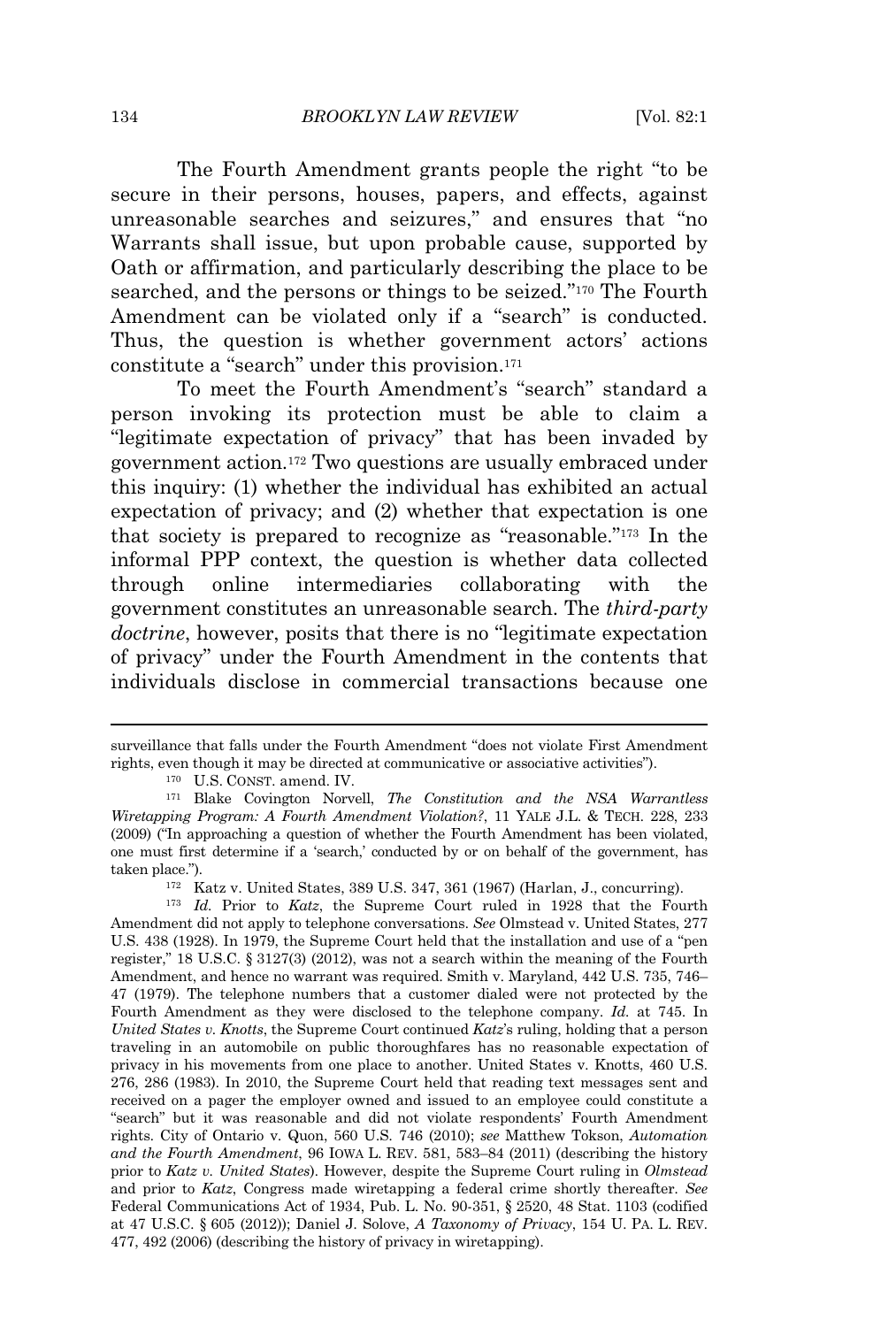has "assumed the risk" that this information might at some point be disclosed.<sup>174</sup> In other words, under this doctrine, there is no Fourth Amendment expectation of privacy in information conveyed from users to intermediaries.<sup>175</sup>

The Supreme Court recently reinvigorated the thirdparty doctrine. In *United States v. Jones*, <sup>176</sup> the Court held that a month-long Global Positioning System (GPS) tracking of a vehicle was a trespassory intrusion upon private property that constituted a Fourth Amendment search, mainly due to the physical intrusion caused by attaching the GPS to the vehicle.<sup>177</sup> How applicable is *Jones* to the invisible handshake? In *Jones*, when the government installed a device on the vehicle, it "physically occupied private property." <sup>178</sup> Would the Court have reached the same outcome if the government had obtained information from a GPS that was already installed in the vehicle and used by Jones? The Court noted that it might reach a similar outcome if such a case presented itself.<sup>179</sup> While no certainty lies here, this ruling is arguably less applicable to the invisible handshake. *Jones* did, however, provide some insights to the new challenges posed by the digital environment. In a concurrence, Justice Sotomayor opined:

[I]t may be necessary to reconsider the premise that an individual has no reasonable expectation of privacy in information voluntarily disclosed to third parties. This approach is ill suited to the digital age, in which people reveal a great deal of information about themselves to third parties in the course of carrying out mundane tasks.<sup>180</sup>

Since *Jones* leaves room for interpretation, it seems that the third-party doctrine may not be invoked in the invisible handshake scenario. Imagine that the police did not issue a warrant for surveillance against Jones, but instead, his phone company voluntarily provided his GPS location. If such a case presented itself, it might constitute a violation of the Fourth

<sup>174</sup> *See* United States v. Miller, 425 U.S. 435, 442–43 (1976).

<sup>175</sup> *See generally* Stephen E. Henderson, *After* United States v. Jones*, After the Fourth Amendment Third Party Doctrine*, 14 N.C. J.L. & TECH. 431 (2013).

<sup>176</sup> United States v. Jones, 132 S. Ct. 945 (2012). In *United States v. Jones*, the Court inquired whether the attachment of a Global Positioning System (GPS) tracking device to an individual's vehicle, and subsequent use of that device to monitor the vehicle's movements on public streets, constituted a search or seizure within the meaning of the Fourth Amendment. *Id.* at 948.

<sup>177</sup> *Id.* at 949.

 $178$  *Id.* 

<sup>&</sup>lt;sup>179</sup> *Id.* at 954 ("It may be that achieving the same result through electronic means, without an accompanying trespass, is an unconstitutional invasion of privacy, but the present case does not require us to answer that question.").

<sup>180</sup> *Id.* at 957 (Sotomayor, J., concurring) (internal citations omitted).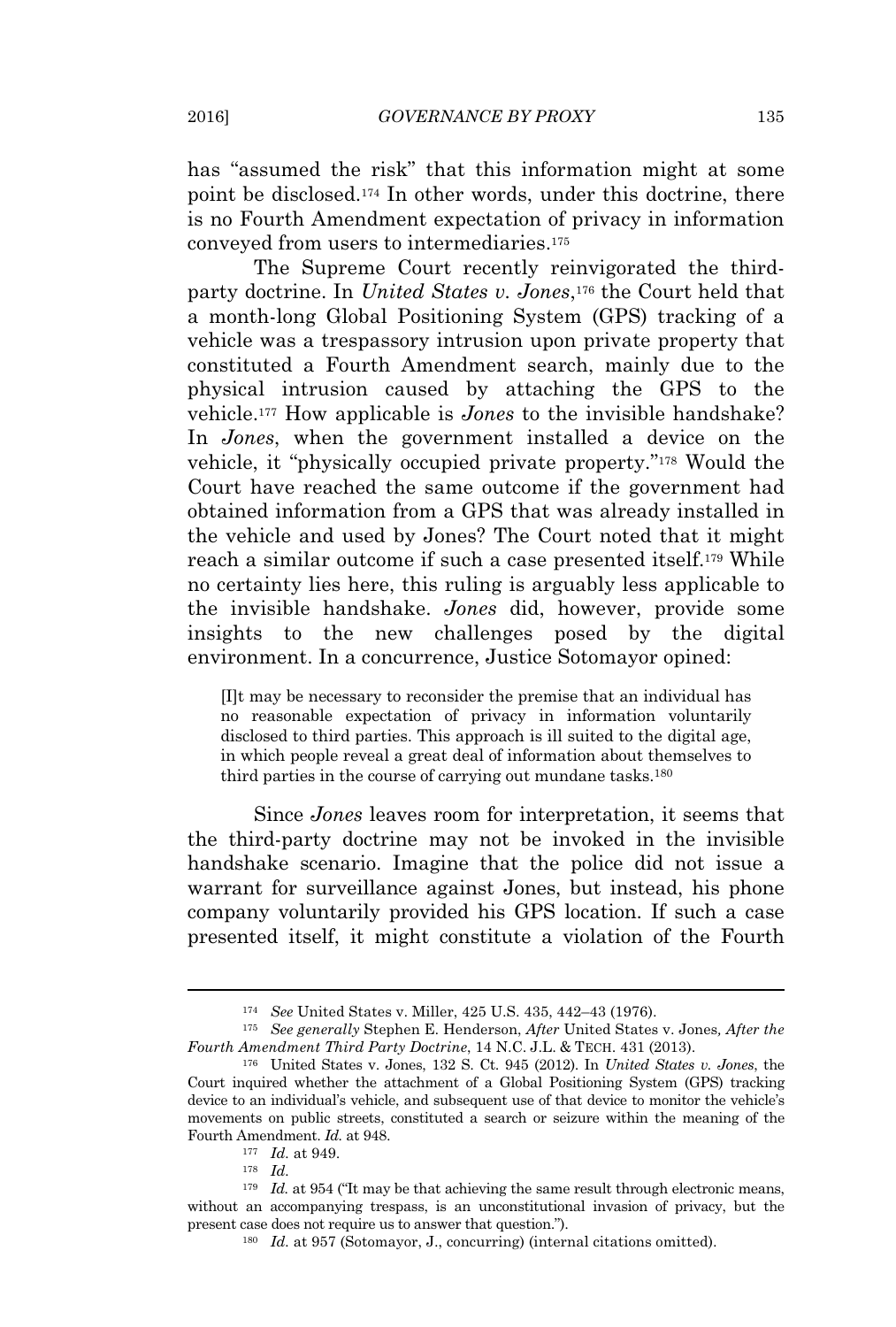Amendment. Much ambiguity, however, lies within this scenario as well.

The invisible handshake in NSA programs is far more complex than the scenario in *Jones*. First, the data is not intentionally disclosed by data subjects, nor is it proactively collected by online intermediaries. Instead, comprehensive data is routinely aggregated by online intermediaries as an integral part of their operation.<sup>181</sup> The sharing of such bulks of data, with third parties or government agents, may not involve any action on behalf of the government, the likely defendant in a suit, and therefore may not be considered a search in the first place. Another problem in applying the Fourth Amendment in this case is that rights under the Fourth Amendment are treated as "personal rights," and these rights may not be asserted vicariously.<sup>182</sup> Thus, it is highly impractical to sue the NSA or online intermediaries for any alleged voluntary disclosure of information unless an individual can prove that her own communications have been intercepted. Due to the invisible nature of the partnership, any such attempt could be futile.

Overall, the constitutional protections are limited in their ability to secure civil liberties under the new type of PPP. Private entities are not subject to constitutional limits on searches and are subject to no duty to respect free speech or other fundamental rights. This may leave citizens without any effective remedies against such actions. Statutory limitations on federal laws have the potential to provide such remedies, yet these limitations have ultimately proven insufficient thus far.

## *B. Statutory Limitations*

FISA was originally passed to prevent the unauthorized domestic surveillance programs that occurred prior to its enactment.<sup>183</sup> FISA prohibits the government from engaging in electronic surveillance, or using information obtained by electronic surveillance not authorized by the law (or an express statutory authorization).<sup>184</sup> If the NSA conducts surveillance

<sup>181</sup> <sup>S</sup>CHNEIER, *supra* note 46, at 14–19.

<sup>182</sup> *See* Rakas v. Illinois, 439 U.S. 128, 133–34 (1978); ACLU v. NSA, 493 F.3d 644, 673 (6th Cir. 2007).

<sup>183</sup> *See* 123 CONG. REC. 15,222 (1977) (Statement of Senator Kennedy) (arguing that FISA would "at long last place foreign intelligence electronic surveillance under the rule of law"); Donohue, *supra* note 157, at 782 ("From the beginning, Congress made it clear that the legislation was designed to prevent precisely the types of broad surveillance programs and incursions into privacy . . . .").

<sup>184</sup> 50 U.S.C. § 1809 (2012); Executive Order 12,333 permits the government to target foreigners abroad for surveillance outside of FISA. *See* Exec. Order No. 12,333, 3 C.F.R. pt. 2.1 (1981).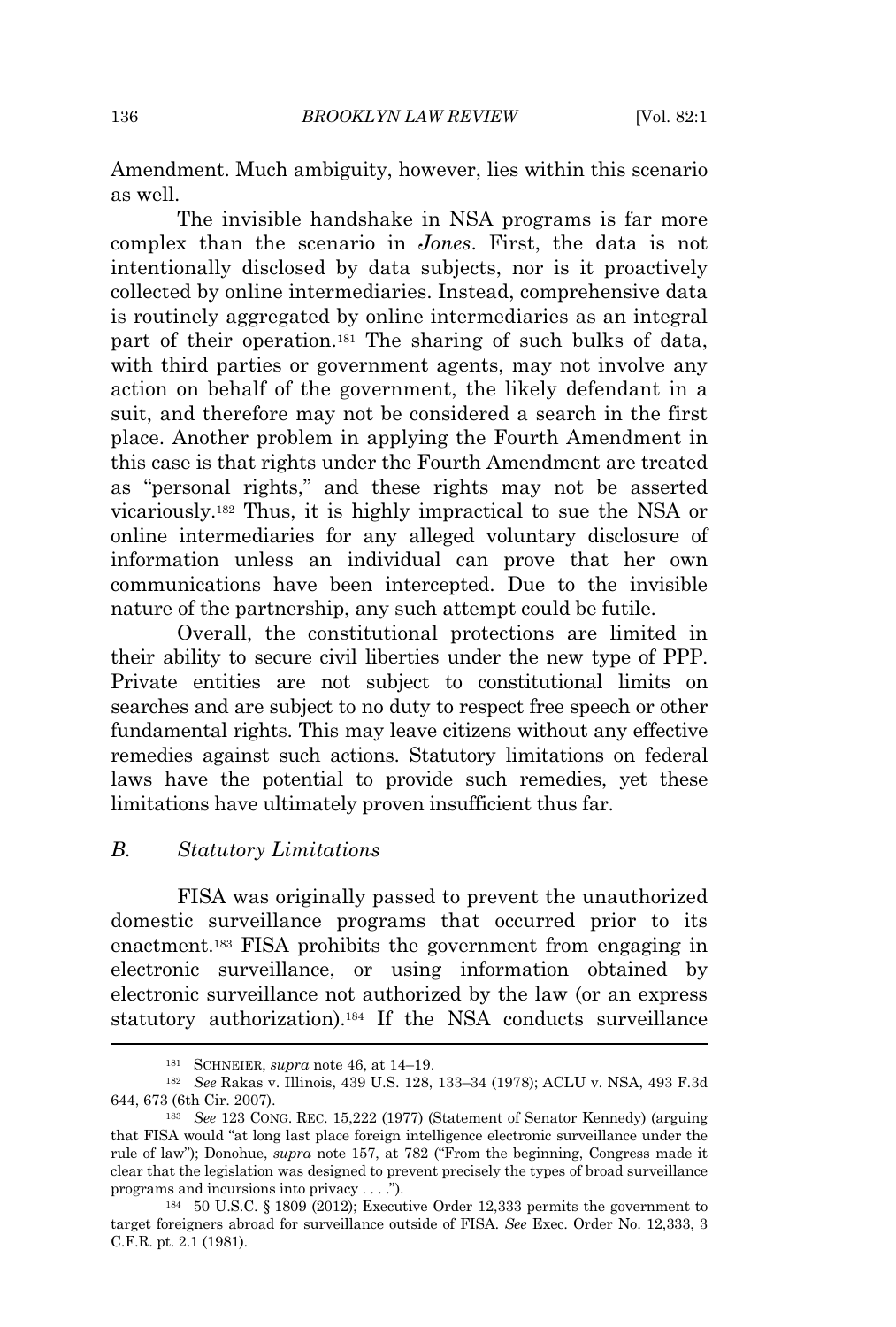outside of the statutory framework, it could be deemed illegal. While unbound by constitutional restraints, private companies do have limitations on what they can do with the information they control, both under U.S. law and, when operating outside the United States, under international trade agreements.<sup>185</sup>

Congress enacted several laws to ensure the protection of information obtained by private companies, and to govern the usage of this information by governmental agencies. While there are various forms of restriction,<sup>186</sup> the most relevant here are set by the Electronic Communications Privacy Act (ECPA),<sup>187</sup> which is divided into three titles: the Wiretap Act,<sup>188</sup> the Stored Communications Act,<sup>189</sup> and the Pen Register Act.<sup>190</sup>

The ECPA regulates three types of communications: wire, oral, and electronic.<sup>191</sup> Under the ECPA, two permitted exceptions for foreign intelligence surveillance activities exist:<sup>192</sup> activities within the definition of "electronic surveillance" under FISA<sup>193</sup> and non-electronic surveillance involving the acquisition

(1) the acquisition by an electronic, mechanical, or other surveillance device of the contents of any wire or radio communication; . . . (2) the acquisition by an electronic, mechanical, or other surveillance device of the contents of any wire communication;  $\ldots$  (3) the intentional acquisition by an electronic, mechanical, or other surveillance device of the contents of any radio communication, . . . or; (4) the installation or use of an electronic, mechanical, or other surveillance device in the United States for monitoring to acquire information, other than from a wire or radio communication.

<sup>185</sup> U.S. companies could be generally obligated to various rules when operating outside the United States, although trade agreements could provide exceptions for such obligations. Accordingly, after Snowden's revelations, the European Parliament called for a "Full Review" of the data transfer agreement, which allows a number of U.S. companies to transfer data about EU citizens to the United States. *See* Susan Ariel Aaronson & Rob Maxim, *Data Protection and Digital Trade in the Wake of the NSA Revelations*, 48 INTERECONOMICS 281 (2013) (discussing data protection in the wake of the NSA revelations).

<sup>186</sup> For example, following the Supreme Court Decision in *United States v. Miller*, Congress passed the Right to Financial Privacy Act of 1978 which provided "modest statutory protection for customer financial records held by financial institutions." NAT'<sup>L</sup> RESEARCH COUNCIL, PROTECTING INDIVIDUAL PRIVACY IN THE STRUGGLE AGAINST TERRORISTS: A FRAMEWORK FOR PROGRAM ASSESSMENT 32 (2008); *see* Right to Financial Privacy Act, Pub. L. No. 95-630, 92 Stat. 3641 (1978) (codified at 12 U.S.C. §§ 3401– 3422 (2012)).

<sup>187</sup> Electronic Communications Privacy Act of 1986, Pub. L. No. 99-508, 100 Stat. 1848 (1986). The ECPA amended Title III of the Omnibus Crime Control and Safe Streets Act, Pub. L. No. 99-508, 100 Stat. 1848 (1986) (codified at 42 U.S.C. § 3711 (2012)).

<sup>188</sup> Electronic Communications Privacy Act of 1986, 18 U.S.C. §§ 2510– 2522 (2012).

<sup>189</sup> Stored Communications Act, tit. II, 18 U.S.C. §§ 2701–2711 (2012).

<sup>190</sup> Pen Register Act, ch. 206, 18 U.S.C. §§ 3121–3127 (2012).

<sup>191</sup> For more on the ECPA, see for example, Daniel J. Solove, *Reconstructing Electronic Surveillance Law*, 72 GEO. WASH. L. REV. 1264, 1278–89 (2004).

<sup>192</sup> 18 U.S.C. § 2511(2)(f) (2012).

<sup>193</sup> *Id.* § 1801. "Electronic surveillance" is defined in FISA as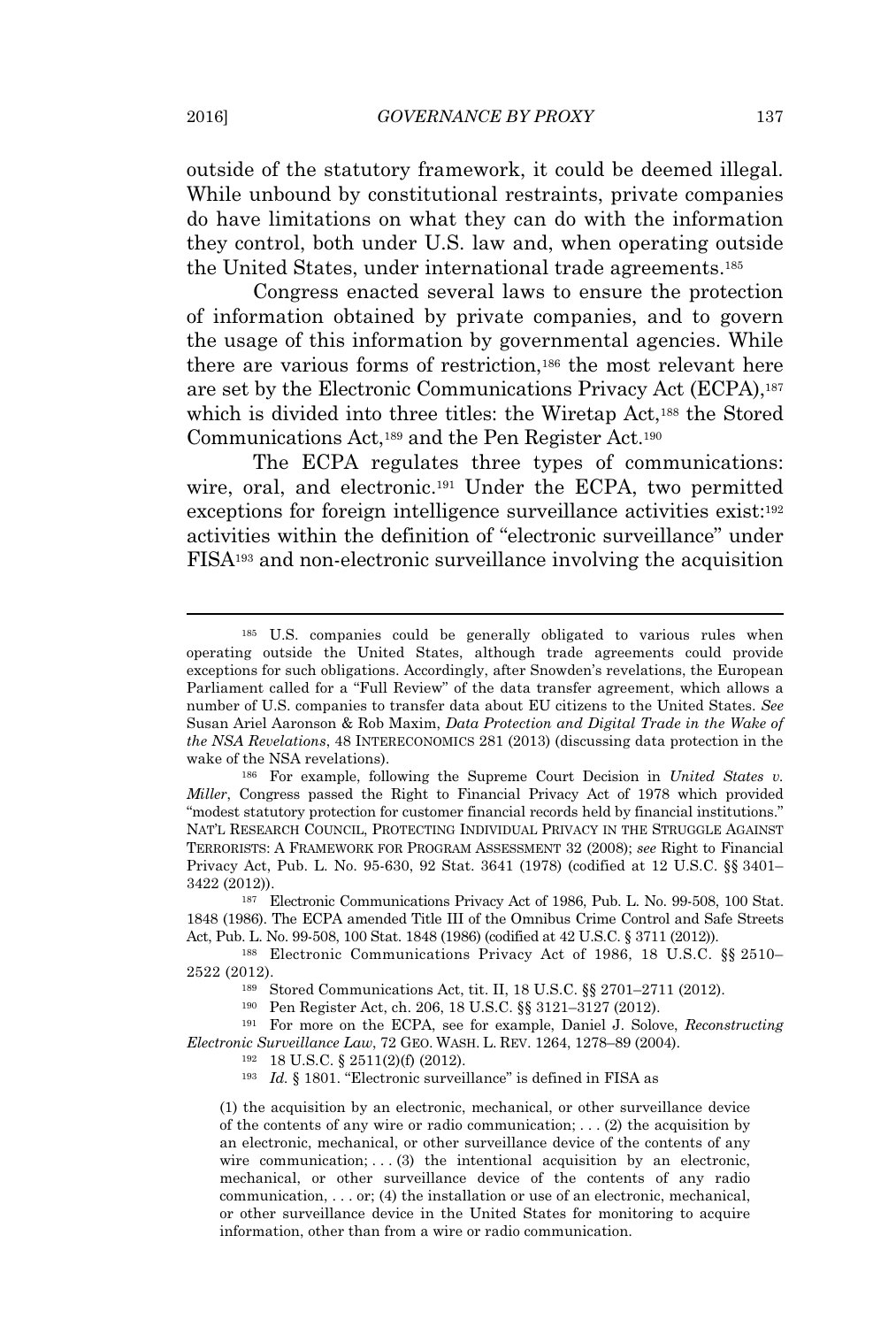of foreign intelligence information from international or foreign communications.<sup>194</sup> This "exclusivity provision" <sup>195</sup> applies to surveillance conducted under FISA or of foreign communications. But what society can learn from the NSA programs is that not all of the NSA's practices—including, inter alia, the public-private partnership—fall under these exceptions. Therefore, the ECPA applies in the context of the PPP. Both sides are subject to the legal limitations set forth in the ECPA, and particularly, in the Wiretap Act and the Stored Communications Act.

The Wiretap Act applies to real-time, in-transit communications.<sup>196</sup> The Wiretap Act generally prohibits interception of "wire, oral, or electronic communication," <sup>197</sup> and provides two exceptions for online intermediaries to legally assist the government in intercepting electronic communications.<sup>198</sup> Online intermediaries can authorize real-time interception of electronic communications on their systems, without a court order or certification by the Attorney General, when it is relevant to a computer trespasser investigation. In order to qualify for this exception, four conditions must be satisfied: (1) the online intermediary must authorize the interception; (2) the intercepting person must be lawfully engaged in an investigation; (3) the intercepting person must have reasonable grounds to believe that the contents of the computer trespasser's communications will be relevant to the investigation; and (4) the interception must be confined to the communications sent or received by trespasser.<sup>199</sup>

Prior to the Cybersecurity Act,<sup>200</sup> the disclosure of stored information and metadata was governed primarily by the Stored Communications Act (SCA).<sup>201</sup> The SCA prohibits the voluntary disclosure of customer communications or records with some exceptions.<sup>202</sup> The law prohibits "provider[s] of remote computing service or electronic communication service[s]" from knowingly divulging "a record or other information pertaining to a

*Id.* § 1801(f). Although companies' voluntary disclosures of information are not surveillance per se, they could be treated as such.

<sup>194</sup> *See* <sup>L</sup>IU, *supra* note 70, at 2–3.

 $195$  *Id.* at 2.

<sup>196</sup> 18 U.S.C. §§ 2511–2522.

 $197$  *Id.* § 2511(1)(a).

<sup>&</sup>lt;sup>198</sup> *Id.* § 2511(2)(a)(ii)(A)–(B). The two exceptions include (1) "a court order directing such assistance" or (2) where the Attorney General has provided a certification "that no warrant or court order is required by law, that all statutory requirements have been met, and that the specified assistance is required." *Id.*

<sup>199</sup> *Id.* § 2511(2)(i); Birnhack & Elkin-Koren, *supra* note 12, at 44–45.

<sup>200</sup> Consolidated Appropriations Act of 2016, Pub. L. No. 114-113, 129 Stat. 2242 (2015) (codified at 6 U.S.C. §§ 1501–1510 (2012)).

<sup>201</sup> Stored Communications Act, 18 U.S.C. §§ 2701–2712 (2012).

<sup>202</sup> *Id.* § 2702.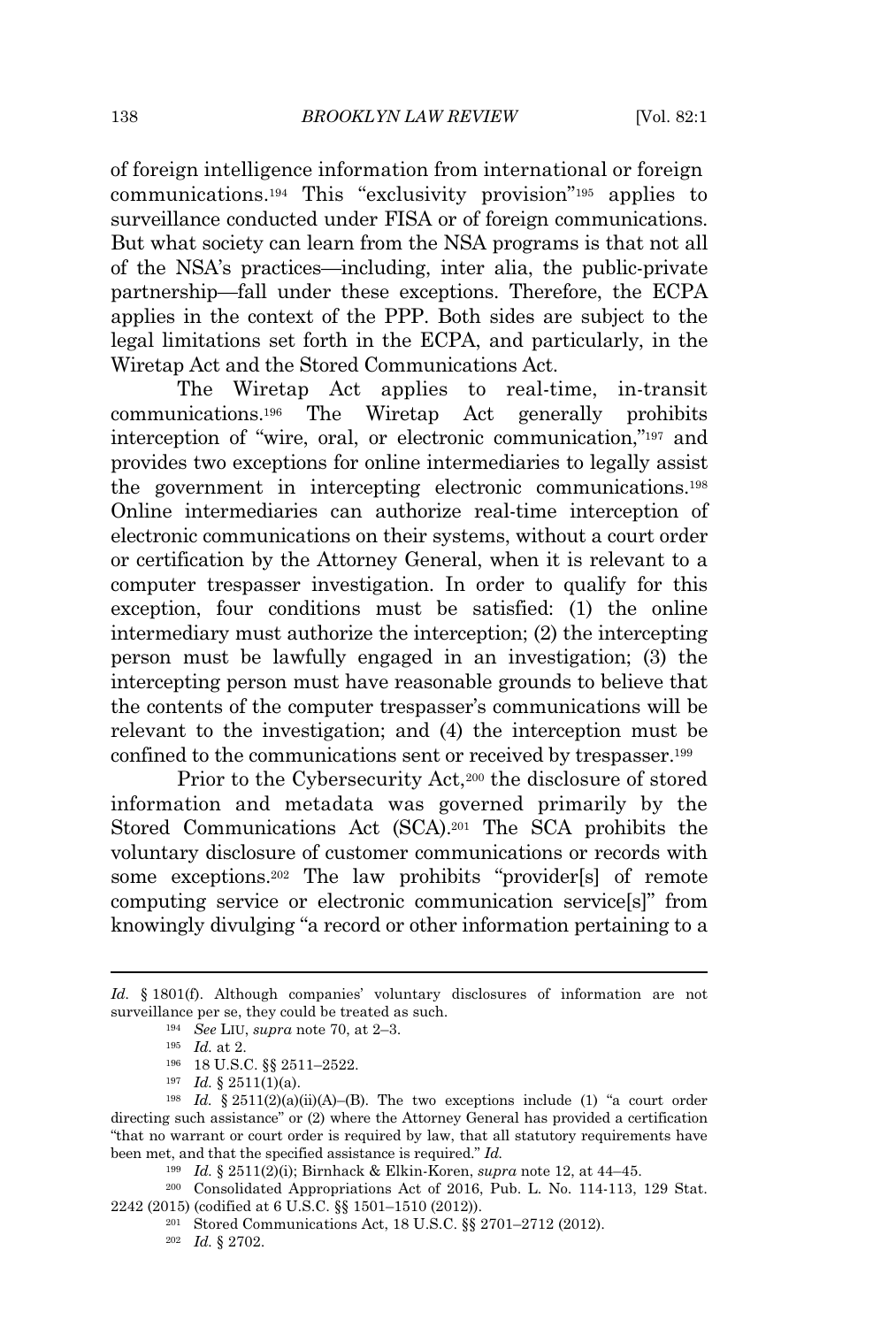subscriber to or customer of such service . . . to *any governmental* entity."<sup>203</sup> The law provides several exceptions to this prohibition:<sup>204</sup> Voluntary disclosure of customer communications or records is permitted, inter alia<sup>205</sup> (1) "with the lawful consent of the customer or subscriber"; (2) to a law enforcement agency if the contents were inadvertently obtained by the service provider and appear to pertain to the commission of a crime; and (3) "to a governmental entity, if the provider, in good faith, believes that an emergency involving danger of death or serious physical injury to any person requires disclosure without delay of [communications/]information relating to the emergency." <sup>206</sup> Each of the relevant exceptions should be scrutinized separately.

The first exception is the consent of the *c*ustomer or *s*ubscriber. Contract law governs the relationship between companies and their customers or subscribers. Usually, when an individual signs up for a service or visits a website, he is bound to an agreement with the provider of the service.<sup>207</sup> Such an agreement could enable its owner to use customer information and transfer it to any third party, at any time. This is not far from the current reality for many online services. Some companies explicitly indicate their prerogative to use any data obtained from their customers. For example, Microsoft's policy, which applies to the e-mail services of Hotmail, is to disclose information (including e-mail contents) only (1) to comply with the law; (2) to protect the rights or property of Microsoft or their customers; or (3) to an act on a good faith belief that *such access or disclosure is necessary to protect* the personal safety of Microsoft employees, customers or *the public*. <sup>208</sup> Thus, Microsoft can disclose information to the government at its own discretion, especially if law enforcement agencies request the information due to national security concerns grounded in, inter alia, the protection of the public.

Contracts, however, fall short in addressing the threats of public-private collaboration in surveillance to the civil liberties of

<sup>&</sup>lt;sup>203</sup> *Id.* § 2702(a)(3) (emphasis added).

 $^{204}$  *Id.* § 2702(b)–(c).

<sup>205</sup> Unlike voluntary disclosure, in the case of an order requiring disclosure of customer communications or records, the government needs either to obtain a warrant, present an administrative or grand jury subpoena (with notice to the subscriber), or obtain a court order for disclosure (with notice to the subscriber). *See id.* § 2703(a)–(b).

<sup>206</sup> *See id.* § 2702(b)–(c).

<sup>207</sup> *See, e.g.*, Ed Bayley, *The Clicks That Bind: Ways Users "Agree" to Online Terms of Service*, ELEC. FRONTIER FOUND. (Nov. 16, 2009), https://www.eff.org/ files/2016/03/15/eff-terms-of-service-whitepaper.pdf [https://perma.cc/V4CP-SV8H].

<sup>208</sup> *Microsoft Online Privacy Statement*, MICROSOFT, https://privacy. microsoft. com/en-us/privacystatement [https://perma.cc/J8GD-V4ZA]; Solove, *Digital Dossiers*, *supra* note 36, at 1099.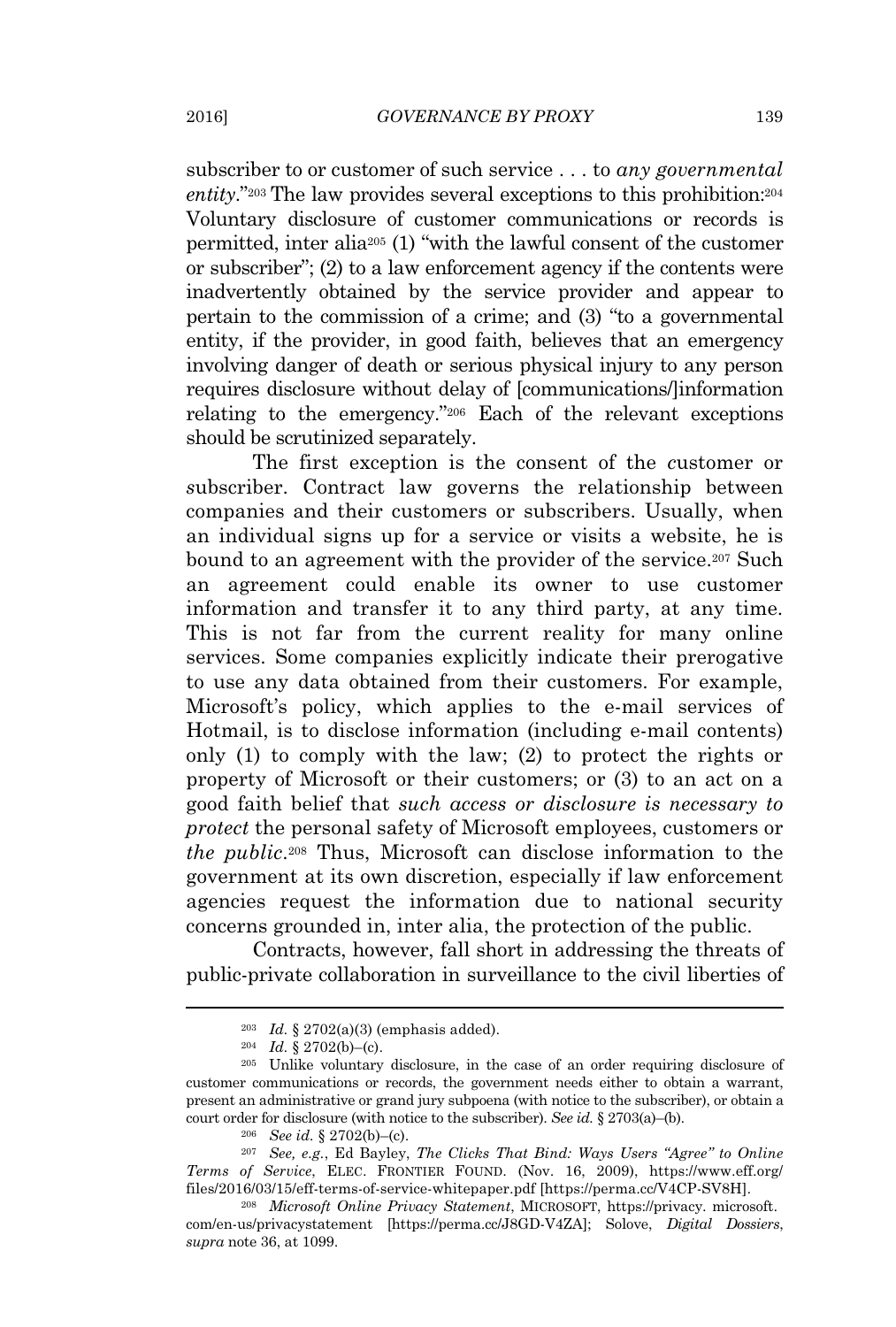users of online intermediaries. For one thing, many individuals do not really have a choice. If they wish to partake in society, they must "plug in." <sup>209</sup> Users must subscribe to an Internet Service Provider, open accounts with cable companies, phone services, and e-mail providers, and use search engines and social media.<sup>210</sup> Furthermore the available mechanisms for delivering notices and acquiring users' consent, such as click-through or browse-wrap consent, do not reflect a meaningful choice by end-users who are either unaware of their consent or do not understand the terms of these contracts.<sup>211</sup> Therefore, these contracts fail to signal real preferences of users, which are essential for the market to evolve efficiently.<sup>212</sup> These are often contracts of adhesion that, even though enforceable, rest on a rather shaky legal basis.<sup>213</sup>

Moreover, although the law might restrict the company's ability to transfer its customer's data to the government,<sup>214</sup> it does not forbid the selling of this information to a non-governmental agent. Such restrictions would have a negative effect on the business models of many online intermediaries, which are mostly based on collecting, processing, and selling data.<sup>215</sup> Therefore, this "fourth party" can transfer the data to the government free from legal constraints.<sup>216</sup>

The second exception is inadvertently obtained content that pertains to crime commission*.* A provider is entitled to divulge the contents of a communication to a law enforcement agency if the contents were obtained unintentionally and appear to pertain to the commission of a crime.<sup>217</sup> Generally, some

<sup>214</sup> *See supra* notes 201–206.

<sup>215</sup> Bagley, *supra* note 213, at 163 ("Google's profit model is based on offering free services to consumers in exchange for their consent to non-negotiable terms of service.").

<sup>216</sup> *See* Michaels, *supra* note 53, at 918, 930 ("[T]he Stored Communications Act prohibits certain telecommunications providers from voluntarily giving information to the government, but allows them to transfer the same information to other private entities. Those entities, in turn, can readily sell or give the information to the government.").

<sup>217</sup> 18 U.S.C. § 2702(b)(7) (2012).

<sup>209</sup> *See* Solove, *Digital Dossiers*, *supra* note 36, at 1089 (describing the Information Age characteristics).

 $\frac{210}{210}$  *Id.* 

<sup>211</sup> Margaret Jane Radin, *Taking Notice Seriously: Information Delivery and Consumer Contract Formation*, 17 THEORETICAL <sup>I</sup>NQUIRIES IN L. 515, 515–16 (2016)*.*

<sup>212</sup> *See generally* Robert H. Sloan & Richard Warner, *Beyond Notice and Choice: Privacy, Norms, and Consent*, 14 J. HIGH TECH. L. 370 (2014).

<sup>213</sup> Generally, terms of service are enforceable, even if non-negotiable. Nonetheless, terms of service are not without limitations and could be considered unconscionable in some cases. *See* Bragg v. Linden Research, Inc., 487 F. Supp. 2d 593, 606–07 (E.D. Pa. 2007) (holding that the "Second Life" Terms of Service's arbitration provision was unenforceable); Andrew William Bagley, *Don't Be Evil: The Fourth Amendment in the Age of Google, National Security, and Digital Papers and Effects*, 21 <sup>A</sup>LB. L.J. SCI. & TECH. 153, 178–79 (2011); Ty Tasker & Daryn Pakcyk, *Cyber-Surfing on the High Seas of Legalese: Law and Technology of Internet Agreements*, 18 ALB. L.J. SCI. & TECH. 79, 90–92, 115–18 (2008).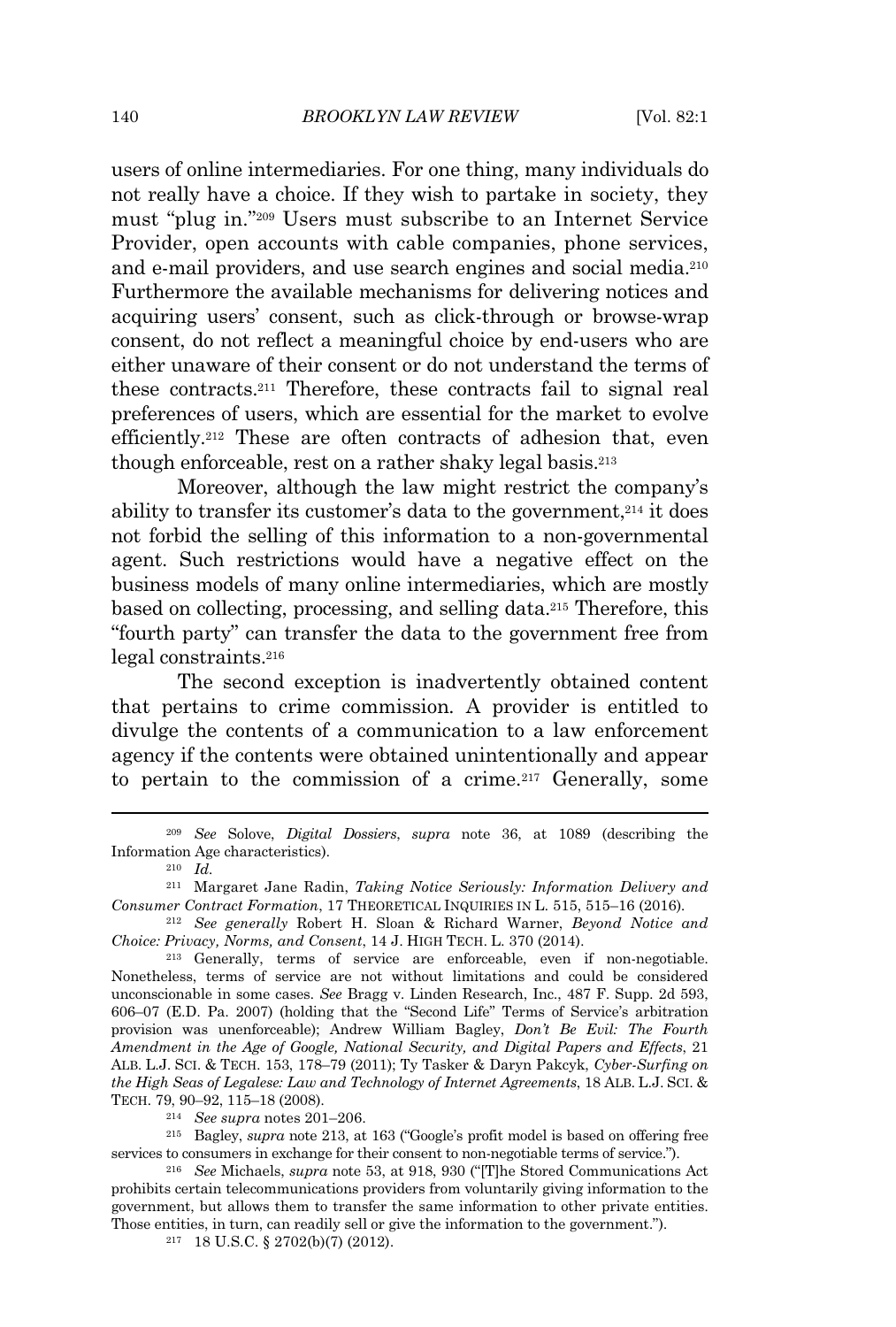information obtained by online intermediaries is purposefully gathered, and thus is not governed by this exception. Other than that, any information which was obtained inadvertently should at least appear to pertain to the commission of a crime. Bulk data does not generally fall under this category. Rather, it only applies to information regarding a specific individual whom the government has grounds to believe has committed a crime. Thus, sharing bulk information with the government could not fall under this category, as only its analysis could determine whether the content pertained to crime commission.

The third and final exception is emergency. A provider is also entitled to divulge the contents of a communication to a governmental entity, if he believes in good faith that "an emergency involving danger of death or serious physical injury to any person requires disclosure without delay of communications relating to the emergency." <sup>218</sup> Whether the invisible handshake will fall into the emergency exception, which requires an immediate danger of death or serious physical injury, is debatable.<sup>219</sup> Arguably, the need to conduct ongoing surveillance is due to the constant state of emergency caused by the threat of terrorism. But overall, it is more likely that the emergency exception is not designed for ongoing programs, such as the NSA's, but rather for specific incidents involving an immediate danger of death or serious physical injury.<sup>220</sup>

Arguably, the Cybersecurity Act provides some clarity on sharing some forms of information.<sup>221</sup> Under the Act, private entities are authorized to monitor their information systems, operate defensive measures, and share "cyber threat indicators" or "defensive measures" for a cybersecurity purpose.<sup>222</sup> While the first two components raise many concerns,<sup>223</sup> the third element is most relevant to PPPs. While the Act places some restrictions on information sharing,<sup>224</sup> it mainly forms a framework for

<sup>223</sup> *See, e.g*., Orin Kerr, *How Does the Cybersecurity Act of 2015 Change the Internet Surveillance Laws?*, WASH. POST (Dec. 24, 2015), https://www.washingtonpost. com/news/volokh-conspiracy/wp/2015/12/24/how-does-the-cybersecurity-act-of-2015-changethe-internet-surveillance-laws [https://perma.cc/KT2R-ZBRM] (raising concerns regarding the Cybersecurity Act language).

<sup>224</sup> For example, prior to information sharing, the network operator must remove "any information not directly related to a cybersecurity threat" that the operator "knows at the time of sharing to be personal information of a specific individual or information that identifies <sup>a</sup> specific individual." *See* Consolidated Appropriations Act § 104(d)(2)(A).

<sup>218</sup> *Id.* §§ 2702(b)(8), (c)(4).

 $\begin{array}{lll} \text{7a.} & \text{88 } 2702(6)(6), (6)(4). \end{array}$ <br><sup>219</sup> *Id.* §§ 2702(b)(8), (c)(4).

<sup>&</sup>lt;sup>220</sup> *Id.* § 2702(b)(8) ("[A]n emergency involving danger of death or serious physical injury to any person . . . .").

<sup>221</sup> *See* Consolidated Appropriations Act of 2016, Pub. L. No. 114-113, 129 Stat. 2242 (2015) (codified at 6 U.S.C. §§ 1501–1510 (2012)).

 $\frac{222}{222}$  *Id.* § 104.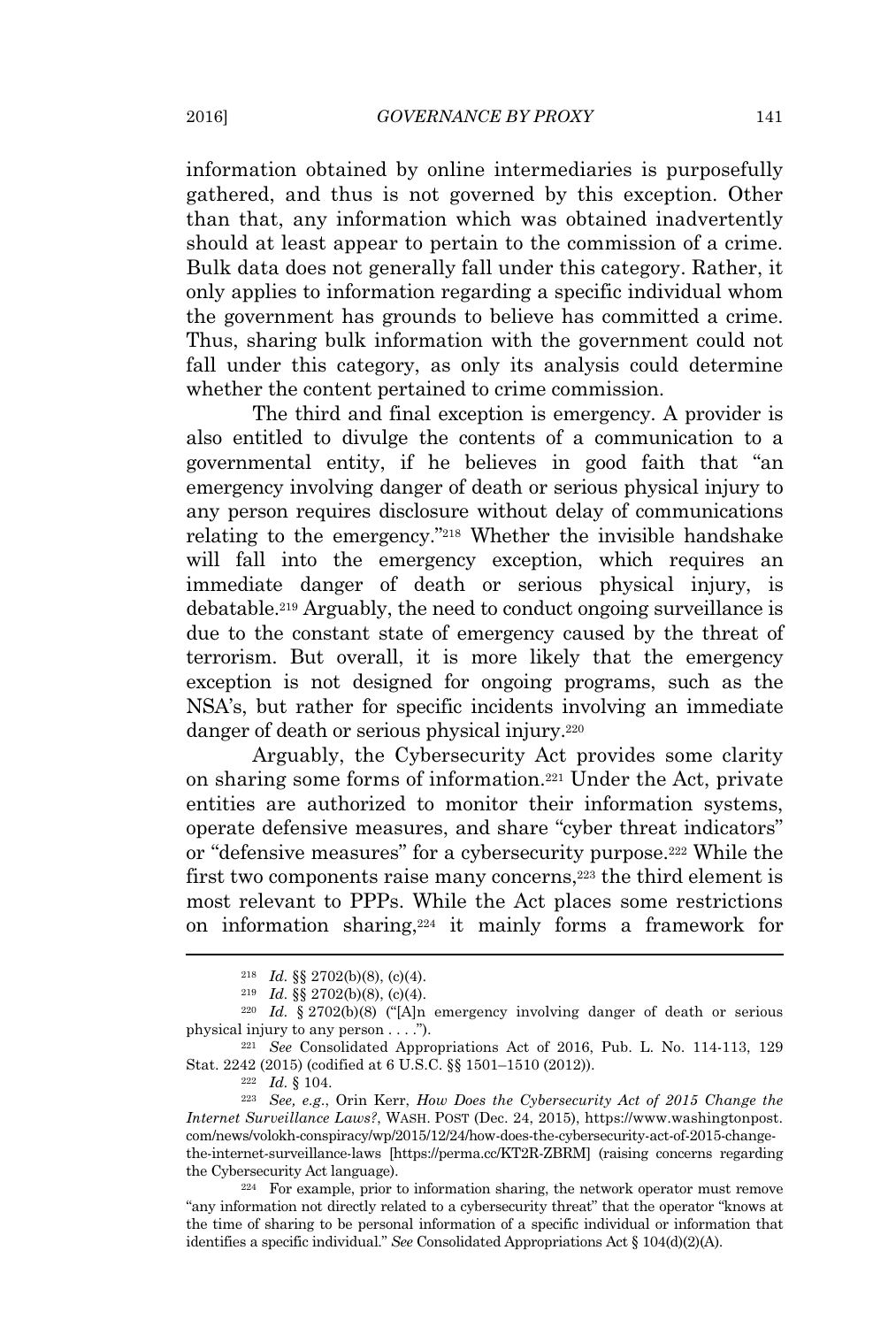voluntarily sharing "cyber threat" information with the Department of Homeland Security, which can share such information with any governmental agency, including the NSA.<sup>225</sup> Accordingly, online intermediaries are now able to legally share a "cyber threat indicator" <sup>226</sup> for a "cybersecurity purpose," and in exchange, they are granted immunity from liability in any cause of legal action against them and exemption from any related requests under the Freedom of Information Act.<sup>227</sup>

Currently, there is much ambiguity regarding the Cybersecurity Act. For example, what constitutes a *cyber threat indicator*, and what is a "cybersecurity purpose"? Even with its vagueness, it clearly relates to information regarding cyber activities. What is also clear is that the Cybersecurity Act makes some forms of PPPs legal and much easier to create. It removes most obstacles for PPPs, allowing information sharing between companies and the U.S. government. But the invisible handshake represents more than that. It represents the sharing of bulk data, which could relate to anything and anyone. Hence, while the Cybersecurity Act does provide some clarity—and perhaps mostly immunity for private entities—regarding information sharing, it does not directly regulate the invisible handshake. What one could argue is that the Cybersecurity Act clarifies limitations on private companies: If they are sharing information without a "cyber threat indicator," then it would be illegal for them to monitor their information systems, operate defensive measures, and perhaps most important here, voluntarily share information with the government. Under such an assumption, the Cybersecurity Act effectively makes some voluntary sharing of information illegal. Yet the triggers that authorize voluntary information sharing—"*a cyber threat indicator*" or "*defensive measure*"—are too broadly defined.<sup>228</sup> Most importantly, the new law authorizes the voluntary disclosure of information to further

*Id.* § 102(6).

<sup>227</sup> *Id.* § 105(d)(3).

<sup>225</sup> *Id.*

<sup>226</sup> The term "cyber threat indicator" is defined as "information that is necessary to describe or identify" any of the following items or any combination of them:

malicious reconnaissance . . . ; a method of defeating a security control or exploitation of a security vulnerability; a security vulnerability . . . ; a method of causing a user with legitimate access to an information system or information that is stored on, processed by, or transiting an information system to unwittingly enable the defeat of a security control or exploitation of a security vulnerability; malicious cyber command and control; the actual or potential harm caused by an incident . . . ; [or] any other attribute of a cybersecurity threat, if disclosure of such attribute is not otherwise prohibited by law.

<sup>228</sup> *See id.* § 102(6), (7).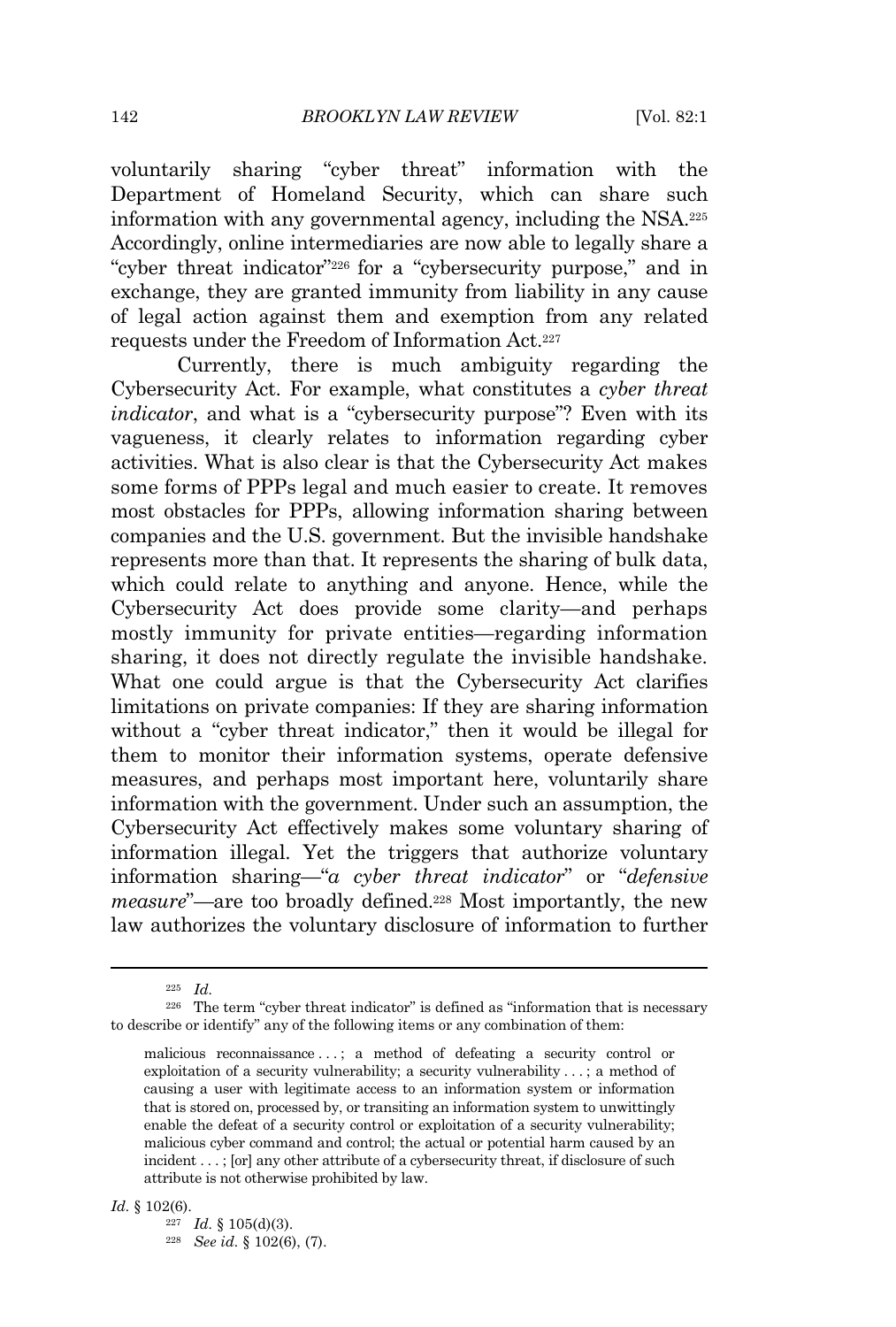cybersecurity in general, not necessarily only the security of online intermediaries' own networks, but possibly also the security of other networks.<sup>229</sup>

Snowden's revelations forced the state to seek ways of bringing PPPs under the rule of law. The Cybersecurity Act reflects an attempt to legalize and incentivize information sharing between online intermediaries and the government. Yet the law leaves much room for interpretation by online intermediaries in exercising their discretion. Therefore, in the absence of judicial review, the civil rights of online users are practically subject to the informal understandings between the government and online intermediaries.

### IV. SOCIAL AND LEGAL INTERVENTIONS

The invisible handshake worked well for both the government and the private sector under a veil of secrecy.<sup>230</sup> From the government's perspective, PPPs provide operational flexibility and immunity from political and legal sanctions.<sup>231</sup> Operating without any form of oversight clearly enhances any agency's abilities. It also benefitted online intermediaries. For example, under such partnerships, companies could obtain government contracts.<sup>232</sup> Online intermediaries depend on governments for other reasons too. For instance, the government could decide whether the intermediaries are subject to tax and

<sup>229</sup> *See* Kerr, *supra* note 223.

<sup>230</sup> The identities of the government's private partners in PRISM are considered its most sensitive secret. Gellman & Poitras, *supra* note 112. As noted in a leaked NSA report: "98 percent of PRISM production is based on Yahoo, Google and Microsoft; we need to make sure we don't harm these sources." *Id.*

<sup>231</sup> *See* Michaels, *supra* note 53, at 906, 922–26.

<sup>232</sup> Many telecommunications companies have contracts with the government, which could be financially crucial for their business models. Reports indicate that Qwest, a major telecommunications company that refused handing warrantless customers' information to the NSA, was pressured by them, inter alia, by suggesting that such action will negatively affect their chances to get future classified work with the government, and/or by adhering to patriotism. *See* Cauley, *supra* note 127. A former Qwest executive alleged later that the government withdrew opportunities for contracts worth hundreds of millions of dollars due to Qwest's refusal to participate in such PPP with the NSA. *See* Ellen Nakashima & Dan Eggen, *Former CEO Says U.S. Punished Phone Firm*, WASH. POST (Oct. 13, 2007), http://www.washingtonpost.com/w p-dyn/content/article/2007/10/12/AR2007101202485.html [https://perma.cc/BQC5-F288]. The private sector could also use the knowledge and capabilities of the government for its own benefit. For example, the Washington Post reported that Google sought the help of the NSA to aid in cybersecurity measures. *See* Ellen Nakashima, *Google to Enlist NSA to Help It Ward Off Cyberattacks*, WASH. POST (Feb. 4, 2010), http://www. washington post.com/wp-dyn/content/article/2010/02/03/AR2010020304057.html [https:// perma.cc/ HJ9A-DWY3].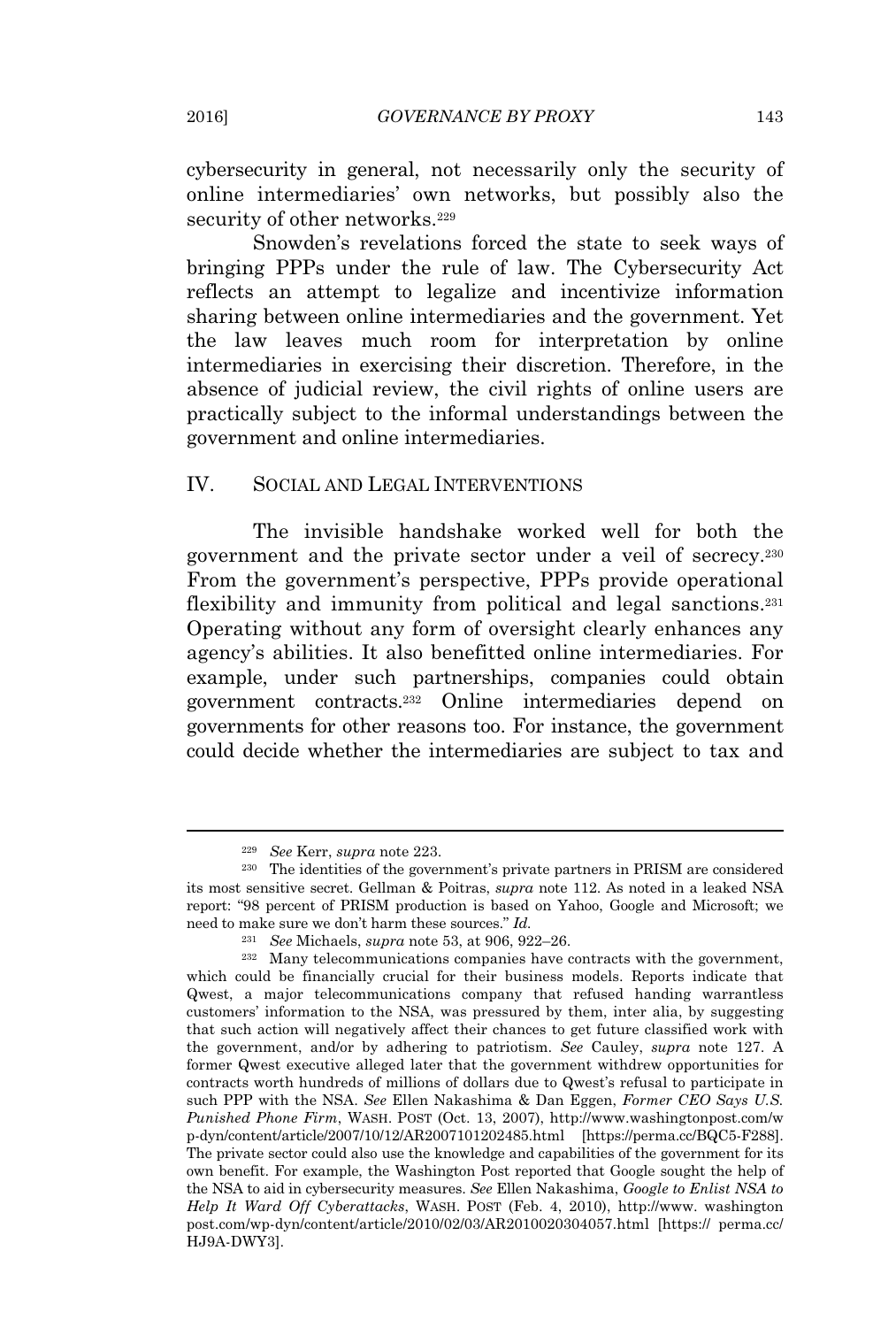antitrust regulation,<sup>233</sup> or if they require a license or a franchise to operate.<sup>234</sup> Clouds of data, however virtual, and computing facilities could also be considered critical infrastructure that may depend on (physical) protection by the state.

Most importantly, there is a shared interest between online intermediaries and governments, and the discrepancy is narrower than often assumed. Governments are commonly entrusted with a regulatory function to promote social welfare: to intervene in economic activity in the case of a market failure, and to secure civil liberties. Yet, as governments become more dependent upon data generated by users of online intermediaries for governance and law enforcement purposes, they develop a stake in facilitating more collection of data.

Online intermediaries are part of the data industry. The logic of the data industry requires maximizing exclusive control over data. Google, Amazon, Twitter, and Facebook strive to offer free services, innovative features, and competitive content, in order to maximize opportunities for collecting massive amounts of personal data.<sup>235</sup> The logic of accumulation mandates that all online activities be recorded and analyzed to optimize the quality of data generated by such companies, and refine its accuracy for advertisers.<sup>236</sup> Therefore, the forces driving the data market are similar to those felt by the government—in order to be effective, both require robust and comprehensive data collection. That is where "surveillance capitalism," as coined by Shoshana Zuboff,  $237$ meets the *surveillance state*.

The secrecy of the informal collaboration between online intermediaries and governments serves the interest of both. Indeed, if users fear surveillance, they will abstain from some services, which in turn, will reduce the potential for data

<sup>233</sup> Google and other American technology companies are currently facing many regulatory challenges over taxation and antitrust matters. On taxation, EU officials are currently reexamining a tax settlement with Google, the British government, and other EU states, and is considering imposing a blockwide standard for taxation. James Kanter & Mark Scott, *Taxing Google and Other U.S. Giants Is Dividing Europe*, N.Y. TIMES (Jan. 28, 2016), http://www.nytimes.com/2016/01/29/business/international/taxing-google-andother-us-giants-is-dividing-europe.html [https://perma.cc/SCD7-PK36]. On antitrust, EU's antitrust chief formally charged Google of abusing its dominance in web searches. Kelly Couturier, *How Europe Is Going After Apple, Google and Other U.S. Tech Giants*, N.Y. TIMES (Sept. 27, 2016), http://www.nytimes.com/interactive/2015/04/13/technology/How-Europe-Is-Going-After-U.S.-Tech-Giants.html?\_r=0 [https://perma.cc/KWR5-VGU8].

<sup>234</sup> *See* Birnhack & Elkin-Koren, *supra* note 12, at 24–25.

<sup>&</sup>lt;sup>235</sup> For more on how massive amounts of personal data are being routinely collected by companies in exchange for free services, see Claire Porter, *Little Privacy in the Age of Big Data*, GUARDIAN (June 20, 2014), https://www.theguardian.com/technology/ 2014/jun/20/little-privacy-in-the-age-of-big-data [https://perma.cc/B2TW-5V75].

<sup>236</sup> Shoshana Zuboff, *Big Other: Surveillance Capitalism and the Prospects of an Information Civilization*, 30 J. INFO. TECH. 75, 79 (2015).

<sup>237</sup> *Id.* at 77.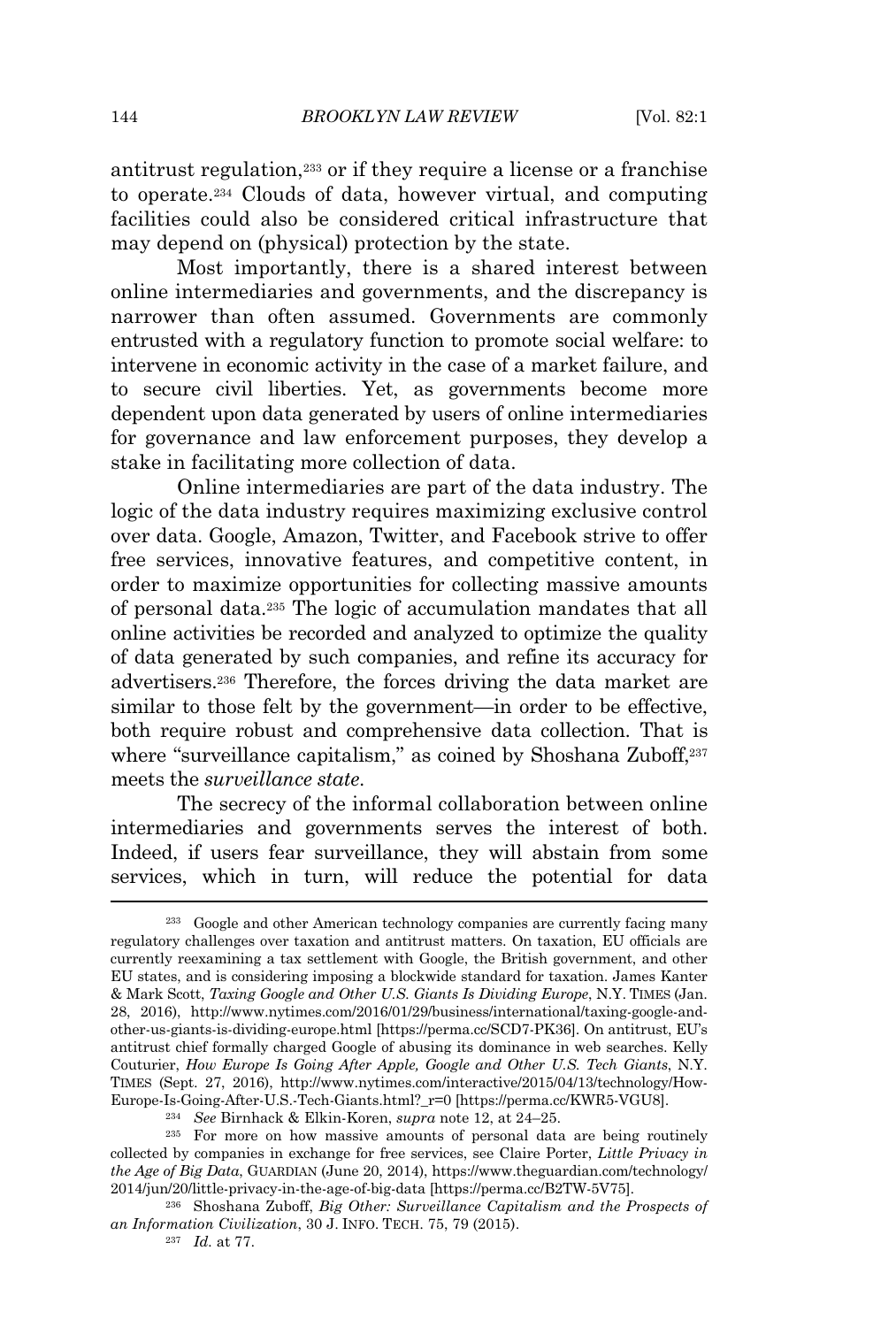collection. If users are unaware of surveillance, they are more likely to generate data that is economically valuable to online intermediaries and might also become useful for public safety and national security. Moreover, the invisibility of the handshake between the government and online intermediaries shielded the latter from pushback by consumers. It has also legally protected those intermediaries from lawsuits by their customers and reduced potential vulnerability to shareholder lawsuits.<sup>238</sup>

While the mutual interests of online intermediaries and governments under PPPs are acknowledged, what is lacking under PPPs is the reassurance that the government is not misusing its power.<sup>239</sup> The existence of PPPs without any oversight endangers democracy.<sup>240</sup> Preserving civil liberties and the rule of law necessitates expanding the scope of internal and external oversight.<sup>241</sup> That is, if the government obtains more power, there is a need for greater restraints. Society needs some restrictions and oversight on how data is collected and shared. Such checks and balances could be market-based, regulatory, or both.<sup>242</sup>

<sup>238</sup> Jon Michaels suggests other explanations to "why a firm may agree to an informal relationship," for example "structural flaws in corporate decision making." *See* Michaels, *supra* note 53, at 926–27.

<sup>239</sup> *See* Michael V. Hayden, *Balancing Security and Liberty: The Challenge of Sharing Foreign Signals Intelligence*, 19 NOTRE <sup>D</sup>AME J.L., ETHICS & PUB. POL'<sup>Y</sup> 247, 251 (2005) ("The American people must be confident that the power they have entrusted to NSA is not being, and will not be, abused.").

<sup>240</sup> Peter P. Swire, *The System of Foreign Intelligence Surveillance Law*, 72 GEO. WASH. L. REV. 1306, 1318 (2004) [hereinafter Swire, *The System of Foreign Intelligence Surveillance Law*] (listing examples of secret surveillance use against political opponents in the United States). Generally, flow of information from the private sector to government could impose a chilling effect on democracy. *See* PAUL M. SCHWARTZ & JOEL R. REIDENBERG, DATA PRIVACY LAW: A STUDY OF UNITED STATES DATA PROTECTION 39 (1996) ("[T]otalitarian regimes in Eastern Europe relied on information gathering and data storage to weaken the individual capacity for critical reflection and to repress any social movements outside their control."); Solove, *Digital Dossiers*, *supra* note 36, at 1084–85 (arguing that increasing amount of personal information flowing to the government "can result in the slow creep toward a totalitarian state"); Peter P. Swire, *Financial Privacy and the Theory of High-Tech Government Surveillance*, 77 WASH. U. L.Q. 461, 471–72 (1999).

<sup>241</sup> Swire, *The System of Foreign Intelligence Surveillance Law*, *supra* note 240, at 1340 ("To give one example, broad surveillance might be accompanied by greater external oversight.").

<sup>242</sup> Jon Michaels proposed mandating corporate insistence on being served with the requisite instruments of legal compulsion; corporate disclosures describing the nature of the collaborations to Congress and to the inspectors general of the agencies conducting the operations; and escalating burdens of proof that require agencies periodically to demonstrate to the FISA court the continuing utility of ongoing operations. *See* Michaels, *supra* note 53, at 951–65.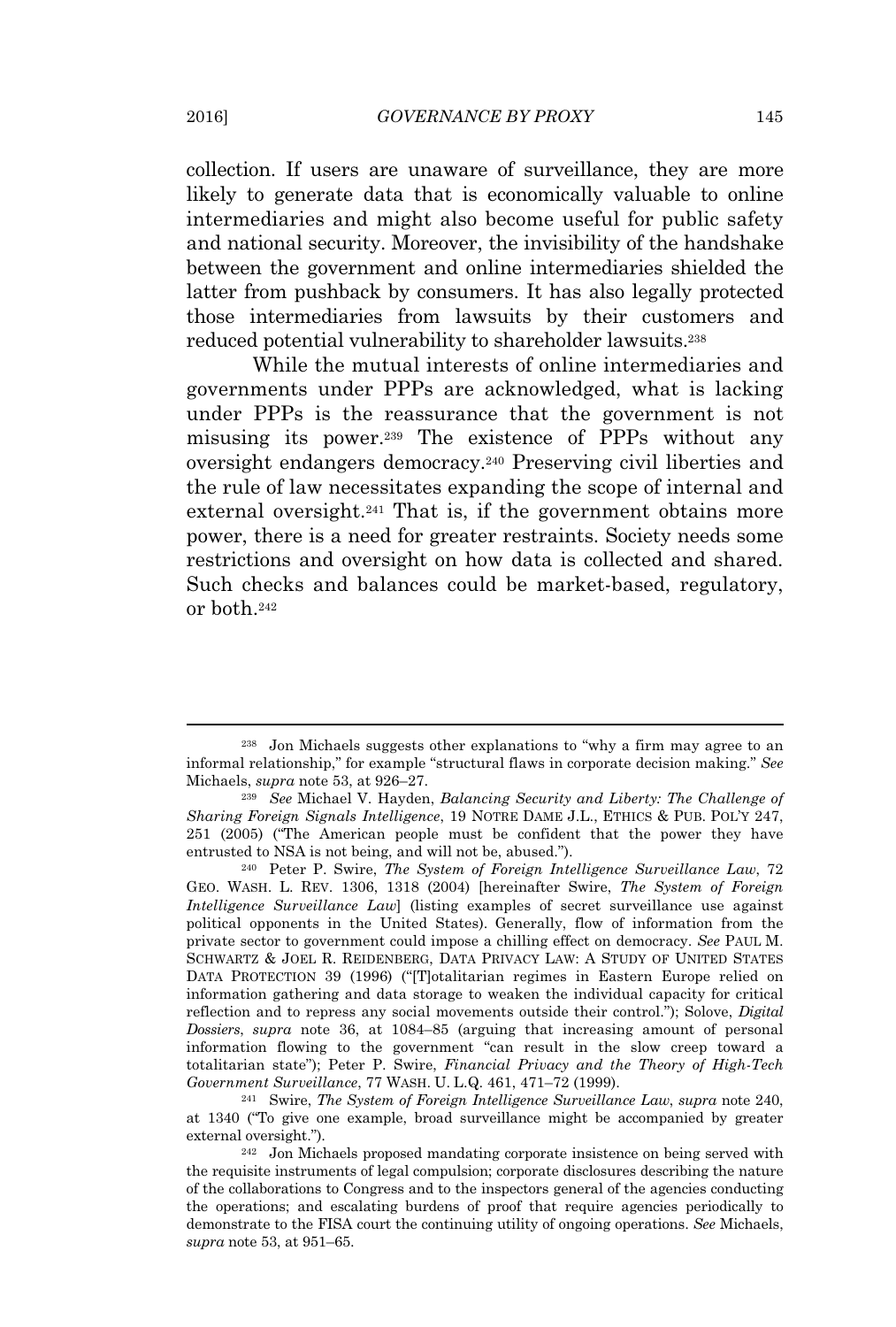## *A. Social Intervention: Market-Driven Solutions*

The current legal framework enables the secrecy of the PPP. Lacking knowledge of the NSA programs, the market was incapable of responding. Once the invisible handshake became more visible, market forces could have played a role in restraining PPPs. Presumably, if consumers became more involved, they could pressure the government and companies to resort to better practices within the existing legal framework. Private technology companies linked to PPPs were placed in a difficult position: while PPPs could be beneficial for them, their alleged involvement in these practices might harm them financially.

Consumers became aware of the *invisible handshake* mostly after Snowden's revelations, which could have potentially harmed online intermediaries by alienating their subscribers, and subsequently jeopardizing their profits.<sup>243</sup> Fearing such potential alienation, which could lead to financial loss, companies that were allegedly involved in PRISM and upstream collection sought to distance themselves from the image of state agents or collaborators.<sup>244</sup> Major private technology companies embarked on a campaign against state surveillance and the negative impact on their customers. For example, because companies were often prohibited from disclosing data requests from government agencies,<sup>245</sup> Twitter (which was not involved

<sup>243</sup> For Cisco's alleged financial losses linked to Snowden revelations, see Christopher Mims, *Cisco's Disastrous Quarter Shows How NSA Spying Could Freeze US Companies Out of a Trillion-Dollar Opportunity*, QUARTZ (Nov. 13, 2013), http://qz.com/14 7313/ciscos-disastrous-quarter-shows-how-nsa-spying-could-freeze-us-companies-out-of-atrillion-dollar-opportunity [https://perma.cc/AGK7-HSBL]. For IBM's, see Dimitra Kessenides, *IBM Shareholder Sues the Company over NSA Cooperation*, BLOOMBERG BUSINESSWEEK (Dec. 13, 2013), http://www.businessweek.com/articles/2013-12-13/ibmshareholder-sues-company-over-nsa-cooperation [https://perma.cc/94B8-2FVK].

<sup>244</sup> Although the scope of possible revenue loss is unclear and could vary among various companies, few companies made estimations of the possible financial loss after the revelation of PRISM. For example, the Information Technology and Innovation Foundation (ITIF) estimated that the low-end costs for the U.S. Cloud Computing Industry could be \$21.5 to \$35 billion. *See* DANIEL CASTRO, INFO. TECH. & INNOVATION FOUND., HOW MUCH WILL PRISM COST THE U.S. CLOUD COMPUTING INDUSTRY? 3 (2013), http://www2.itif.org/2013-cloud-computing-costs.pdf [https://perma. cc/8T83-BUVR]; Andrea Peterson, *NSA Snooping Could Cost U.S. Tech Companies \$35 Billion over Three Years*, WASH. POST (Aug. 7, 2013), http://www.washington post.com/blogs/the-switch/wp/2013/08/07/nsa-snooping-could-cost-u-s-tech-companies-35 billion-over-three-years [https://perma.cc/NT7V-928S] (citing the ITIF report).

<sup>245</sup> There are several types of prohibitions. First, the FBI is authorized by section 2709 of the Federal Stored Communications Act to issue NSLs to electronic communication service providers. Such NSLs compel the recipients to disclose "subscriber information and toll billing records information" upon a certification by the FBI that the information sought is "relevant to an authorized investigation to protect against international terrorism or clandestine intelligence activities." 18 U.S.C. §§ 2709(a)–(b) (2012). The recipient of the NSL shall not disclose "to any person (other than those to whom such disclosure is necessary to comply with the request or an attorney to obtain legal advice or legal assistance with respect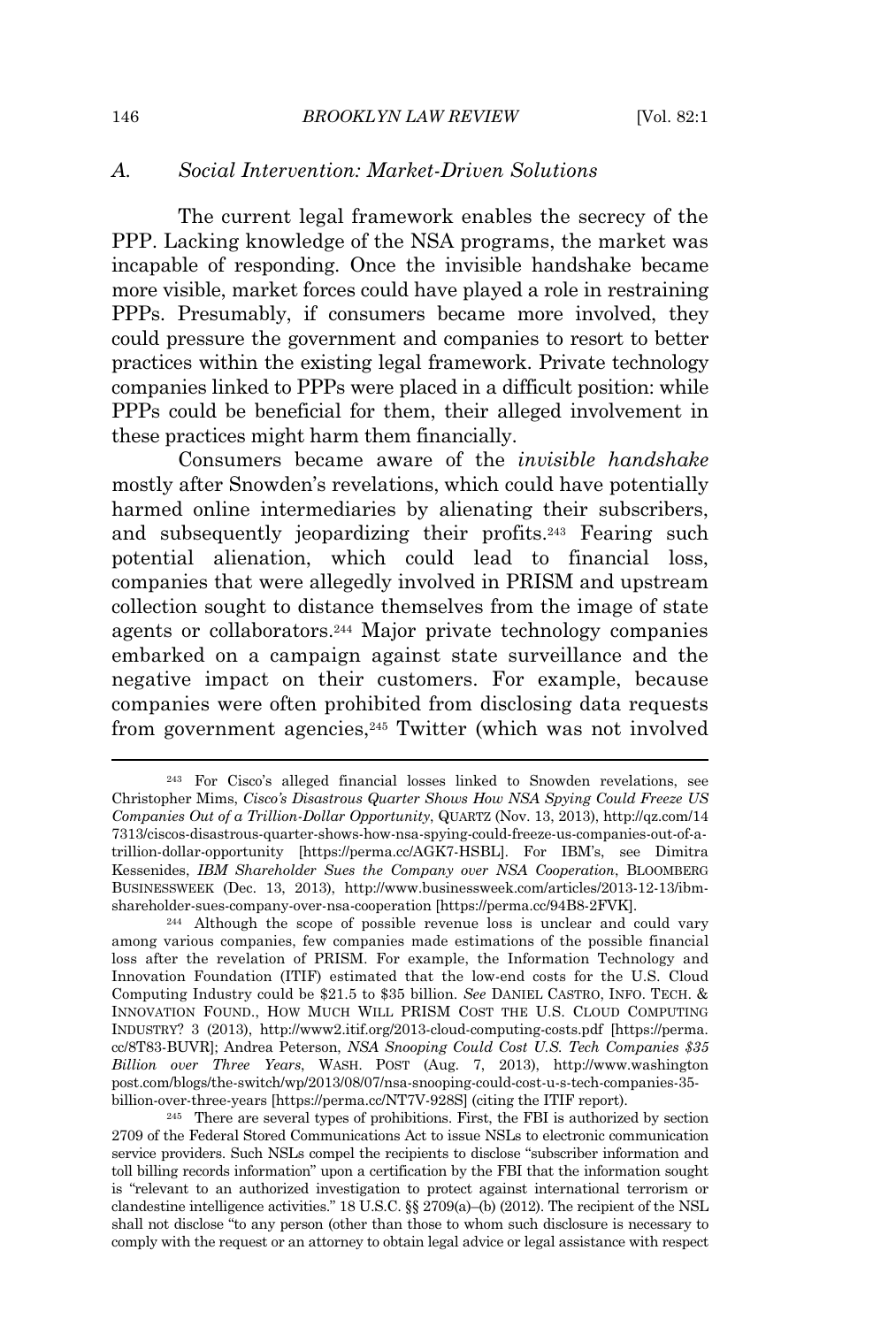in PRISM) filed a lawsuit in federal court designed to enable them to publish full transparency reports indicating the exact number of national security letters (NSLs) and FISA court orders received.<sup>246</sup> Another example is that of Apple, which released new "Legal Process Guidelines" for U.S. law enforcement agencies,<sup>247</sup> and has also actively opposed legislation and court orders<sup>248</sup> that could weaken security and enable backdoors.<sup>249</sup> Moreover, after Snowden's revelations, several major U.S. technology companies formed the Global Government Surveillance Reform (GGSR),<sup>250</sup> which seeks to further regulate "government surveillance of individuals and access to their information."<sup>251</sup> At the same time, however, there is a growing concern that online intermediaries are being hypocritical in this debate and are merely paying lip service to the defense of civil liberties.<sup>252</sup>

<sup>246</sup> *See Twitter*, 2016 WL 1729999.

<sup>247</sup> *See Legal Process Guidelines: U.S. Law Enforcement*, APPLE (Sept. 29, 2015), https://www.apple.com/legal/privacy/law-enforcement-guidelines-us.pdf [https://perma.cc/ 2Q7Y-SLZM].

<sup>248</sup> On February 16, 2016, Apple was ordered by the United States District Court for the Central District of California to help the FBI get into the iPhone used by the San Bernardino shooter Syed Farook. *See* Orin Kerr, *Preliminary Thoughts on the Apple iPhone Order in the San Bernardino Case (Part 1)*, WASH. POST (Feb. 18, 2016), https:// www.washingtonpost.com/news/volokh-conspiracy/wp/2016/02/18/preliminary-thoughts-o n-the-apple-iphone-order-in-the-san-bernardino-case-part-1/?tid=a\_inl [https://perma.cc/8 47S-PDBR]. The FBI needed Apple's aid in this incident as the "auto erase" function was turned on, meaning that if the FBI attempted to guess the passcode ten times incorrectly, the data would be destroyed by encryption. *Id.* The problem was that Farook's iPhone used the iOS9 operating system which could not be decrypted even with a warrant. *Id.* Hence, the court ordered Apple, under the All Writs Act, to create a backdoor into the iPhone or to exploit a potential existing backdoor in their design. *Id.* In response, Apple chief executive Tim Cook publicly stated that Apple intended to fight the court order. *Id.*

<sup>249</sup> See for example, in the UK, Alex Hern, *Apple Calls on UK Government to Scale Back Snooper's Charter*, GUARDIAN (Dec. 21, 2015), http://www.theguardian.com/ technology/2015/dec/21/apple-uk-government-snoopers-charter-investigatory-powers-b ill [https://perma.cc/4JCV-MMDR].

<sup>250</sup> As of February 15, 2016, these companies include AOL, Apple, Dropbox, Evernote, Facebook, Google, LinkedIn, Microsoft, Twitter, and Yahoo!. *See Global Government Surveillance Reform*, REFORM <sup>G</sup>OV'<sup>T</sup> <sup>S</sup>URVEILLANCE, https://www.reform governmentsurveillance.com [https://perma.cc/9LGV-RG3T].

<sup>251</sup> *Id.*

<sup>252</sup> Facebook, for example, was accused that while it had "been lauded as opposing" the Cybersecurity Information Sharing Act (CISA), which would grant it legal immunity for information sharing with the government, its lobbyists were actually "welcoming CISA behind closed doors." *See* Cory Doctorow, *Petition: Facebook Betrayed Us by Secretly Lobbying for Cyber-Surveillance Bill*, BOING BOING (Oct. 24, 2015), http://boingboing.net/201 5/10/24/petition-facebook-betrayed-us.html [https://perma.cc/ACC8-D8KF].

to the request) that the Federal Bureau of Investigation has sought or obtained access to information or records." *Id.*  $\S 2709(c)(1)$ . Second, recipients of court orders are obliged to provide the government with "all information, facilities, or technical assistance necessary to accomplish the electronic surveillance in such a manner as will protect its secrecy." 50 U.S.C. § 1805(c)(2)(B) (2012). In addition, unauthorized disclosures of national defense information under certain circumstances could result in criminal sanctions, 18 U.S.C. § 793 (2012); some companies sign nondisclosure agreements, and FISC can impose such nondisclosure obligations. For these arguments, see Twitter, Inc. v. Holder, No. 14-cv-04480-YGR, 2016 WL 1729999 (N.D. Cal. May 2, 2016).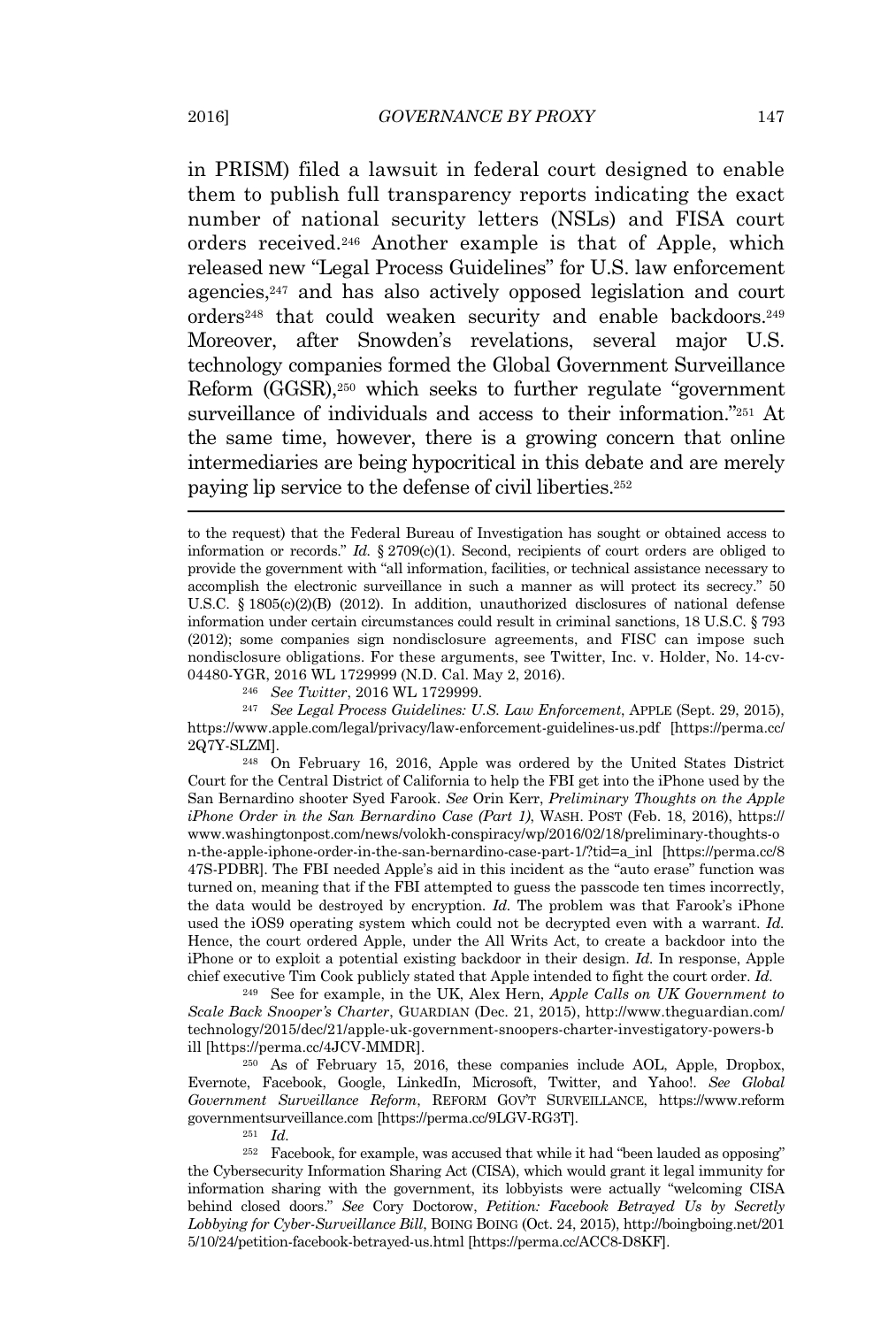Aside from these types of company reactions, there are other possible market-driven solutions that the private sector could deploy. Online intermediaries could actively fight against the legality of the NSA practices or the constitutionality of the statutes under which these programs purportedly operate. Such a move could enhance companies' reputations and restore their customers' faith. In that sense, companies could also collaborate and fight together for more transparency.<sup>253</sup>

Online intermediaries can also play a more active role in the FISC process, and challenge FISC decisions by filing petitions.<sup>254</sup> Presumably, if companies actively engaged in the FISC process, then FISC might cease its "rubber stamping"<sup>255</sup> of agencies' requests, as judges might be more cautious about issuing blank orders. This could increase transparency to some extent, as the public could better assess whether their information is bluntly shared with the government. But such solution is only partial. Companies could misuse this mechanism by objecting to FISC decisions superficially, merely for the sake of appearance. Moreover, even if companies truly resisted FISC decisions, the existence of other PPPs between them and the government could remain hidden. That is, secret PPPs may still exist under other mechanisms even while consumer trust could potentially be restored by a belief that companies are actively fighting against government agencies.

In addition, online intermediaries could improve transparency of governmental practices. One way to achieve such transparency is to publish transparency reports that provide data on government requests. The problem, however, is that companies are often prohibited from disclosing data requests from government agencies.<sup>256</sup> There are a few ways to bypass such disclosure prohibitions, at least to some extent. Currently, companies are permitted to disclose the number of

<sup>253</sup> Such form of a market-driven solution was proposed by a collaboration of various groups, under the title "Reset the Net." RESET THE NET, https://www.resetthe net.org [https://perma.cc/4PP5-46RD]. This initiative calls on everyone (except the NSA) to "build[ ] proven security into the everyday Internet" and "spread NSA-resistant privacy tools." *Id.* Under this initiative, website owners will implement security protocols such as HTTPs, HSTS, and PFS (perfect forward secrecy). *Id.* Mobile App developers will add SSL and certificate pinning, including for "third party code like ad networks and analytics." *Id.* Other companies will also implement a security action plan. *Id.* Finally, even regular users could promote and disseminate privacy tools. *Id.*

<sup>254</sup> 50 U.S.C. § 1861(f)(2)(A)(i) (2012).

<sup>255</sup> *See infra* note 289.

<sup>256</sup> Zack Whittaker, *How Tech Companies Use Warrant Canaries to Secretly Communicate with You*, ZDNET (Mar. 5, 2015), http://www.zdnet.com/article/warrantcanary [https://perma.cc/2VXL-XUEP].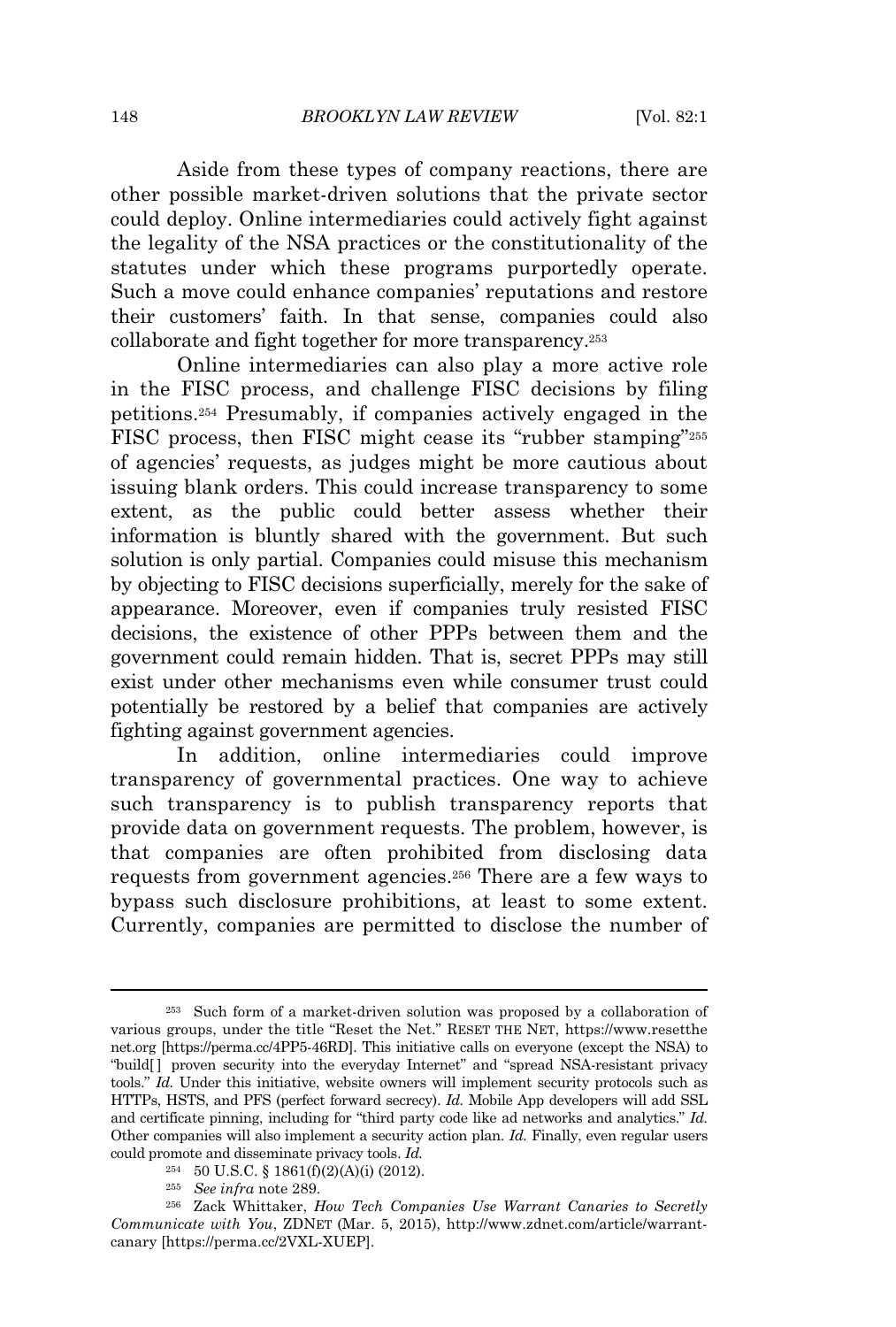secret data demands in ranges.<sup>257</sup> The problem is that 0 and 999 requests are treated equally.<sup>258</sup> Companies are still prohibited from disclosing the fact that they did not receive any requests from law enforcement agencies.<sup>259</sup>

Interpreting speech in this context, i.e., what constitutes disclosure of requests, led to a bypassing mechanism. Some companies interpreted the legal framework as allowing them to inform the public that they have not received any requests, and companies used unique non-speech methods often referred to as "canaries" in order to do so. For purposes of transparency, several groups formed the Canary Watch,<sup>260</sup> a website that tracks, documents, and lists canaries. A warrant canary is a "published statement that a[n] [online] service provider has not received legal process that it would be prohibited from saying it had received, such as a national security letter."<sup>261</sup> The process is simple: when companies publish a canary, the website informs the public. Then, the same website reports its disappearance, from which the public can infer that the company received secret orders from an intelligence or law enforcement agency.<sup>262</sup> Canaries currently fall into a legal gray area and do not necessarily align with the prohibitions set by the law.<sup>263</sup>

Canaries exemplify a market-driven solution that could lead to higher transparency. The problem is that not all companies use canaries. If a company initially does not inform the public that it has not received a request from the government, the public is unable to infer when they do. Therefore, a canary watch requires the cooperation of private entities. Moreover, even if some companies do list canaries, and the public notices their disappearance, the public is still in no position to know the content of the government's warrant. It could be a specific warrant, designed to locate a single communication for a short, defined period, or it could broadly apply to the entire communication of a company for a long period.

Finally, companies could better secure their products. They could implement encryption technologies that would make communication invisible and inaccessible to them. Under this scenario, companies will not be able to turn over any information regarding their clients, even under a court order. This solution,

<sup>257</sup> *Id.*

<sup>258</sup> *Id.*

<sup>259</sup> *Id.*

<sup>260</sup> *See* CANARY WATCH, https://canarywatch.org [https://perma.cc/F59K-E5X2].  $^{261}$   $\overline{Id}$ .

<sup>262</sup> *About Canary Watch*, CANARY WATCH, https://canarywatch.org/about.html [https://perma.cc/6THJ-3MFE].

<sup>263</sup> *See* Whittaker, *supra* note 256.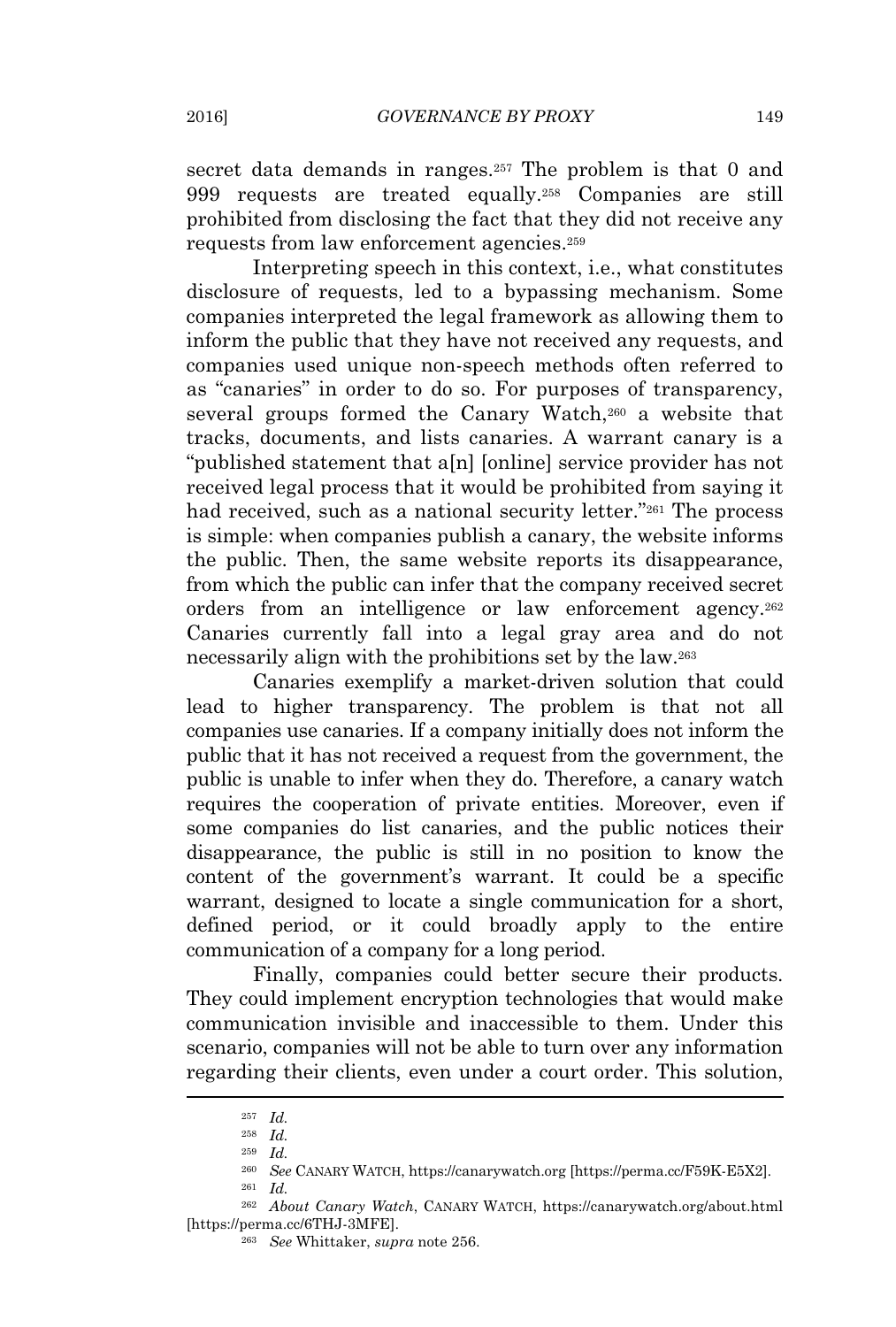however, is successful so long as the government does not prohibit such strong encryption. Despite various regulatory attempts,<sup>264</sup> there are currently no regulatory requirements for the method of encryption at any level. But such regulations could arise, especially if policymakers fear that some companies will embed strong encryption tools into their services. One example of such fear can be traced to January 2015, in which British Prime Minister David Cameron announced that "he would pursue banning encrypted messaging services if Britain's intelligence services were not given access to the communications." <sup>265</sup> Encryption, however, is not a perfect solution. Encryption could be costly and does not necessarily align with the revenue models of companies. They rely on unencrypted information as part of their business models.<sup>266</sup> Furthermore, PPPs could still exist even with encryption, and their secrecy could be well hidden from the public.

If private companies are truly not involved in the government's alleged use of "backdoors," then they should find better ways to secure their products. Such backdoors could negatively affect U.S. companies in the international market, as customers might fear that U.S. technology products are not trustworthy.<sup>267</sup> Cisco announced that they are now shipping equipment to addresses unrelated to a customer, in order to reduce the possibility of the NSA tampering with their products.<sup>268</sup> It is not a perfect solution, as the NSA can still use other PPPs in the supply chain, such as DHL or FedEx, to install backdoors in their products. But Cisco's move still reduces the probability that their products contain backdoors, and more

<sup>264</sup> For example of such attempts, see Birnhack & Elkin-Koren, *supra* note 12, at 87 n.195.

<sup>265</sup> Mark Scott, *British Prime Minister Suggests Banning Some Online Messaging Apps*, N.Y. TIMES (Jan. 12, 2015), http://bits.blogs.nytimes.com/2015/01/12/ british-prime-minister-suggests-banning-some-online-messaging-apps/?\_r=0 [https://perma. cc/G4FP-YMRW].

<sup>266</sup> *See, e.g*., Peter Swire, *From Real-Time Intercepts to Stored Records: Why Encryption Drives the Government to Seek Access to the Cloud*, 2 INT'<sup>L</sup> <sup>D</sup>ATA <sup>P</sup>RIVACY L. 200, 206 (2012) ("For instance, at least some cloud providers have business models that gain revenue based on access to unencrypted data, such as Gmail's automatic scanning of the content of email in order to serve targeted advertisements."). Google's essence is information. The name Google is "a play on the word 'googol'" "as a reflection of the sheer volume of information that exists in the world." *Corporate Information*, *Company Overview*, GOOGLE, http://www.google.com/corporate/index.html [https://perma.cc/FY9E-DZSM]; Stephanie A. DeVos, *The Google-NSA Alliance: Developing Cybersecurity Policy at Internet Speed*, 21 FORDHAM INTELL. PROP., MEDIA & ENT. L.J. 173, 190 (2010).

<sup>267</sup> Jeremy Kirk, *To Avoid NSA, Cisco Gear Gets Delivered to Strange Addresses*, CIO (Mar. 19, 2015), http://www.cio.com/article/2899854/to-avoid-nsa-ciscogear-gets-delivered-to-strange-addresses.html [https://perma.cc/S4P2-QC5Z]. <sup>268</sup> *Id.*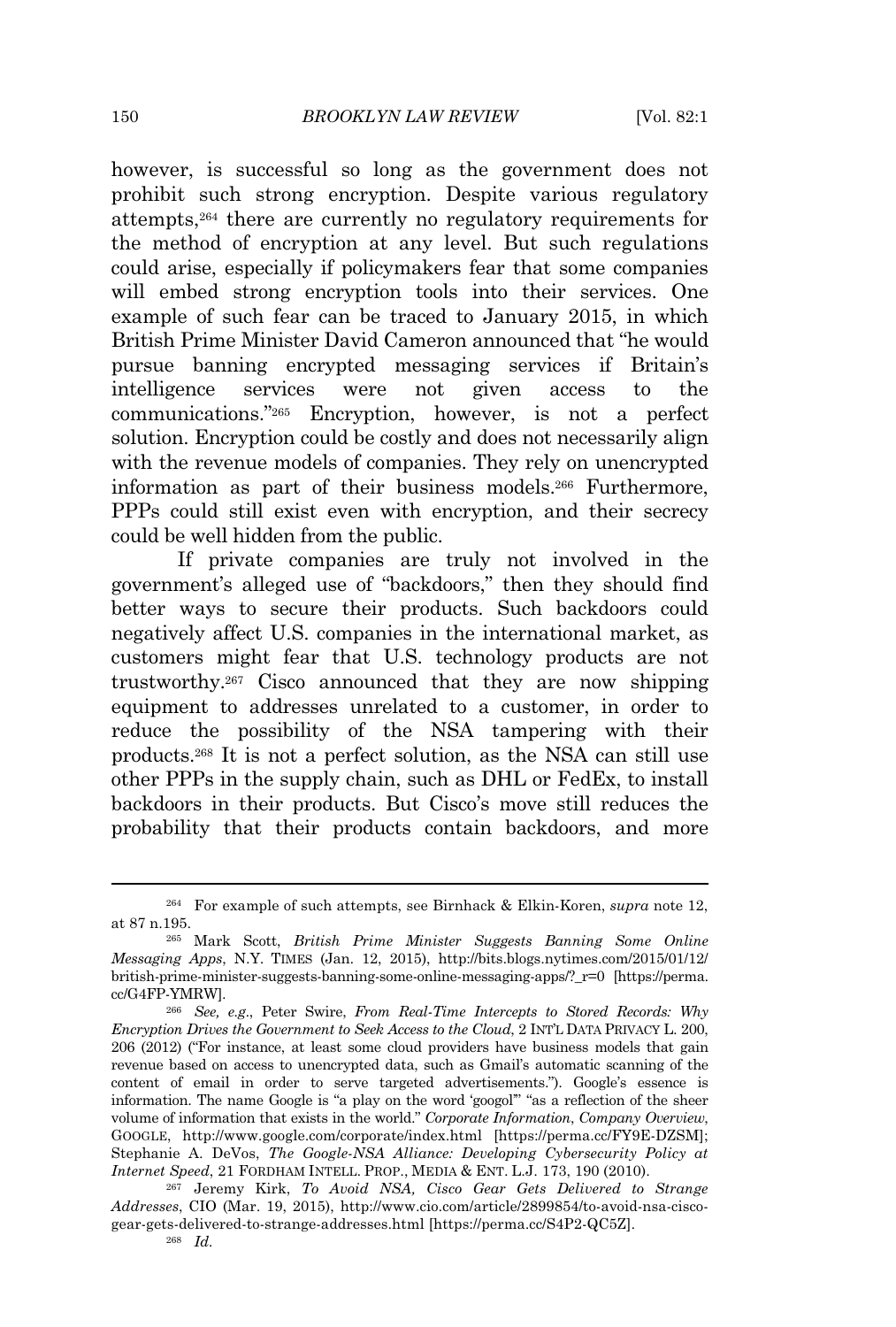importantly, it signals to their customers that they are not a part of a PPP with the NSA.<sup>269</sup>

Other market-driven solutions could arise from civil society, that is, non-governmental organizations and institutions that manifest the interests and will of citizens. NGOs and individuals could, just like companies, actively fight against the legality of NSA practices and/or challenge the constitutionality of the statutes in court.<sup>270</sup> They could also sue companies to force them to reveal their practices to their consumers. Even if companies acted lawfully, the fear of PPP exposure could change their practices. Finally, watchdog groups could notify the public about companies' interactions with government actors. One example of this is the before-mentioned Canary Watch; but there are others. For example, the Electronic Frontier Foundation (EFF) operates a Secure Messaging Scorecard, designed to rate the applications that secure communications between users.<sup>271</sup> If a company provides an encrypted messaging service, while another does not, end users could choose the former.

End users could also play an important role in cyber safety. Organizations such as the EFF provide surveillance selfdefense methods on their website.<sup>272</sup> The website includes an online guide, currently available in three languages, to "defending yourself and your friends from surveillance by using secure technology and developing careful practices." <sup>273</sup> Self-protection in this era might be more important than imagined. Even if the U.S. government adopts an optimal regime, which balances national security threats with liberties, other jurisdictions might not act accordingly. Thus, protection from overall surveillance that relies on state actors, or even companies and NGOs, will not suffice. Therefore, end users should adopt email encryption technologies such as Pretty Good Privacy (PGP)<sup>274</sup> or GNU Privacy Guard

<sup>269</sup> *Id.*

<sup>270</sup> For an overview of litigation against the NSA surveillance programs, see Kara Brandeisky, *NSA Surveillance Lawsuit Tracker*, PROPUBLICA (July 10, 2013),

http://projects.propublica.org/graphics/surveillance-suits [https://perma.cc/Y282-VW4P] (last updated May 13, 2015).

<sup>271</sup> *See Secure Messaging Scorecard*, ELEC. FRONTIER FOUND., https://www.eff. org/secure-messaging-scorecard [https://perma.cc/ZRY9-3G2X].

<sup>272</sup> *See Surveillance Self-Defense*, ELEC. FRONTIER FOUND., https://ssd.eff.org [https://perma.cc/2XSY-HRRW].

<sup>273</sup> *Id.* This website is currently available in English, Arabic, and Spanish.

 $^{274}$  "Pretty Good Privacy or PGP is a popular program used to encrypt and decrypt email over the Internet, as well as authenticate messages with digital signatures and encrypted stored files." *See* Margaret Rouse, *Pretty Good Privacy (PGP)*, TECHTARGET, http://searchsecurity.techtarget.com/definition/Pretty-Good-Privacy [https://perma.cc/9 5FY-MJJX].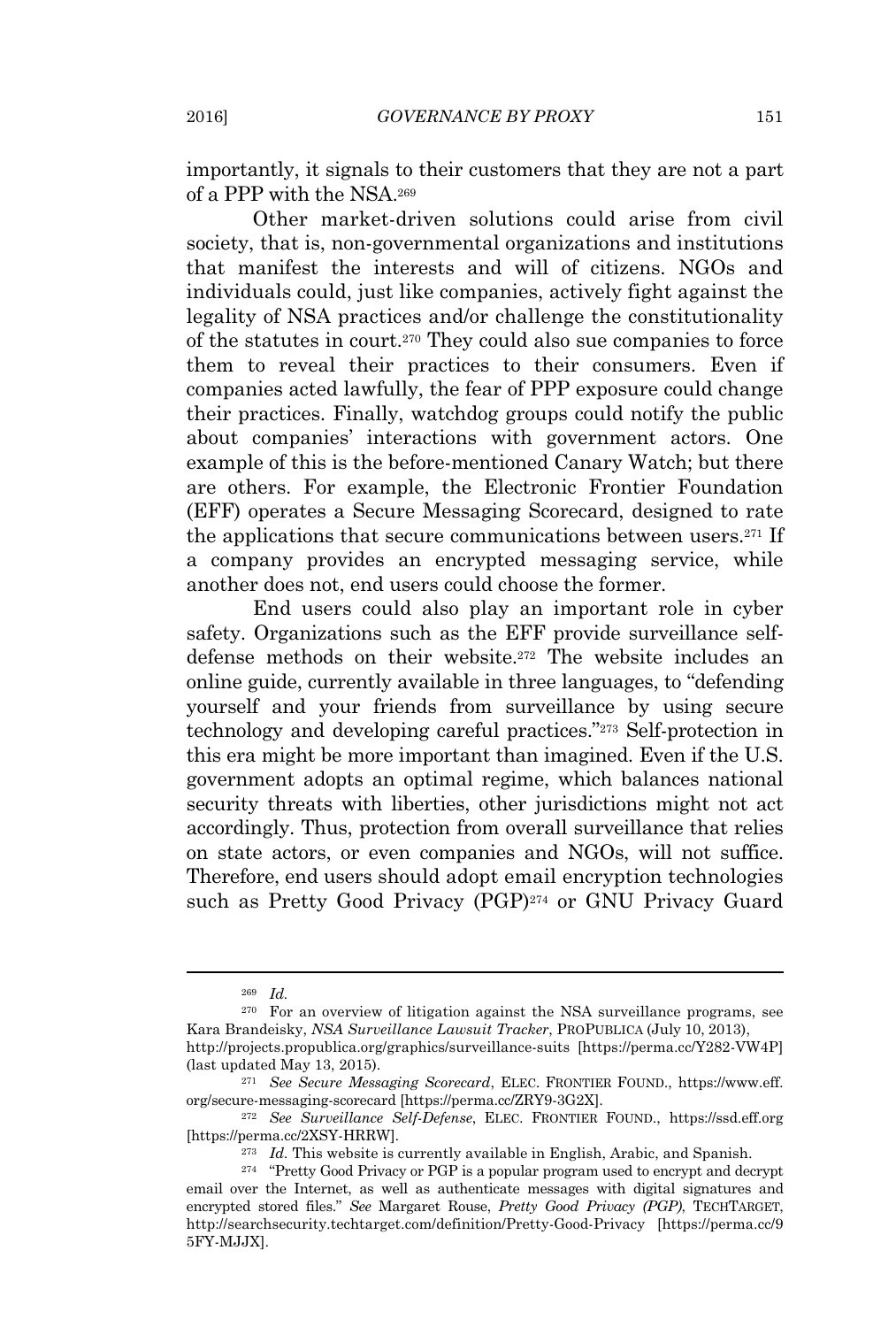(GPG),<sup>275</sup> use anonymous browsing tools such as the TOR network,<sup>276</sup> or even engage in physical or digital protests.<sup>277</sup>

As history shows, there are two problems that arise from reliance on market-driven solutions as a single check on the abuse of power: (1) the public tends to forget, and (2) companies do not have incentives to challenge PPPs without public pressure. Snowden was hardly the first whistleblower who revealed NSA programs. The public learned of other NSA programs in 2006,<sup>278</sup> but that did not stop the NSA or the companies from collaborating, or continuing to collaborate, after such revelations. The post-Snowden era tells a similar story. While market forces might have driven both the government and companies to provide more information on the nature of their PPPs, it mainly—and limitedly—yielded some information on the secret FISC decisions.<sup>279</sup> Social intervention (either via the market, or by civil society) is, therefore, a limited tool for providing proper checks and balances, and legal intervention by policymakers is required.

## *B. Legal Intervention*

The nature of distributed networks presents challenges to the ability of the state to govern effectively. The government's response to this governance crisis was to acquire some control over information flow. To achieve such control, the United States worked—almost simultaneously—along two strategies. One strategy was to acquire ongoing access to bulk data via informal collaborations with online intermediaries.<sup>280</sup> Part III showed that this strategy created a legal twilight zone and left big holes

<sup>280</sup> *See supra* Section II.B.

<sup>275</sup> "OpenPGP software uses a combination of strong public-key and symmetric cryptography to provide security services for electronic communications and data storage. These services include confidentiality, key management, authentication, and digital signatures. This document specifies the message formats used in OpenPGP." *See* Network Working Grp., *OpenPGP Message Format*, INTERNET <sup>E</sup>NG'<sup>G</sup> <sup>T</sup>ASK <sup>F</sup>ORCE (Nov. 2007), http://www.ietf.org/rfc/rfc4880.txt [https://perma.cc/4D4T-GXV5].

<sup>276</sup> The Onion Router (Tor) is a network connected "through a series of virtual tunnels . . . allowing both organizations and individuals to share information over public networks" with less surveillance risks. *See Tor: Overview*, TOR <sup>P</sup>ROJECT, https:// www.torproject.org/about/overview.html.en [https://perma.cc/7ZFX-NVCM].

<sup>277</sup> An example of such digital protest took place on February 11, 2014, under the title: "The Day We Fight Back." *See* Jessica Mckenzie, *Tomorrow the Internet Puts Collective Foot Down to Say 'No' to Mass Surveillance*, TECHPRESIDENT (Feb. 10, 2014), http://tech president.com/news/24735/tomorrow-internet-puts-collective-foot-down-say-no-mass-surveill ance [https://perma.cc/PU6W-E6QF]. In that protest, more than 5000 websites displayed a banner that read "Dear Internet, we're sick of complaining about the NSA. We want new laws that curtail online surveillance." *Id.* "Stop Watching Us" is another example of such initiative. *See Stop Watching Us*, STOP WATCHING US, https://optin.stopwatching.us [https:// perma.cc/QUV6-M628].

<sup>278</sup> *See supra* note 133.

<sup>279</sup> *See infra* Section IV.B.1.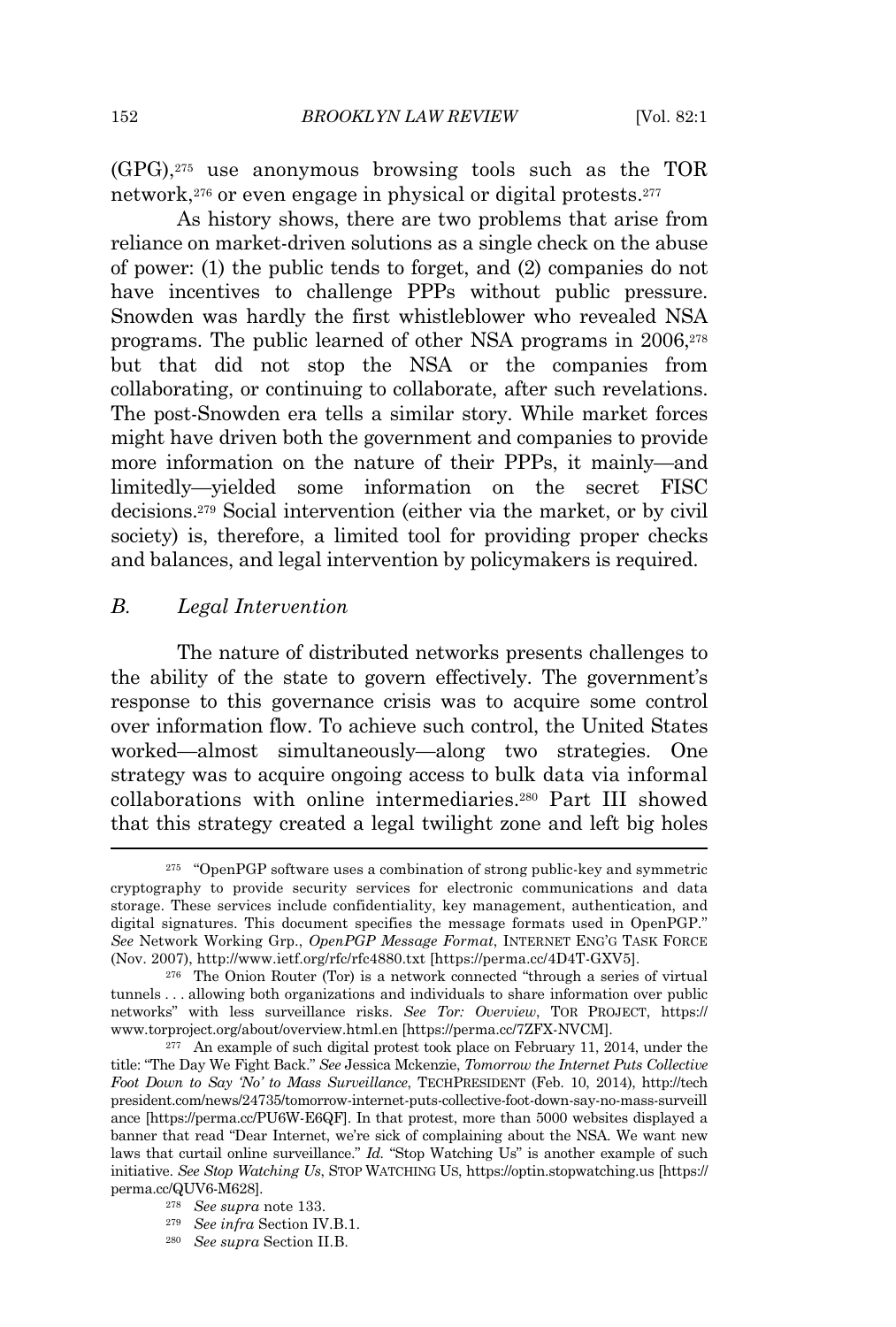in the legal shield meant to secure civil rights. Another strategy for acquiring access to information flow was a *regulatory approach*, whereby enforcement agencies could obtain information from online intermediaries subject to legal oversight. This section analyzes the limits of current regulatory tools in safeguarding human rights and liberties.

### 1. Judicial Oversight

Information-gathering programs were placed under various forms of oversight by the legislative, judicial, and executive branches.<sup>281</sup> Congress, the Intelligence Oversight Board (within the Executive Office of the President), the Office of Intelligence Policy and Review (Department of Justice), the Assistant to the Secretary of Defense for Intelligence Oversight and the Office of General Counsel (Department of Defense), and finally the FISC are all reviewing NSA activities to some extent.<sup>282</sup> Under this regulatory approach, executive agencies were placed under the supervision of the other branches: the legislature, which attempted to craft the rules of information gathering, and the judiciary, tasked with ruling on what information could be divulged.<sup>283</sup>

As Snowden's revelations showed, this regulatory approach was flawed. Prima facie, the FISC was meant to serve as a gatekeeper of American citizen's liberty. But this was hardly true. A report to Congress on FISC requests in 2012 revealed that the government filed 1,789 applications for authority to conduct electronic surveillance.<sup>284</sup> Only one request was not approved, and this was due to the government's withdrawal.<sup>285</sup> Between 1979 and 2012, there were 33,949 "Traditional FISA Surveillance Orders." <sup>286</sup> Only eleven were rejected.<sup>287</sup> FISC judges had almost indefinitely complied with government agencies' surveillance requests, and granted blank

<sup>281</sup> *See* Hayden, *supra* note 239, at 252–54 (describing the oversight framework, while focusing on legislative, executive, and judicial oversights).

 $282$   $Id.$ 

<sup>283</sup> *Id.*

<sup>284</sup> *See* Letter from Peter J. Kadzik, Principal Deputy Assistant Att'y Gen., U.S. Dep't of Justice, to Hon. Harry Reid, Majority Leader, U.S. Senate (Apr. 30, 2013), http:// www.justice.gov/nsd/foia/foia\_library/2012fisa-ltr.pdf [https://perma.cc/BE2J-EHQ6].  $285$   $Id.$ 

<sup>286</sup> *See Foreign Intelligence Surveillance Act Court Orders 1979–2014*, ELEC. PRIVACY INFO. CTR., https://epic.org/privacy/wiretap/stats/fisa\_stats.html [https://perma.c c/38MB-HL4D].

<sup>287</sup> *Id.*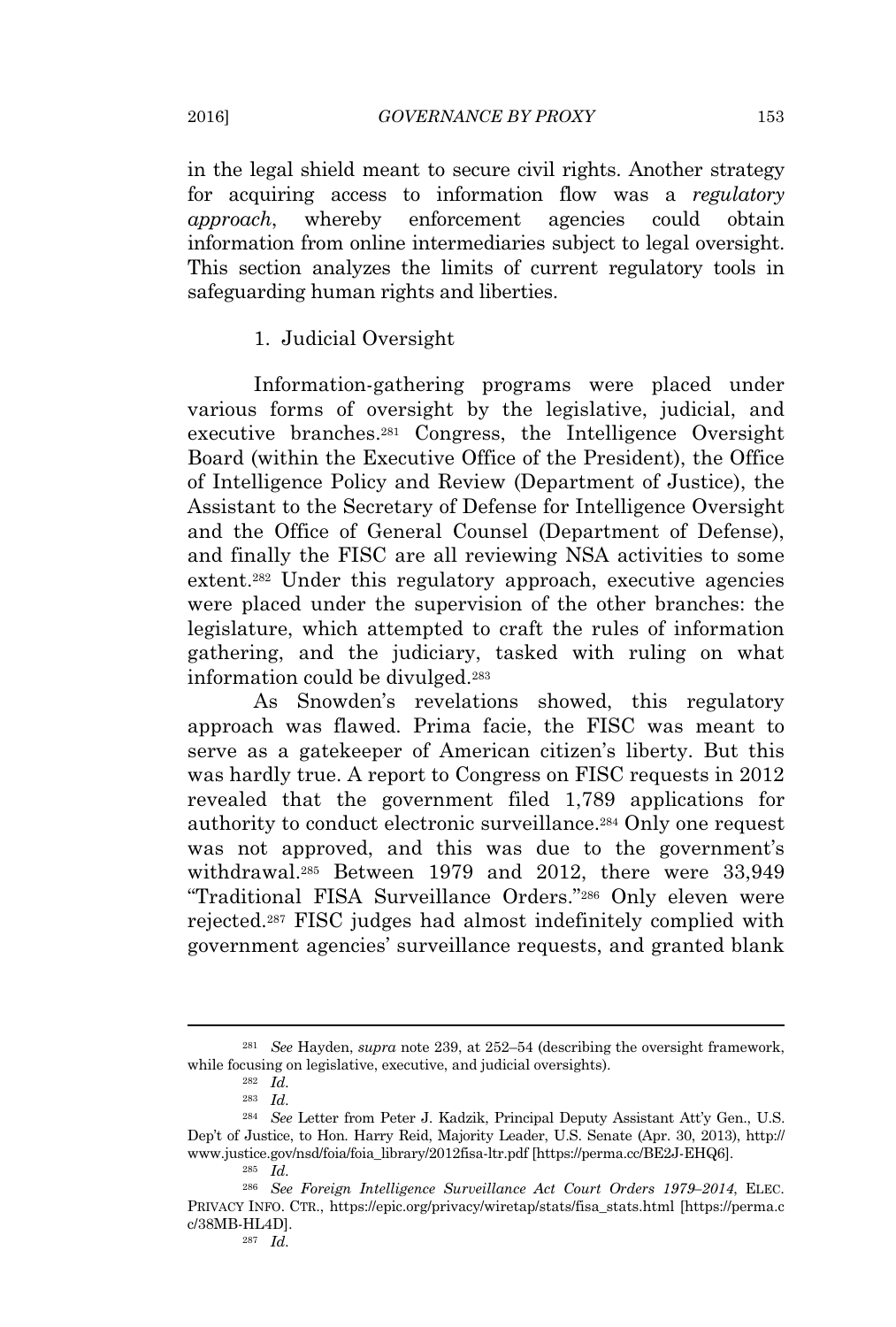orders.<sup>288</sup> Thus, the judicial process established under FISA has proven an inadequate safeguard of rights and liberties because the FISC effectively rubber-stamped bulk data requests by governmental agencies.<sup>289</sup>

One of the main deficiencies of the FISC process is tied to its secrecy. Generally, upon receiving a FISC order, any person may challenge the order's legality by filing a petition.<sup>290</sup> Due to the secrecy of FISC orders, the only "persons" eligible to challenge FISC orders are the companies that received them.<sup>291</sup> The problem is that online intermediaries have very little incentive to challenge these orders,<sup>292</sup> and therefore, only a few

<sup>289</sup> It should be noted that some scholars argue that the success rate of government requests in FISC does not imply that FISC serves as a rubber stamp, but rather, that the government only makes requests that would benefit them and that they know FISC judges would approve. One scholar argues that this is partially due to the high costs of filing a FISC request application (in time, resources, and reputation). *See* Conor Clarke, Note, *Is the Foreign Intelligence Surveillance Court Really a Rubber Stamp? Ex Parte Proceedings and the FISC Win Rate*, 66 STAN. L. REV. ONLINE 125, 126 (2014). For more on government's success rate in FISC proceedings, see for example, *Continued Oversight of the Foreign Intelligence Surveillance Act: Hearing Before the S. Comm. on the Judiciary*, 113th Cong. 49 (2013) (statement of Laura K. Donohue, Professor, Georgetown University Law Center), http://scholarship.law.george town.edu/cong/117 [https://perma.cc/R45G-XPUR] (arguing that the "rather remarkable success rate" raises a "serious question about the extent to which FISC and [the Foreign Intelligence Surveillance Court of Review] perform the function they were envisioned to serve"); Theodore W. Ruger, Essay, *Chief Justice Rehnquist's Appointments to the FISA Court: An Empirical Perspective*, 101 NW. U. L. REV. 239, 245 (2007) (arguing that the "government success rate [is] unparalleled in any other American court").

 $290$  50 U.S.C. § 1861(f)(2)(A)(i) (2012). After filing a petition, a FISC judge conducts an initial review within seventy-two hours. *Id.* § 1861(f)(2)(A)(ii). Upon ruling on whether the petition is "not frivolous," *id.*, either side can seek en banc review before the full FISC, *id.* § 1803(a)(2)(A), or file a petition for review with the FISA Court of Review. *Id.* § 1861(f)(3). Subsequently, both sides may petition for writ of certiorari to review such decision. *Id.*

<sup>291</sup> *See* ACLU v. Clapper, 959 F. Supp. 2d 724, 741 (S.D.N.Y. 2013) (noting that "section 215 does not provide for any person other than a recipient of an order to challenge the orders' legality or otherwise participate in the process").

<sup>292</sup> There are many reasons why private companies would avoid challenging a FISC order. One reason could be financial. The judicial process is expensive and compliance could be cheaper. *See* <sup>S</sup>TEVEN <sup>S</sup>HAVELL, FOUNDATIONS OF <sup>E</sup>CONOMIC <sup>A</sup>NALYSIS OF <sup>L</sup>AW 389– 90 (2004). Another reason could be that online intermediaries view Courts as agents of the State, and their orders were closely examined to serve an important purpose. An example of a third possible reason is the perceived chances of success. If FISC merely serves as a rubber stamp, companies might refrain from challenging its decisions, as they might assume that there are relatively low chances of success. Thus, these companies conduct a cost-benefit

<sup>288</sup> A good example of such warrants is that of Verizon. This large American telecommunications provider was required by a blanket order to provide metadata on all telephone calls in its systems on an "ongoing daily basis." *In re* Application of the FBI for an Order Requiring the Production of Tangible Things from [Telecommunications Providers] Relating to [REDACTED], No. BR 0605 (FISA Ct. May 24, 2006). This revelation demonstrated that court orders were not always confined to suspected individuals, or merely against non-U.S. citizens. *See* Glenn Greenwald, *NSA Collecting Phone Records of Millions of Verizon Customers Daily*, GUARDIAN (June 6, 2013), http://www.theguardian.com/world/2013/jun/06/nsa-phone-records-verizon-courtorder [https://perma.cc/2NCL-CZ27].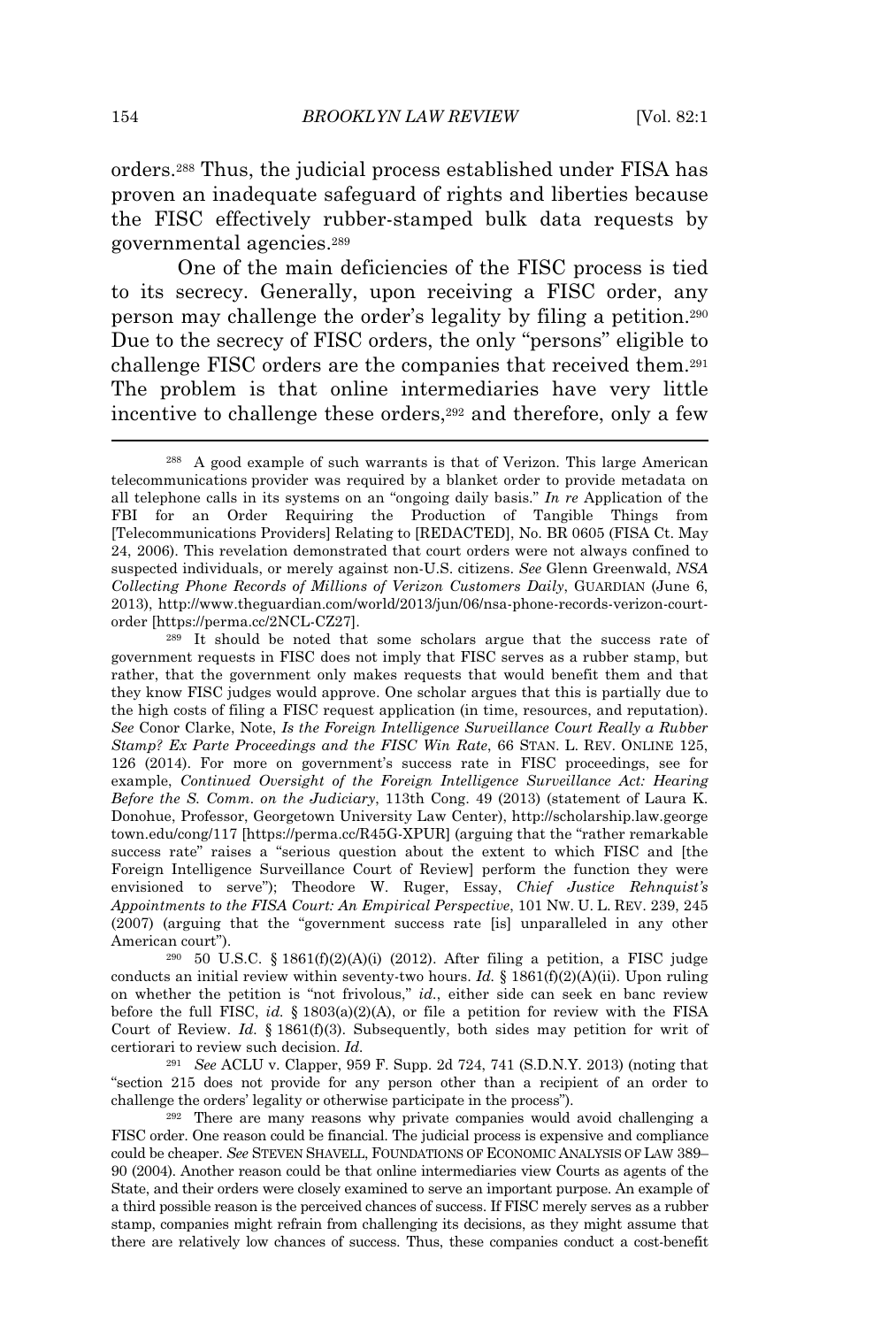companies do so.<sup>293</sup> To address the problems that arise from the ex-parte nature of FISC decisions, Congress considered including an independent agency to serve as a special advocacy board in the FISC to reduce the likelihood that the FISC will simply rubber-stamp requests.<sup>294</sup>

The main lesson to be drawn from the regulatory approach under FISA is that courts can only play a limited role in monitoring the exercise of power by governmental agencies in the era of big data. The reason is that governments have adapted strategies to address the governance crises in digital networks. Rather than target particular suspects and pursue a warrant for additional collection of data based on suspicion, the current paradigm reverses the order. It involves collecting and

<sup>293</sup> Although there are some indications that few companies did challenge FISC orders, many others did not. Yahoo!, Lavabit, and Apple apparently fought governmental orders to turn over data. *See* Schneier, *supra* note 143.

<sup>294</sup> Under the proposed bill (which was not enacted), the Privacy and Civil Liberties Oversight Board (PCLOB)—an independent agency that works within the executive branch of the U.S. government to review executive branch actions and ensure a balance with privacy and civil liberties—would have served as a Special Advocate Board in FISC. *See* Ensuring Adversarial Process in the FISA Court Act, H.R. 3159, 113th Cong. (2013). Under the proposed bill, PCLOB would appoint:

(1) attorneys to serve as public interest advocates in proceedings before the Foreign Intelligence Surveillance Court [FISC], a judge of the petition review pool, the Foreign Intelligence Surveillance Court of Review [FISCR], and the Supreme Court under the Foreign Intelligence Surveillance Act of 1978 [FISA]; and (2) technical and subject-matter experts [including experts of computer networks, telecommunications, encryption, and cybersecurity], not employed by the Federal Government, to be available to assist [such advocates] in performing their duties.

*Id.* The proposed bill required such courts, in any matter "involving a significant interpretation or construction of [FISA]," to appoint at least one public interest advocate who would: (1) "participate fully with the same rights and privileges as the Federal Government;" (2) "represent . . . the interests of the people of the United States in preserving privacy and civil liberties, including with respect to  $\dots$  rights  $\dots$  under the Fourth Amendment to the Constitution;" and (3) "have access to all relevant evidence" as well as the authority to petition the court to order the government to produce other necessary evidence. *Id.* For another proposition, see also the FISA Court Reform Act of 2013, S. 1467, 113th Cong. (2013).

analysis, weighing their chances of success against the perceived (high) costs. *See generally* Peter Siegelman & Joel Waldfogel, *Toward a Taxonomy of Disputes: New Evidence Through the Prism of the Priest/Klein Model*, 28 J. LEGAL STUD. 101, 103 (1999); Clarke, *supra* note 289, at 128 (arguing that "parties tend to do things when they predict that the expected benefits exceed the expected costs"). Moreover, FISA protects private companies to some extent, and it even grants some companies retroactive immunity from liability. Prior to the FAA in 2008, many lawsuits were filed against telecommunications companies for cooperation with the NSA outside of FISA. Eventually, the FAA awarded these companies retroactive immunity from liability and the cases were dismissed. In addition to immunity, the government reimburses any electronic communications service provider for providing information, facilities, or assistance in accordance with the statutory framework. Under this provision, compliance is costless, at least in the monetary sense, and incentivizes companies to comply with FISC orders. *See* 50 U.S.C. § 1881a(h)(2) (2012); Hepting v. AT&T Corp., 439 F. Supp. 2d 974 (N.D. Cal. 2006), *remanded by* 539 F.3d 1157 (9th Cir. 2008).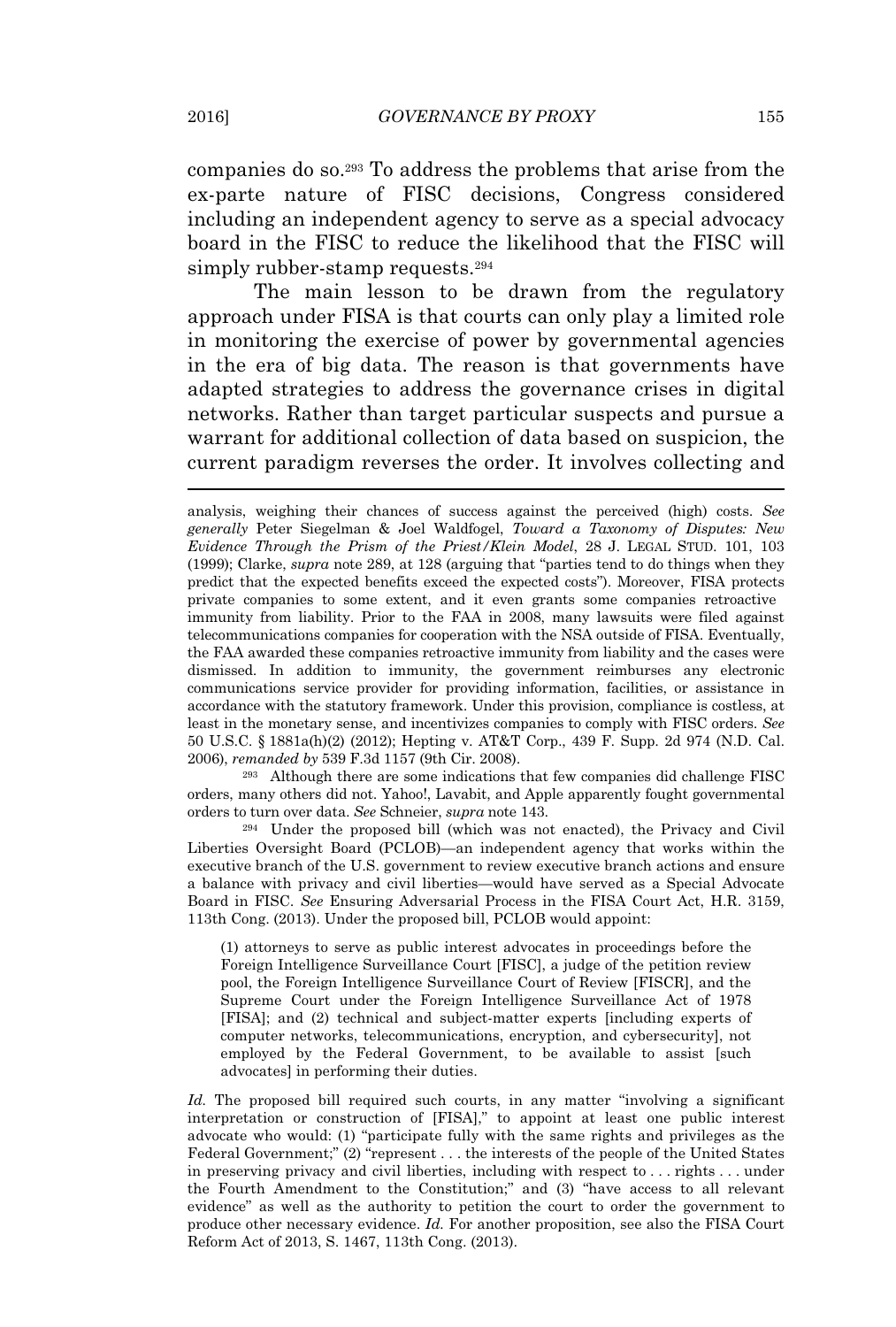#### 156 *BROOKLYN LAW REVIEW* [Vol. 82:1

processing large volumes of data, and applying data analytics to identify patterns and correlations in order to detect suspicious behavior.<sup>295</sup> The use of big data and social media analytics for monitoring threats, predicting harmful activities, and prevention, require access to bulk data. Consequently, it is no longer sufficient to acquire an individual warrant in order the perform law enforcement tasks. This may render conventional legal oversight, which is tailored to authorize data collection based on reasonable suspicion, redundant. The nature of mass surveillance and big data analytics requires blanket orders, and thus calls for a different type of legal intervention to safeguard civil liberties.

### 2. Promoting Transparency

There are various legal suggestions on how to provide better checks and balances on PPPs.<sup>296</sup> Some suggestions focus on transparency. These strategies assume that insight into the actions of the NSA and private companies could increase oversight. GGSR, for example, has reached a deal with the Obama Administration, allowing companies to disclose more information on the customer data they are compelled to share

<sup>295</sup> On the use of predicting strategies based on data analysis for law enforcement purposes, see Jane Bambauer, *Hassle*, 113 MICH. L. REV. 461 (2015); Tal Zarsky, *Governmental Data Mining and Its Alternatives*, 116 PENN. ST. L. REV. 285 (2011).

<sup>296</sup> For example, in an open letter to President Obama and to Members of Congress, GGSR urged the government to reform government surveillance practices worldwide. *See Global Government Surveillance Reform*, *supra* note 250. GGSR claim that they are "focused on keeping users' data secure," and that they are "pushing back on government requests to ensure that they are legal and reasonable in scope." *Id.* GGSR proposes five principles for reform: (1) "[l]imiting [g]overnments' [a]uthority to [c]ollect [u]sers' [i]nformation." This first principle should be achieved by codifying "sensible limitations" on government's "ability to compel service providers to disclose user data that balance their need for the data in limited circumstances, users' reasonable privacy interests, and the impact on trust in the Internet." *Id.* Furthermore, governmental surveillance should be limited "to specific, known users for lawful purposes, and should not undertake bulk data collection of Internet communications. . . . [and] (2) [o]versight and [a]ccountability." *Id.* This creates strong checks and balances for intelligence agencies seeking to collect or compel the production of information. *Id.* In addition, "[r]eviewing courts should be independent and include an adversarial process, and governments should allow important rulings of law to be made public in a timely manner so that the courts are accountable to an informed citizenry." *Id.* (3) "Transparency [a]bout [g]overnment [d]emands. Governments [will] allow companies to publish the number and nature of government demands for user information," and "promptly disclose this data publicly." *Id.* (4) "Respecting the [f]ree [f]low of [i]nformation . . . Governments should permit the transfer of data and . . . not inhibit access by companies or individuals to lawfully available information . . . stored outside of the country . . . [and] should not require service providers to locate infrastructure within a country's borders or operate locally" (5) "Avoiding [c]onflicts [a]mong [g]overnments." GGSR suggests "a robust, principled, and transparent framework to govern lawful requests for data across jurisdictions . . . [When] the laws of one jurisdiction conflict with the laws of another . . . governments should work together to resolve the conflict." *Id.*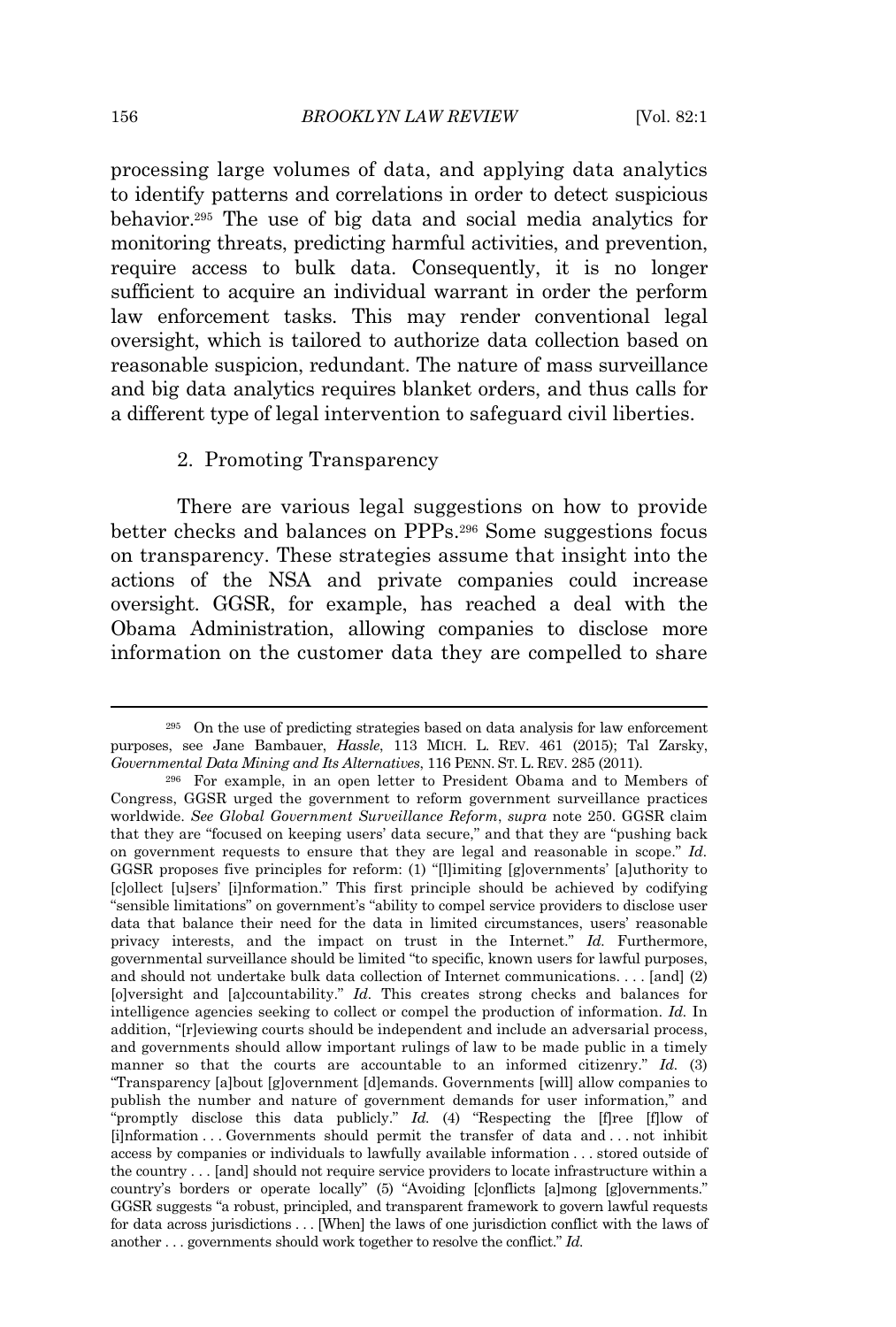with the government.<sup>297</sup> But this does not apply to PPPs, and therefore does not offer any check on informal collaboration. This "transparency arrangement" discloses the number of national security orders and requests issued to communications providers, the number of customer accounts targeted under those orders and requests, and the underlying legal authorities.<sup>298</sup> In addition, companies will be allowed to publish reports listing the number of security letters they receive from the FBI, and how many customer accounts those letters affect (to the nearest thousand). Some of these orders are subject to a six-month delay, or a two-year delay once a government agency develops a surveillance effort on "a platform, product or service (whether developed or acquired) for which the company has not previously received such an order." <sup>299</sup> Notably, other forms of the invisible handshake, such as "upstream" collection, are not handled through this agreement.<sup>300</sup>

This sort of limited transparency might raise public awareness of the invisible handshake and the sharing of information with governmental agencies. Yet it will likely have only a limited impact; the arrangement permits the government to issue bulk orders. In other words, while a single order might be reported, its scope and potential impact will be concealed. Also, public reports on information sharing with governments might harm the financial interests of online intermediaries by generating mistrust and chilling users away from the service. This may create further incentives for governments and companies to opt for informal information sharing.

<sup>297</sup> *See* Spencer Ackerman, *Tech Giants Reach White House Deal on NSA Surveillance of Customer Data*, GUARDIAN (Jan. 27, 2014), http://www.theguardian.com/ world/2014/jan/27/tech-giants-white-house-deal-surveillance-customer-data [https://perma.c c/4ETB-NFY3].

<sup>298</sup> What was revealed thus far? Tens of thousands of Microsoft, Google, Facebook and Yahoo! accounts have their data turned over to U.S. government authorities. *See* Ackerman, *supra* note 140. But the precise numbers and types of requests the companies received were not revealed. Furthermore, this information was received via court orders, and we are unaware of the NSA information gathering under Executive Order 12,333, and outside the legal process via the invisible handshake. Which companies announced that they require a warrant for handing out content? An annual report by the EFF on online service provider's privacy and transparency practices regarding government access to user data reveals interesting results. *See Who Has Your Back?*, ELEC. FRONTIER FOUND., https://www.eff.org/who-has-your-back-2014 [https://perma.cc/B QA6-TJ7D]. The EFF examined the announced privacy and transparency practices of twenty-six U.S. companies. *Id.* As for voluntary disclosure of information, the EFF found that prior to 2014, only twelve companies announced that they require a warrant for handing out content. *Id.* Since 2014, however, that number increased to twenty-three companies. *Id.* Which companies still do not specify that a warrant is required to access their content?: AT&T, Comcast, and Snapchat. *Id.*

<sup>299</sup> *See* Ackerman, *supra* note 140.

<sup>300</sup> *Id.*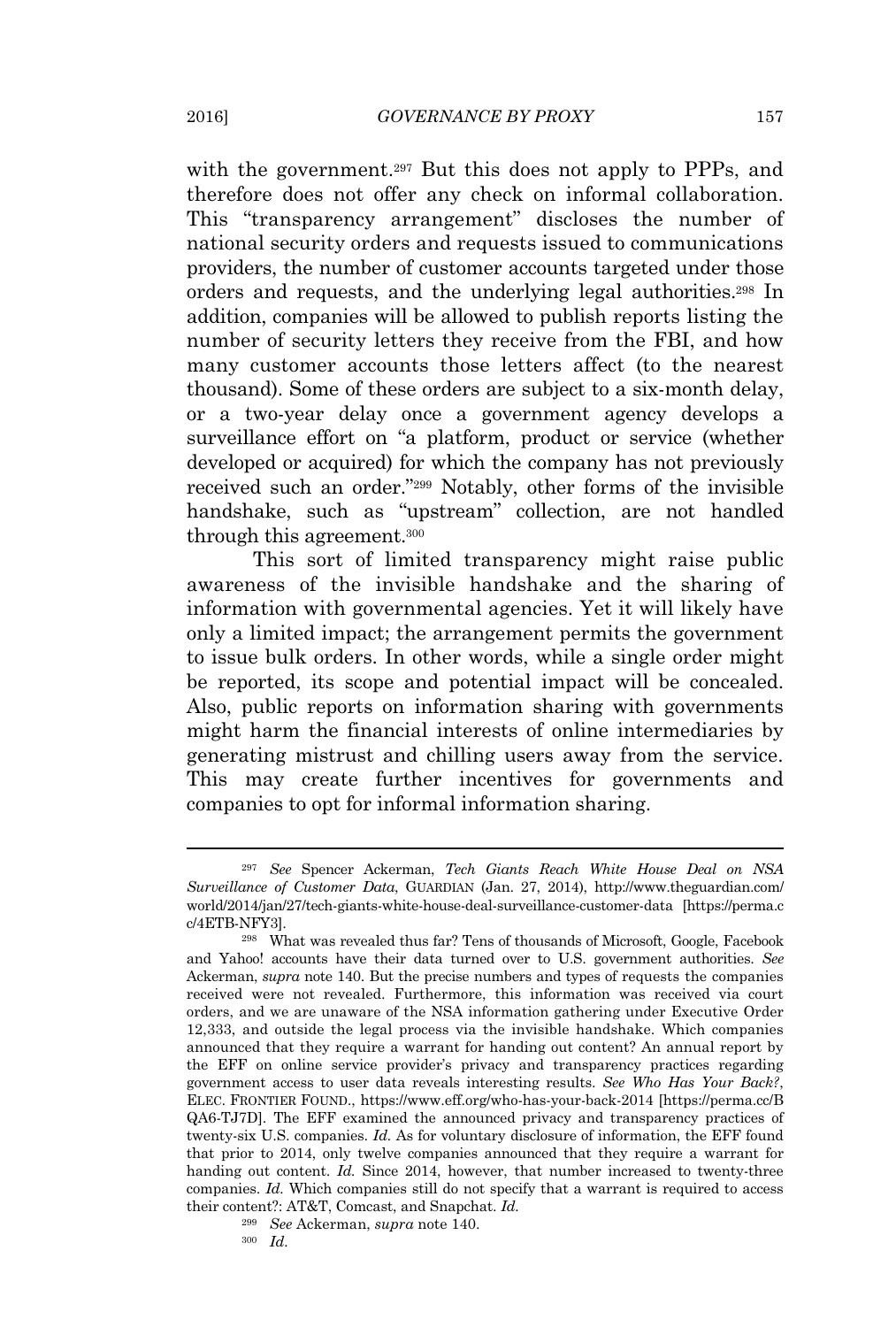Others have suggested obligating private companies to file reports that disclose any informal or formal agreement to share or transfer information.<sup>301</sup> Congress, for example, could limit the companies' ability to transfer users' data; increase oversight over the governmental programs;<sup>302</sup> and perhaps even restrict governmental agencies' ability to acquire access to certain types of data. Congress could further implement barriers to information collection (such as time limits on data retention), and require governmental agencies and companies to make full transparency reports to Congress, which could examine whether both sides of these PPPs acted lawfully. But as this article argues, these suggested practices are either inapplicable or may seriously compromise the government's ability to govern. Therefore, governments would be required to acquire information only through bulk orders, which also lack sufficient legal oversight and, therefore, fail to offer a better safeguard to civil liberties.

### 3. Are Online Intermediaries State Actors?

The informal collaboration of government and online intermediaries generates a legal twilight zone. Prior to the enactment of the Cybersecurity Act, such collaborations were almost entirely outside the reach of the rule of law and the Constitution did not apply to them. Yet the Cybersecurity Act does little to remedy this problem. This regulatory scheme falls short of offering a comprehensive framework for voluntary PPPs, as its vague legal standards leave much discretion to online intermediaries working in the shadow of the law.<sup>303</sup> Therefore, it fails to offer proper checks and balances. This legal framework merely grants immunity to private companies, allowing them to either begin, or continue, to collaborate with the government.

A partial solution for bringing PPPs under the rule of law would be to treat private companies that divulge information to the government as state actors.<sup>304</sup> As state

<sup>301</sup> Jon Michaels proposed to require corporations to file reports under seal, to members of the House and Senate intelligence and judiciary committees and to the inspector general of the participating government agency, summarizing any agreement "to share or transfer information about U.S. persons to military or intelligence agencies." *See* Michaels, *supra* note 53, at 952–53.

<sup>302</sup> As Jon Michaels proposed, increasing the current data Congress currently receives, along with holding hearings to investigate programs, could solve part of the problems emerging from current PPPs. *See id.* at 953–57.

<sup>303</sup> *See supra* Section III.B.

<sup>304</sup> For a broader discussion of the state action doctrine, see Daphne Barak-Erez, *A State Action Doctrine for an Age of Privatization*, 45 SYRACUSE L. REV. 1169 (1995); Erwin Chemerinsky, *Rethinking State Action*, 80 NW. U. L. REV. 503 (1985); Ira Nerken, *A New Deal for the Protection of Fourteenth Amendment Rights: Challenging*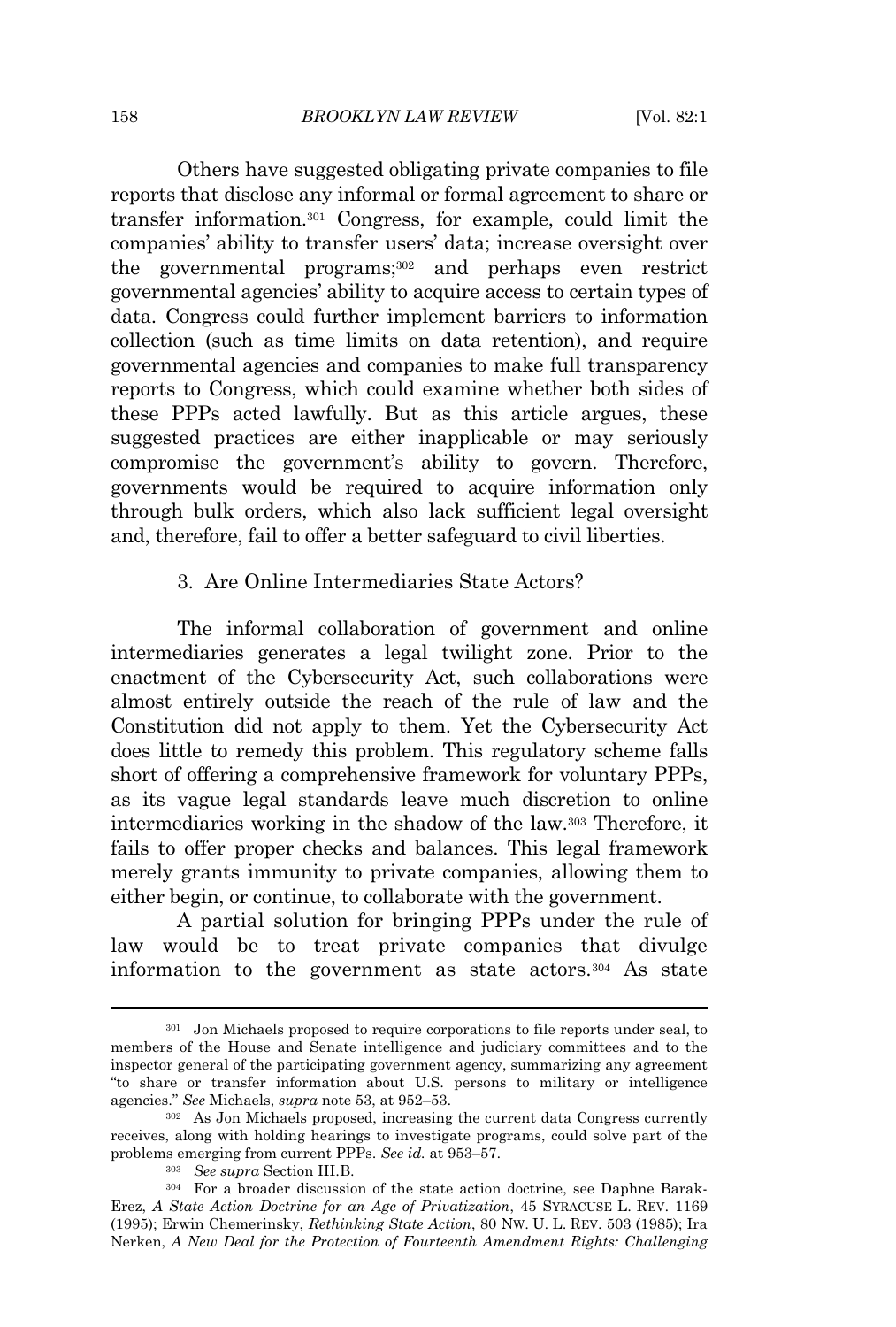actors, the actions of online intermediaries under the invisible handshake are not only made visible, but are also subject to the principles of the Constitution—mainly, the First and Fourth Amendments. Treating private companies as state actors will require transparency and oversight. Those private companies cannot receive full immunity for sharing information with the government and would be subject to review and constitutional scrutiny.<sup>305</sup> Knowing that their actions as state actors are subject to review and constitutional scrutiny, companies may alter their data-sharing practices.

Pragmatically, however, even if private companies are treated as state actors, holding them accountable for their actions will be fairly difficult: as long as PPPs are kept secret, the odds of imposing liability are extremely low. Note that even after Snowden's revelation on the involvement of nine Internet companies in PRISM, there was no actual proof of their participation in such a program.<sup>306</sup>

## *C. Organizational Design*

Many of the Congressional efforts to restrain the use of power by the government via PPPs, have focused either on *the scope* of data sharing (e.g., the Cybersecurity Act) or *the process* of obtaining data (e.g., FISA orders). These attempts fail to recognize the increasing reliance of governments on online intermediaries for effective governance. They assume that governmental agencies will need to access the information flow only occasionally and that such access will be focused on predefined targets—sporadic, and limited in scope. This approach overlooks the governance crisis and the growing dependency of governmental agencies on systematic access to the information flow as a means of governance. This crisis is not tied to a particular emergency or national security crisis. It is essentially the new challenge of governing behavior in a networked information era.

The governance crisis demands new governance tools that will allow governments to perform their duties in a networked

*the Doctrinal Bases of the* Civil Rights Cases *and State Action Theory*, 12 CIV. RTS.-CIV. LIBERTIES. L. REV. 297 (1977).

<sup>305</sup> *See generally* Barak-Erez, *supra* note 304; Chemerinsky, *supra* note 304; Nerken, *supra* note 304.

<sup>306</sup> *See, e.g*., T.C. Sottek & Joshua Kopstein, *Everything You Need to Know About PRISM*, VERGE (July 17, 2013), http://www.theverge.com/2013/7/17/4517480/nsaspying-prism-surveillance-cheat-sheet [https://perma.cc/3WR9-V8A2] ("The companies at the heart of PRISM's controversy are also acting out, but the specific details regarding their involvement in government surveillance on US citizens is still unclear.").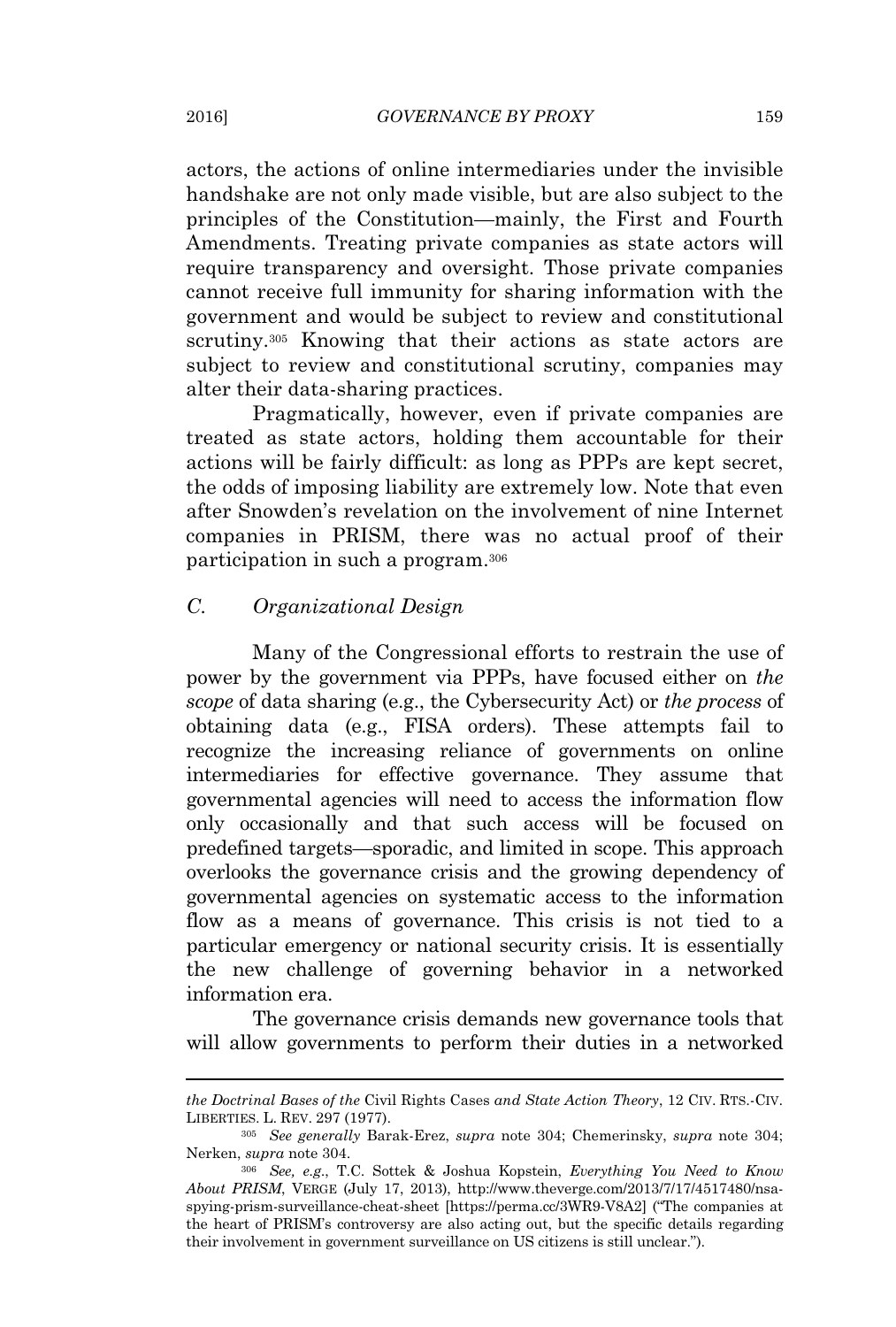environment. The challenge is to design such measures so that they will not jeopardize the enormous advantages of a free and open information flow. Consequently, the governance crisis may require adjustment of the traditional checks and balances. We must move beyond revising the scope of governmental authority in specific rules, or refining the judicial process to allow more meaningful legal oversight in acquiring bulk data. The governance crisis may require new thinking of the organizational design to allow data sharing and secure civil rights.

For instance, instead of focusing on how to regulate and monitor the acquisition of information, policymakers may focus their attention on the way data is being used after it has been obtained through PPPs. Under this approach, Congress would not place restrictions on the sharing of data but instead on the use of it. Enforcement agencies and companies would not be restricted in their sharing of data to those times where a "cyber threat indicator" of any sort is present. The use of such information by governmental agencies, however obtained, will be strictly regulated and subject to legal oversight.

Oversight might also be reconsidered in terms of organizational design. Oversight should not be limited to selfreporting by online intermediaries, or by governmental agencies furnishing transparency reports to Congress. The implementation of oversight could be achieved by reshaping the organizational design and integrating oversight into the structure and the ongoing process of using the data. When oversight is built into the organizational structure, it may offer a more robust safeguard to civil rights. Oversight, for instance, could be conducted by an impartial entity—external to the executive branch—that is integrated into the process and physically present at intelligence and enforcement agencies. This new function could be tasked with reviewing the agency's day-to-day use of information and internal policies regarding the use of information. Both government agents and the entity tasked with oversight could be held personally liable for any unlawful practices under both civil and criminal law in order to promote accountability. This practice both recognizes the need to obtain bulk data and, at the same time, improves legal certainty by placing limitations on any misuse of data rather than its sharing.

#### **CONCLUSION**

Information sharing between governmental agencies and private companies is not likely to cease in the digital age; it is necessary for the new challenges of governance. But a democratic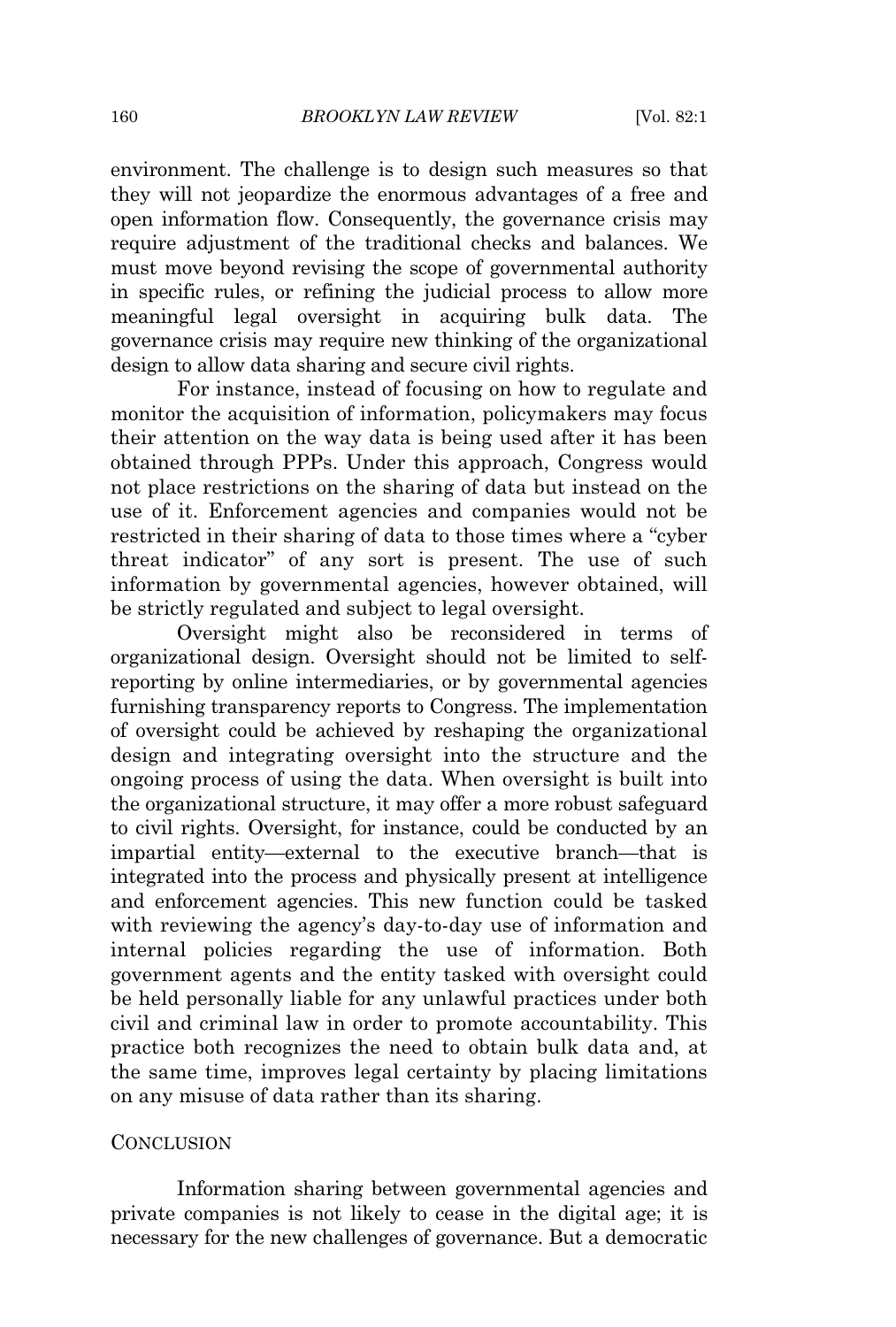society cannot allow information sharing practices to occur in a legal twilight zone. If PPP practices will continue in their current form in the United States—and worldwide—then the rule of law and civil liberties might be at risk. To strike a proper balance between national security needs and civil liberties, policymakers must rethink their traditional approaches to legal intervention.

Proposals to increase oversight and transparency fall short of addressing the challenges arising from the need to give the government systematic access to information flow. Such proposals will only aid in upholding the rule of law at the margins. In an era of big data, providing proper oversight through traditional judicial review will be almost impossible; FISC decisions proved that.<sup>307</sup> Calls to increase transparency suffer from similar limitations. Transparency will be difficult to achieve due to the sensitive nature of information and the need to act, at least occasionally, under the veil of secrecy. This inevitability weakens the incentives of public representatives to act vigorously in restraining the use of power by the executive branch as the actions that must be kept secret are rarely politically rewarding. While the use of warrant canaries, or other transparency efforts, should be encouraged, they are insufficient to achieve the level of transparency necessary for upholding the rule of law.

This article argues that in devising policies to address governance by online intermediaries, policymakers should assume that this emerging model of governance is here to stay. Consequently, efforts to restore the checks placed on governmental power should focus on systematic collaboration between governments and online intermediaries. The governance crisis may require new thinking about organizational design in order to allow data sharing while simultaneously securing civil rights. One option, for instance, is for policymakers to focus on the use of information—not the methods by which it was obtained—and impose external oversight by an impartial entity on the use of information by governmental agencies.

The Snowden revelations provoked numerous reform initiatives in an attempt to restore civil rights in a networked information society. These initiatives assumed that the informal collaboration disclosed by Snowden was the exception. Consequently, reform initiatives were mostly patchwork repairs to the existing rules and processes. This type of collaboration is a response to a deeper governance crisis caused by distributed networks, to which the government responded with new modus

<sup>307</sup> *See supra* Section IV.B.1.